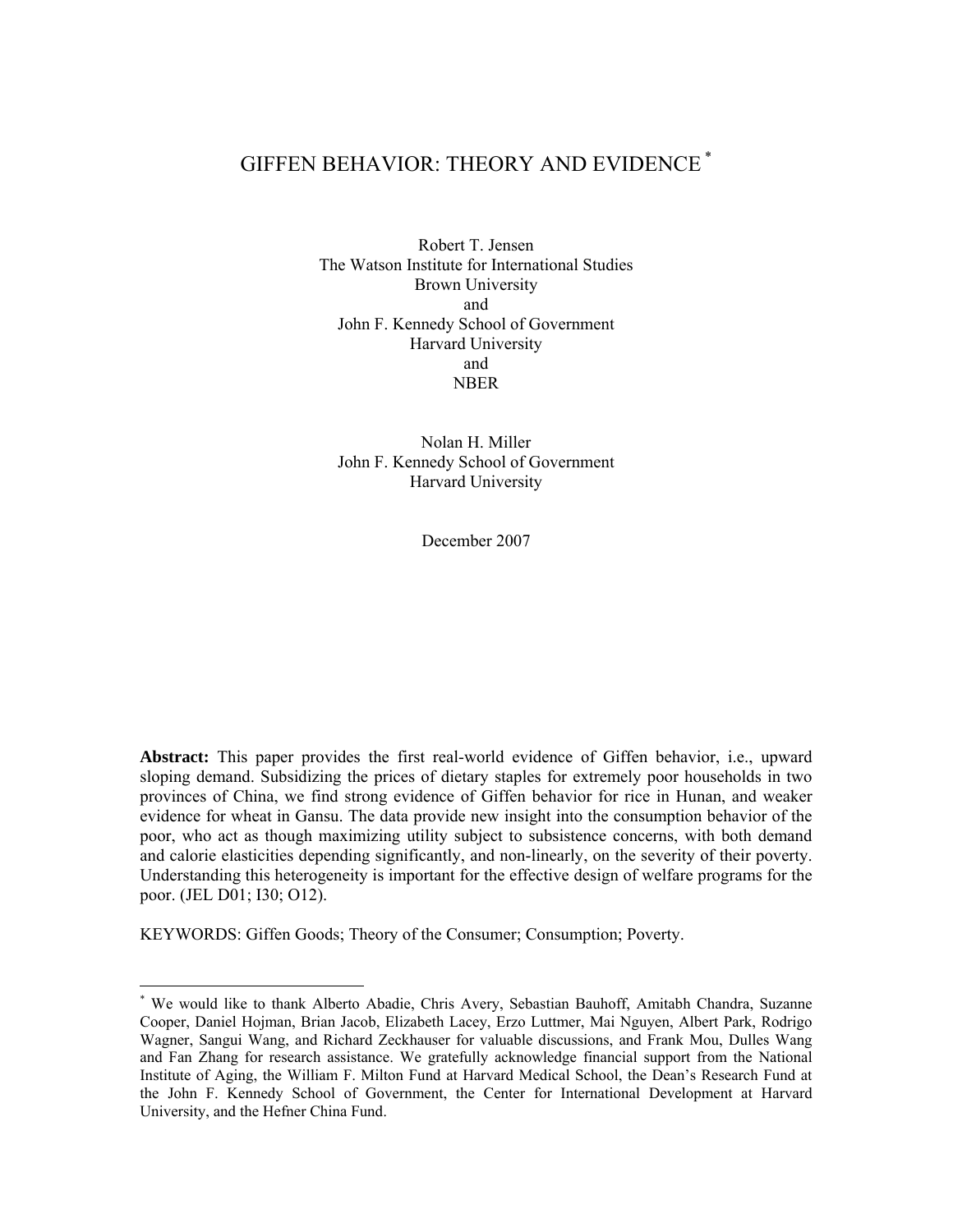#### I. INTRODUCTION

The "Law of Demand," which holds that as the price of a good increases, consumers' demand for that good should decrease, is one of the bedrock principles of microeconomics. However, economists have long recognized that the axioms of consumer theory do not guarantee that demand curves must slope downward, and that the Law of Demand, while descriptively valid in many situations, may not apply to very poor consumers facing subsistence concerns. Alfred Marshall first publicized this idea in the 1895 edition of his *Principles of Economics*:

*As Mr. Giffen has pointed out, a rise in the price of bread makes so large a drain on the resources of the poorer labouring families and raises so much the marginal utility of money to them, that they are forced to curtail their consumption of meat and the more expensive farinaceous foods: and, bread being still the cheapest food which they can get and will take, they consume more, and not less of it. (p. 208)* 

Since Marshall's time, a discussion of "Giffen" behavior has found its way into virtually every basic economics course despite a lack of real-world evidence supporting Marshall's conjecture.<sup>1</sup> Studies by Stigler (1947) and Koenker (1977) argue that neither demand for bread nor demand for wheat was upward sloping in Britain during Marshall's time. The standard textbook example of a Giffen good, potatoes during the Irish famine of 1845-1849, has also been discredited (Rosen, 1999).<sup>2</sup> Not only are there no data to support the claim, but at a more basic level it is unlikely that consumption of potatoes could have increased when the price rose during the famine, at least in the aggregate, precisely because the price rise was caused by a blight that

<sup>&</sup>lt;sup>1</sup> We use the term "Giffen behavior" rather than "Giffen good" to emphasize that the Giffen property is one that holds for particular consumers in a particular situation and therefore depends on, among other things, prices and wealth. Thus, it is not the good that is Giffen, but the consumers' behavior. The Giffen phenomenon should also not be confused with prestige or Veblen goods, where consumers desire the goods precisely because the price is high, "snob appeal," where consumers desire the good because it is rare, or situations where consumers interpret a high price as a signal of high quality. In all three cases, the goods in question are normal. Giffen behavior is a phenomenon that arises entirely within the neoclassical framework where consumers care about price only inasmuch as it affects their budget sets. If demand is Giffen the good in question must also be inferior, which rules out Veblen, snob and signaling effects.

<sup>&</sup>lt;sup>2</sup> McDonough and Eisenhauer (1995) attribute the potato version of the Giffen story to the 1964 edition of Paul Samuelson's influential textbook (Samuelson, 1964).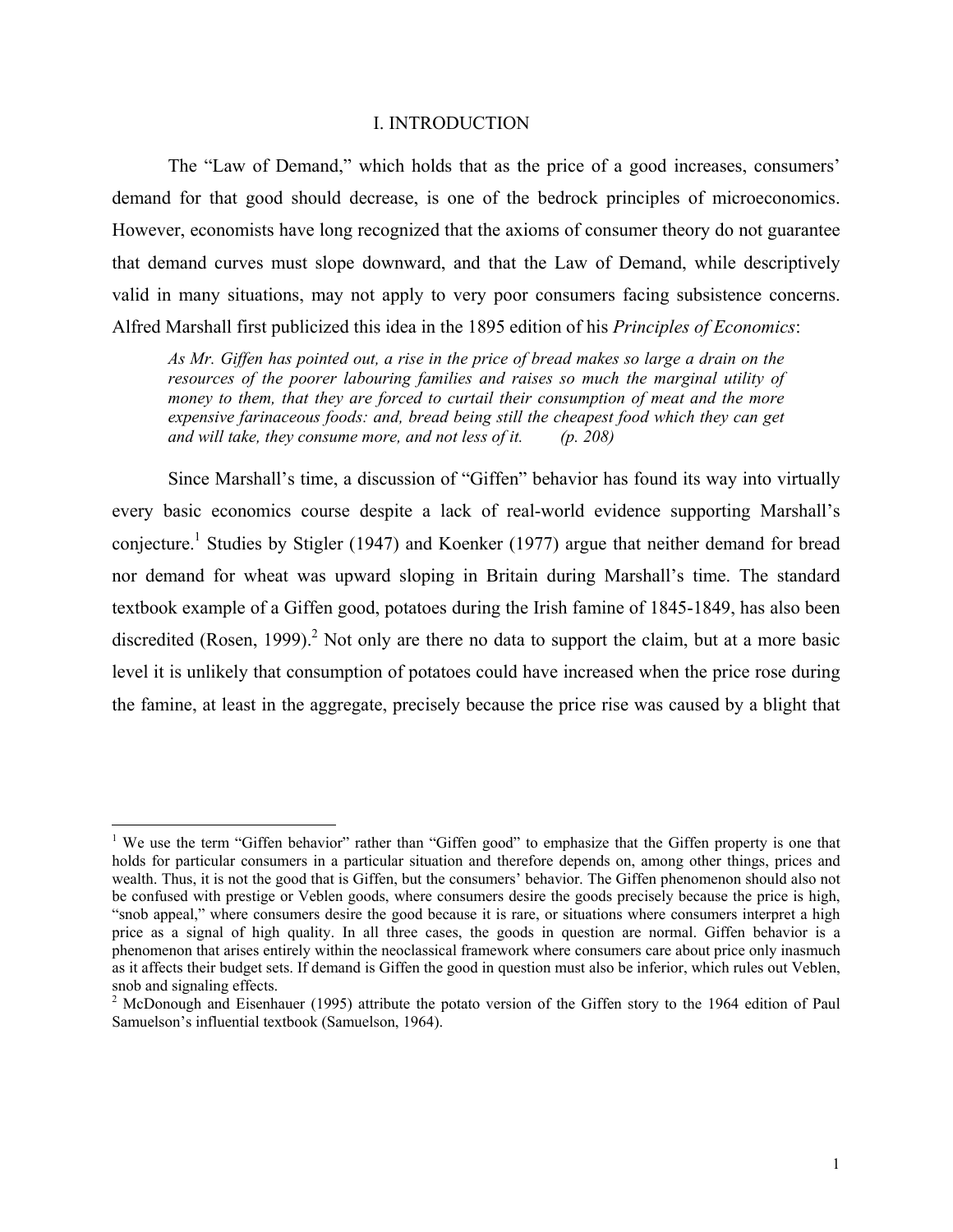destroyed much of the crop.<sup>3</sup> While there have been some laboratory studies that show evidence of Giffen behavior, these experiments have been far from removed from reality.<sup>4</sup>

In this paper we present data from a field experiment exploring the response of poor households in China to changes in the prices of staple food items that provide the first rigorous, empirical evidence of real-world Giffen behavior. In fact, we find Giffen behavior with respect to *two* goods, rice and wheat. Further, these goods, and the populations who exhibit Giffen behavior, meet some basic but common conditions that suggest this behavior may be widespread in the developing world. Thus, the absence of previously documented cases most likely results from inadequate data or empirical strategies rather than from their non-existence.

Giffen behavior has long played an important, though controversial, $<sup>5</sup>$  role in economic</sup> pedagogy, as well as in the history of economic thought. However, finding convincing evidence of such behavior is important for economic theory more broadly. The fact that there has to date been no convincing evidence of Giffen behavior stands as a minor embarrassment to economists (Nachbar 1998), one that is reflected in the discussion of the Giffen phenomenon often being presented as a paradox of economic theory rather than as a real (or even possible) mode of behavior (e.g., Stigler, 1947). This lack of evidence has prompted a range of reactions among economists. Some have interpreted it as support for the descriptive validity of the Law of Demand:

*Perhaps as persuasive a proof [of the 'Law of Demand'] as is readily summarized is this: if an economist were to demonstrate its failure in a particular market at a particular time, he would be assured of immortality, professionally speaking, and rapid promotion while still alive. Since most economists would not dislike either reward, we may assume that the total absence of exceptions is not from lack of trying to find them.* 

--George Stigler (1987, p.23).

<sup>&</sup>lt;sup>3</sup> Another argument notes that with upward sloping demand in stable equilibrium (i.e., supply is flatter than demand), the supply reduction due to the famine would actually lower the price of wheat, not raise it. Dwyer and Lindsay (1984) present a summary of the basic case against the potato version of the Giffen paradox. In both the bread and potato cases, it remains entirely possible that poor individuals exhibited Giffen behavior but the market overall did not. However, it is unlikely that the data exist to test this hypothesis.

<sup>&</sup>lt;sup>4</sup> Battalio et al. (1991) find evidence of upward sloping demand curves among rats given limited "budgets" and the choice between root beer and a quinine solution, and DeGrandpre et al. (1993) find evidence in a laboratory setting that human smokers given the choice between brands of cigarettes and a limited budget of "puffs" can exhibit Giffen behavior.

 $<sup>5</sup>$  The lack of verified examples has raised numerous concerns about the pedagogical role of the Giffen story: "Since</sup> the Giffen paradox is not useful for understanding the Irish Experience, is it asking too much for future writers of elementary texts to find another example? Fictions have no place in the teaching of economics," Rosen (1999); "We shall have to find a new example of the positively sloping demand curve, or push our discussion of it deeper into footnotes," Stigler (1947).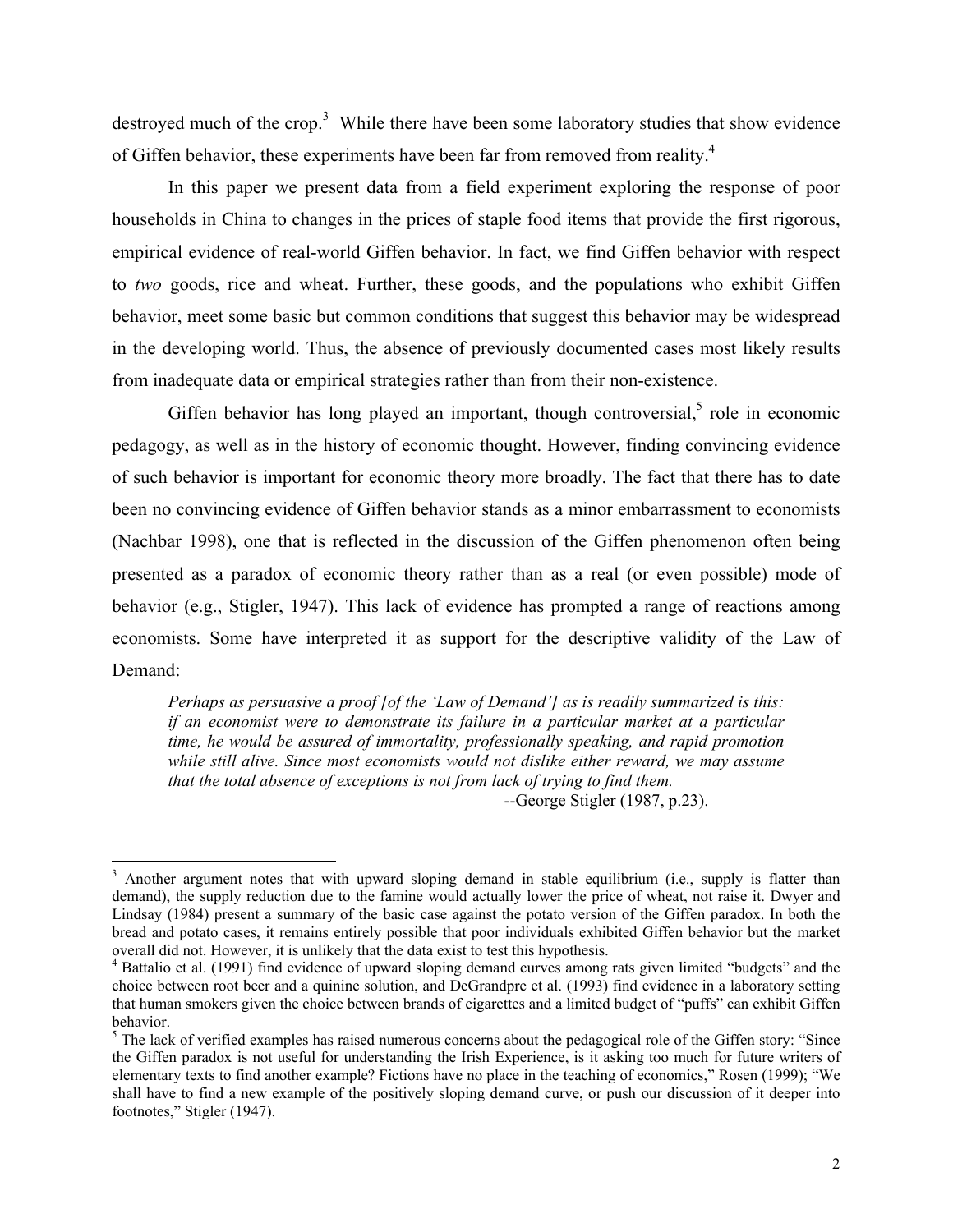Others' reactions to the lack of validation for the Giffen phenomenon have been more extreme, interpreting it as an indictment of neoclassical consumer theory. Along these lines, Boland (1977) points out that not only is the theory unable to rule out Giffen behavior, it is also unable to explain why it is not observed. Put another way, if the neoclassical model is correct, then under certain (albeit uncommon) conditions, Giffen behavior should exist. If it has not been observed, it is either because the appropriate conditions have not been satisfied, the appropriate data have not been available to measure it, or the theory is incomplete or flawed.<sup>6</sup>

Beyond documenting the existence of Giffen behavior, our field experiment also provides an opportunity to study more broadly the consumption behavior of the "extreme poor," a population that worldwide includes more than one billion people living below the World Bank's extreme poverty line of one dollar per person per day. These households, like Marshall's "labouring families" and those in our sample, are often highly dependent on a single staple food for the bulk of their nutritional needs. Consequently, such households may be highly vulnerable to fluctuations in the prices of these staple foods, which in effect reduce real wealth and purchasing power. Anecdotally, such price fluctuations, even fairly large ones, are increasingly common in developing countries.<sup>7</sup> And while there is a large literature examining household vulnerability to income shocks, there is comparably little evidence with respect to price shocks. Our analysis, by focusing on the extremely poor and by introducing exogenous price changes for staple foods, is useful for understanding this vulnerability.

In an earlier (unpublished) version of this paper (Jensen and Miller 2002) using panel data from the China Health and Nutrition Survey, we found suggestive evidence that poor households in China exhibited Giffen behavior with respect to their primary dietary staple (rice in the south, wheat and/or noodles in the north). $8$  However, because the study relied on possibly

<sup>&</sup>lt;sup>6</sup> Others have argued that it is not our understanding of consumers that is flawed, but rather our understanding of markets. For example, Dougan (1982) argues that markets with upward sloping demand curves are inherently unstable, and thus unlikely to be observed, while Nachbar (1998) shows in a general equilibrium framework that observing the equilibrium price and quantity of a good move in the same direction in response to a supply shock implies that the commodity is normal, not inferior, and thus not Giffen at all. Thus economists looking for Giffen behavior at the level of the market are unlikely to find it.

 $<sup>7</sup>$  For example, occasional reports from China note rice prices that double from year to year in some localities</sup> ("Surge in Consumer Prices Puts China on Guard," *China Daily*, April 22, 2004). Friedman and Levinsohn (2002) note that the mean price of rice increased by almost 200 percent in Indonesia (where the typical household spends nearly 30 percent of its total household budget on rice) during the 1997/8 financial crisis.

 $8$  Ours is not the first study to suggest rice as a likely candidate for Giffen behavior. Dwyer and Lindsay (1984) propose (but do not test) this possibility for Singapore, and Chen (1994) finds suggestive evidence of positively sloped demand for rice in Taiwan.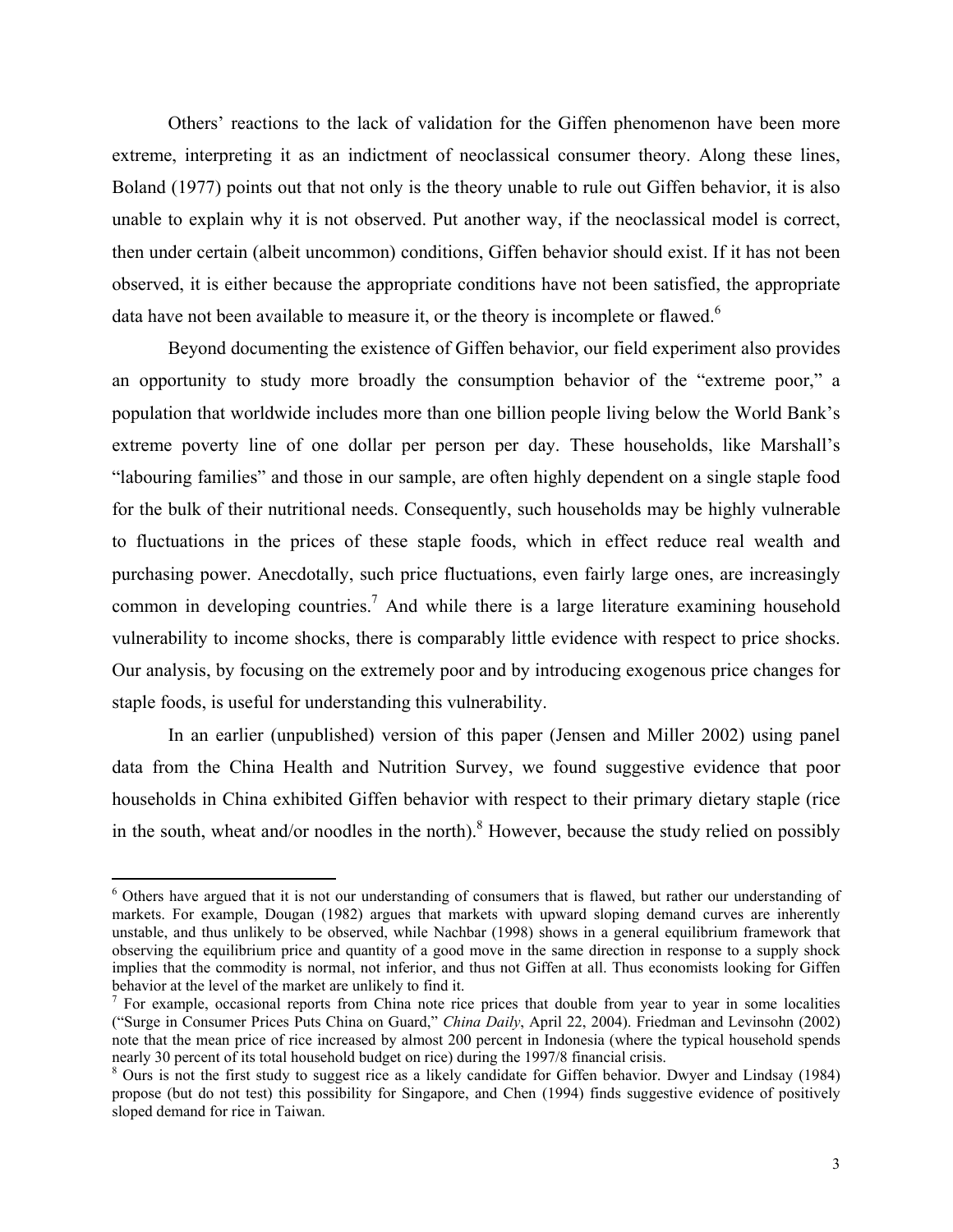endogenous variation in market prices, we were unable to identify a causal relationship between price changes and consumption. To address this concern, for the present study we conducted a field experiment in which for five months, randomly selected households were given vouchers that subsidized their purchases of their primary dietary staple. Building on the insights of our earlier analysis, we studied two provinces of China: Hunan in the south, where rice is the staple good, and Gansu in the north, where wheat is the staple. Our analysis in these provinces focused on households classified as the "urban poor," a population that includes approximately 90 million individuals throughout China.

Using consumption surveys gathered before, during and after the subsidy was introduced, we find strong evidence that poor households in Hunan exhibit Giffen behavior with respect to rice. That is, lowering the price of rice via the experimental subsidy caused households to reduce their demand for rice, and removing the subsidy had the opposite effect. This finding is robust to a wide range of specifications and methods of parsing the data. In Gansu, the evidence is somewhat weaker, due to the partial failure of two of the basic conditions under which such behavior is expected; namely that the staple good have limited substitution possibilities, and that households are not so poor that they consume only staple foods. Focusing our analysis on those whom the theory identifies as most likely to exhibit Giffen behavior, we find stronger evidence of its existence.

We also provide important new insights into the consumption behavior of poor households. In particular, we find the consumption response to an increase in the price of a staple good follows a previously undocumented inverted-U pattern predicted by consumer theory in the presence of subsistence concerns, with the very poorest and the least poor of the poor responding by decreasing demand in response to an increase in the price of the staple in the standard way, while the group in the middle increases demand (i.e., exhibit Giffen behavior). We also find that households in this middle range, who account for a substantial fraction of the urban poor, actually *reduce* their caloric intake in response to the price subsidy. Thus, a greater implication of Giffen behavior is the possibility that programs aimed at improving nutrition, whether subsidies, price controls, or indeed almost any other type of program that increases real wealth, may not only be ineffective for this segment of the poor, but can in fact have the exact opposite impact than intended. We argue more broadly that the heterogeneous response of caloric intake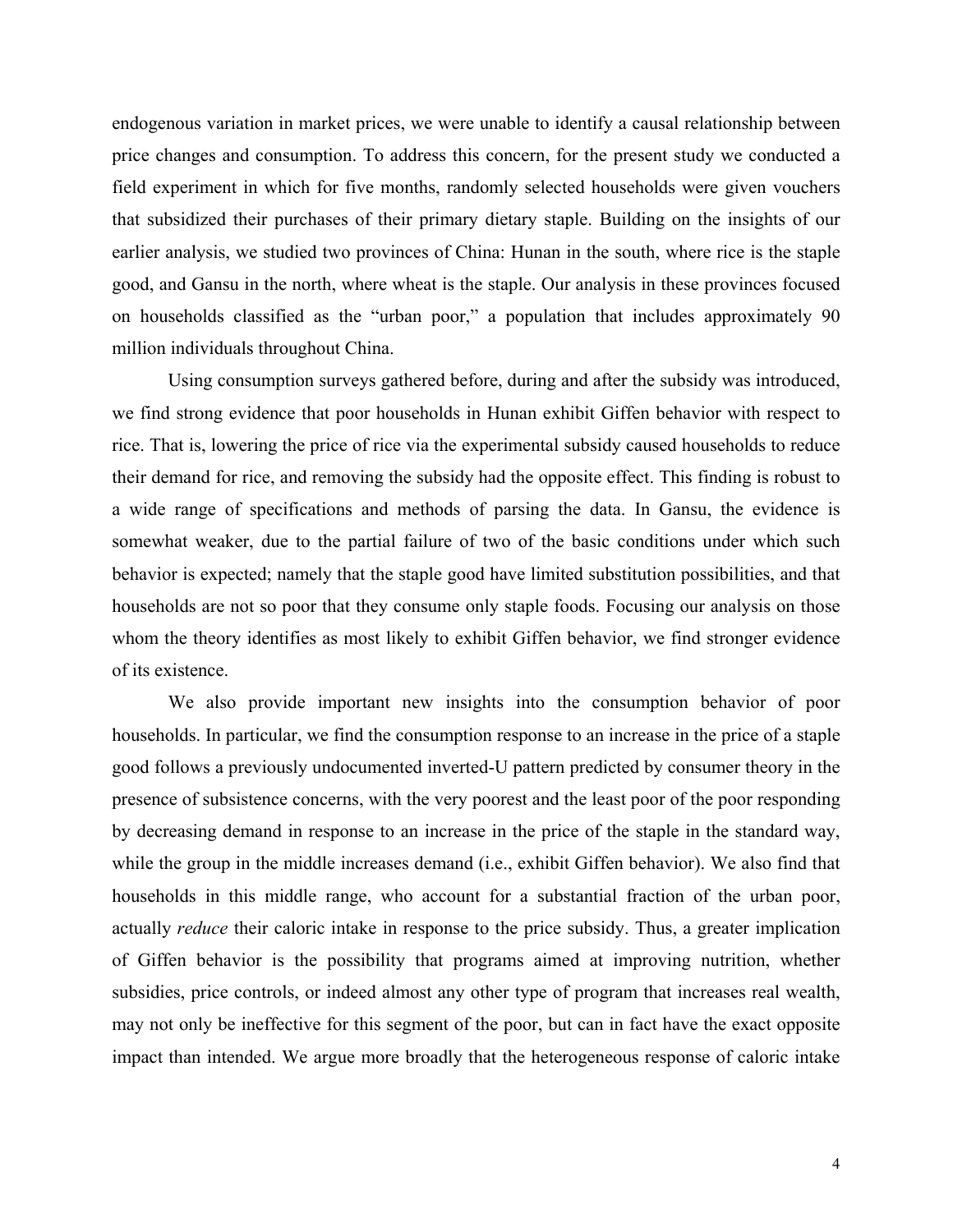to price (or wealth) changes has implications for the design, targeting and evaluation of programs designed to improve nutrition.

The paper continues in Section II, where we present a discussion of the consumption behavior of the poor that motivates Giffen behavior. Section III discusses the field experiment, data, and estimation strategy. Section IV presents the results and discusses their implications for policy, and Section V concludes.

#### II. GIFFEN BEHAVIOR AND CONSUMPTION AMONG THE POOR

The conditions under which we would expect Giffen behavior can be demonstrated by elaborating Marshall's statement.<sup>9</sup> Imagine an impoverished consumer near a subsistence level of nutrition, whose diet consists of only two foods, a "basic" or staple good (in Marshall's case, bread) and a "fancy" good (meat). The basic good offers a high level of calories at low cost, while the fancy good is preferred because of its taste but provides few calories per unit currency. A poor consumer will therefore eat a lot of bread in order to get enough calories to meet his basic needs and use whatever money he has left over to purchase meat. Now, if the price of bread increases, he can no longer afford the original bundle of foods. And if he increases his consumption of meat, he will fall below his required caloric intake. So, he must instead increase his consumption of bread (which is still the cheapest source of calories) and cut back on meat.

The Giffen phenomenon illustrates the potential significance of the wealth effects of price changes for extremely poor households. Although the price increase makes the staple less attractive in relative terms, the fact that it makes the consumer so much poorer (in real terms) forces him to consume more bread. Translating this to the language of consumer theory, the conditions under which Giffen behavior is likely to be observed therefore include that the good in question be strongly inferior and that expenditure on that good comprise a large portion of the consumer's budget. As can be seen from the elasticity version of the Slutsky equation,  $\varepsilon_p = \varepsilon_p^h$  – *b* $\varepsilon_w$ , where  $\varepsilon_p$  is the observed price elasticity of demand,  $\varepsilon_p^h$  (< 0) is the Hicksian compensated elasticity,  $\varepsilon_w$  is the wealth elasticity, and *b* is the budget share of the good, only then can the negative wealth effect of a price increase be large enough to offset the pure substitution effect.

<sup>&</sup>lt;sup>9</sup> Much of the theory of Giffen behavior has previously appeared elsewhere. The interested reader should see the online Appendix to this document for a discussion of the theory underlying this behavior.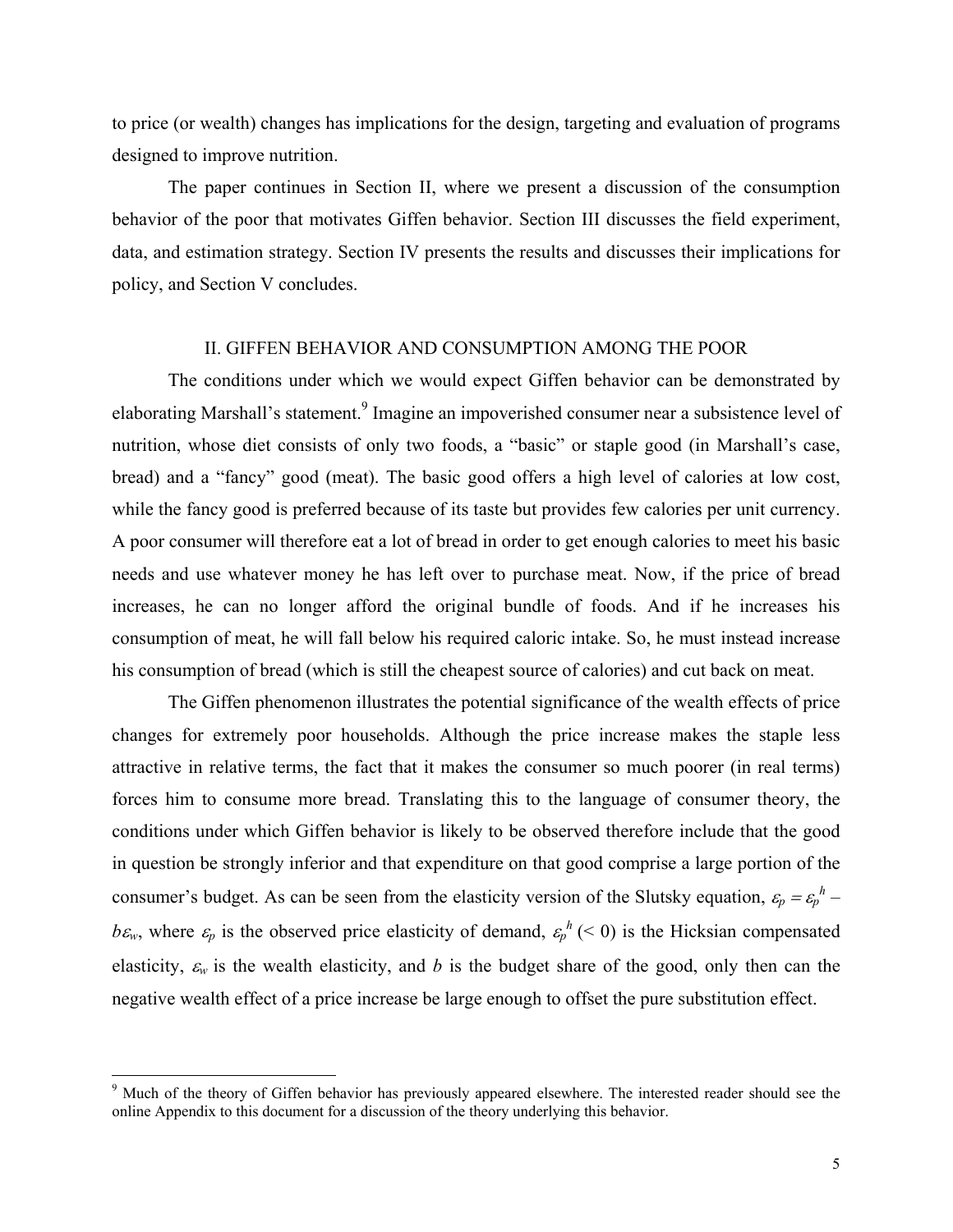In light of these observations, we can state a set of conditions under which Giffen behavior is most likely to be observed: $10<sup>10</sup>$ 

- C1: Households are poor enough that they face subsistence nutrition concerns.
- C2: Households consume a very simple diet, including a basic (staple) and a fancy good.
- C3: The basic good is the cheapest source of calories available, comprises a large part of the diet/budget, and has no ready substitute.

When dealing with extreme poverty of the sort exhibited by the urban poor in China, another requirement becomes important. While consumers who are too wealthy will not exhibit Giffen behavior, those who are too poor also cannot exhibit Giffen behavior. To take an extreme example, consider a consumer who is so poor that he only consumes bread. When the price of bread increases, he has no choice but to consume less bread. Thus, it is critical to the Giffen story that the consumer be consuming at least some of the fancy goods (e.g., meat) that are more enjoyable but more expensive sources of calories. Otherwise, when the price of the staple increases the consumer cannot increase consumption, since he cannot finance his additional expenditure on the staple by reducing expenditure on some other good. In light of this, we add the following requirement to the three stated above:

C4: Households cannot be so impoverished that they consume *only* the staple good.

 The theory thus predicts that only consumers that are poor, but not too poor, will exhibit Giffen behavior. Panel A of figure 1 depicts the indifference curves for a typical consumer choosing how much of the basic and fancy goods to consume. The basic or staple good is relatively high in calories, while the fancy good offers more "taste," i.e., the enjoyable but nonnutritive aspects of food.<sup>11</sup> The consumer's indifference map can be divided into three regions. The outer set of indifference curves correspond to the standard case, where the consumer's calorie intake is well above subsistence. Over this range the consumer trades off between calories and taste (and thus between the basic and fancy goods) in an ordinary way. As the consumer's calorie consumption decreases, he crosses into a "subsistence zone." Over this range,

1

 $10$  Some of these conditions have been noted before by, for example, Gilley and Karels (1991).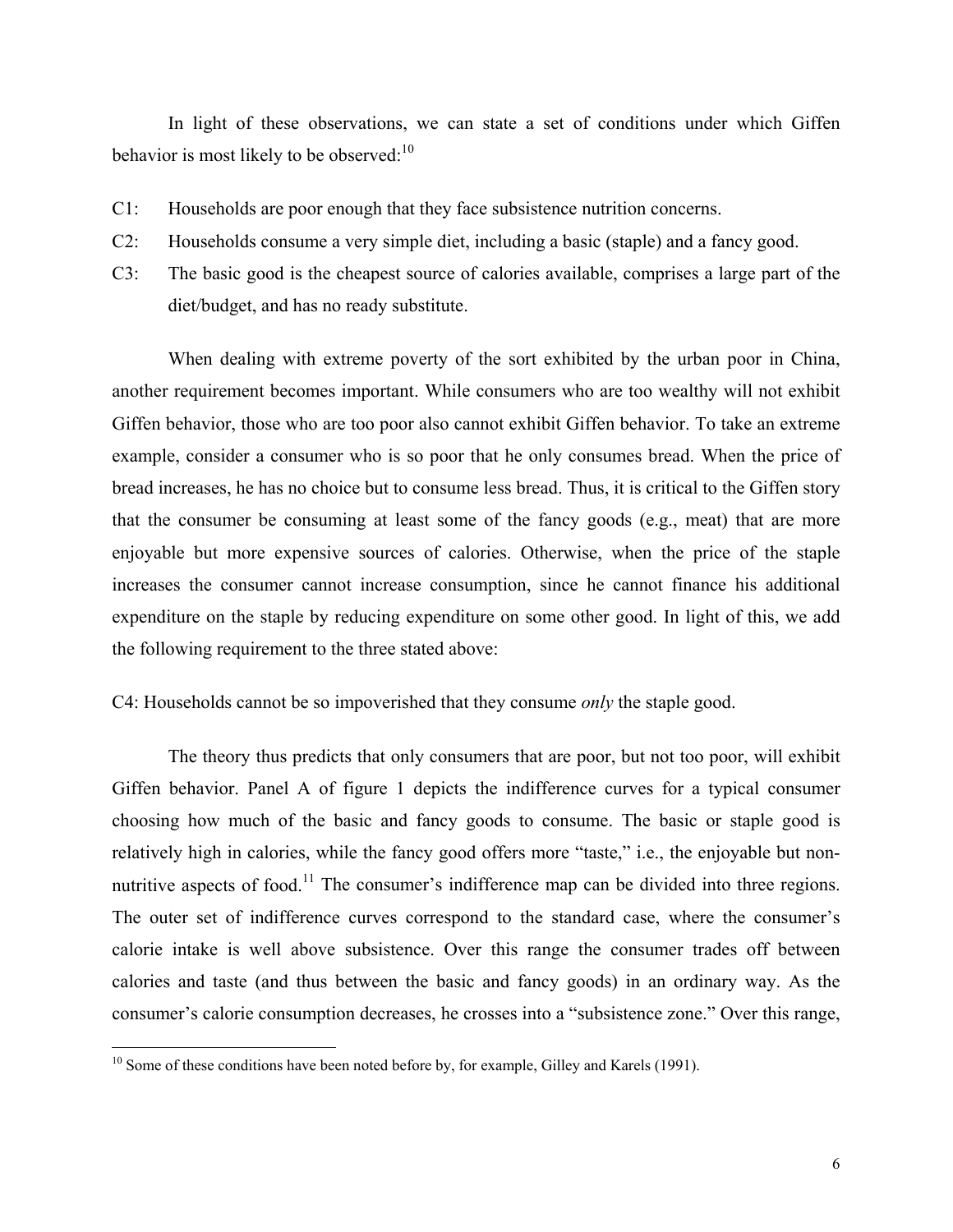caloric intake becomes much more important to the consumer. Consequently, the consumer's indifference curves take on the familiar "elbow" shape associated with Giffen behavior.<sup>12</sup> Consumers in this range behave as if they maximize taste, subject to the constraint that they meet their minimum caloric needs. As the consumer's calorie consumption decreases even further, he crosses from the subsistence zone to the calorie-deprived zone. In this region, the consumer's calorie intake is below subsistence levels. Hence, his primary concern is maximizing calories, and the consumer's indifference curves are, in effect, iso-calorie curves.



*Figure 1. The Zones of Consumer Preferences* 

The consumer's response to an increase in the price of the staple good will differ across the three regions of his indifference map. When the consumer is relatively wealthy, he will demand a bundle of goods in the standard zone. In this case, as illustrated in panel B of figure 1, we expect the consumer to respond to an increase in the price of the staple good by consuming less of it. Thus, demand is downward sloping. As wealth decreases, the consumer's demand moves into the subsistence zone, and the consumer focuses more on maintaining caloric intake as his primary goal. It is over this region that Giffen behavior arises, as the consumer responds to an increase in the price of the staple good by substituting toward the cheaper source of calories, which is still the staple good. Over this range, the consumer still trades off calories against taste, although caloric intake is given much greater importance. A consumer in the subsistence zone

 $11$  The potential substitution across goods with varying nutritional and non-nutritional attributes also motivates the large literature concerned with the income elasticity of demand for calories (see Strauss and Thomas 1995 and Deaton 1997 for surveys). We discuss the relevance of our results to this literature in section IV.F.

 $12$  See the online Appendix for more discussion of the relationship between the shape of indifference curves needed to generate Giffen behavior and subsistence concerns.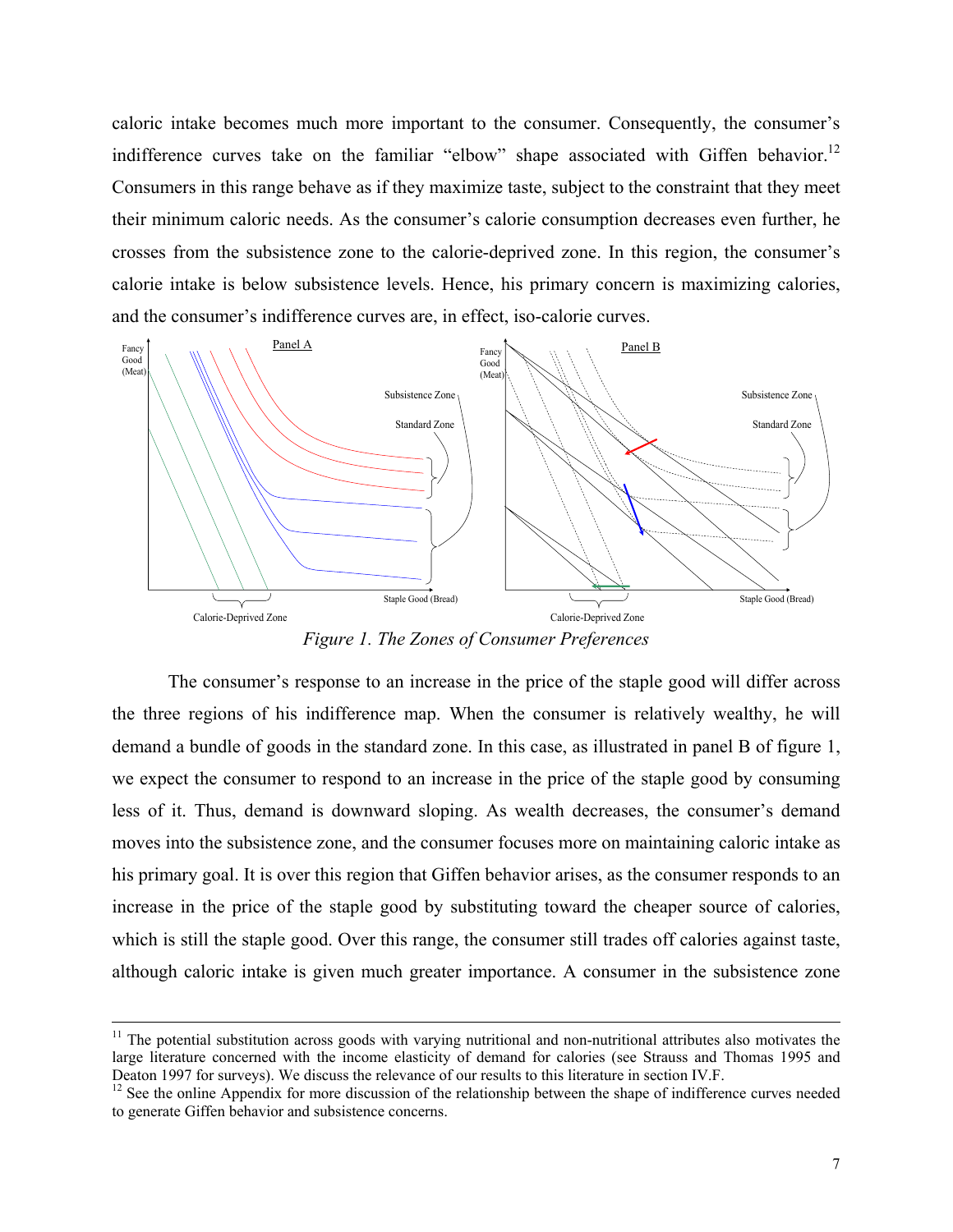behaves, in effect, as if he maximizes taste subject to the constraint that calories reach a certain minimum requirement. Finally, as the consumer's wealth decreases even further, he is unable to afford to meet his subsistence calorie needs. Calories are maximized by consuming only the staple good, and so the consumer has no choice but to respond to an increase in the price of the staple good by consuming less of it.

This set of predictions provides important insight into the search for Giffen behavior and may also help explain why such behavior has not been previously detected. First, we should not expect to observe Giffen behavior at the market level; a subset of consumers might exhibit Giffen behavior with respect to a particular commodity while the overall market exhibits downward sloping demand. Thus, the search should not be for a "Giffen Good," but for Giffen behavior. In addition, the non-linear response suggests the search is even more nuanced than just focusing on the poorest households. Selecting just the very poorest, or even aggregating over a broader set of households that includes both those in the calorie-deprived and subsistence zones, may not be sufficient. Consumers in the intermediate, subsistence range must be isolated in order to find such behavior.

#### III. EMPIRICAL STRATEGY

## *A. The Experiment*

A central problem in documenting Giffen behavior, and indeed in any analysis of demand, is finding both sufficient and exogenous price variation. As a practical problem, whether data are cross-sectional, time-series or panel, there is often not a great deal of variation in prices for the kinds of goods likely to be candidates for Giffen behavior. This applies especially to cross-sectional data, as arbitrage should eliminate spatial price differences, especially for easily storable and non-perishable commodities such as grains. Further, the prices for staple goods might even be fixed by the government for the poorest households, such as under India's Public Distribution System, and any remaining price variation may be due to unobservable quality differences. A more serious concern is that even with sufficient price variation, the source of that variation is often potentially endogenous, since price is the equilibrium of a system of simultaneous equations. A positive correlation between price and consumption could simply represent shocks to, or differences in, demand over space or time; higher demand leads to higher prices, which could be misinterpreted as Giffen behavior.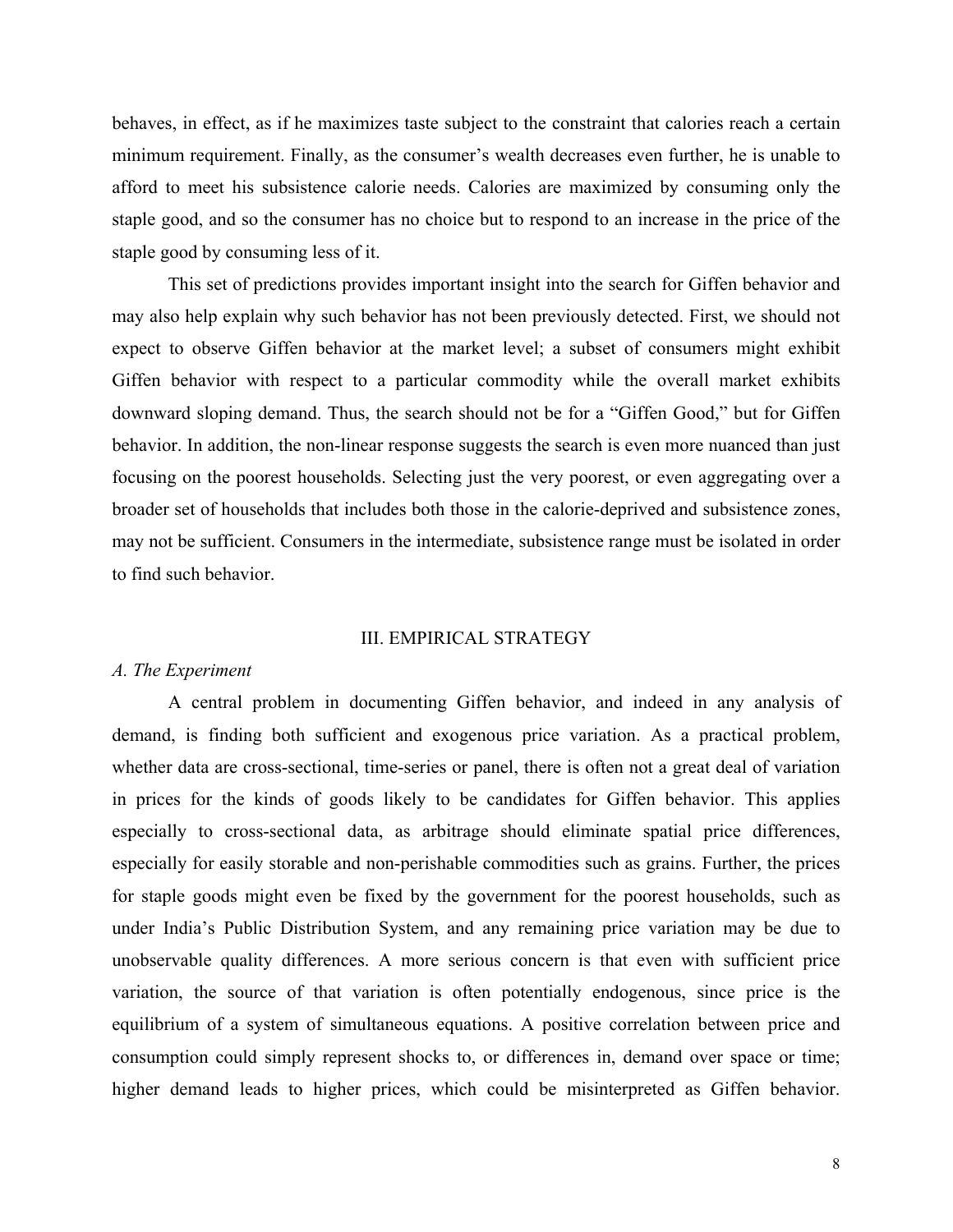Although instrumental variables could address this problem, finding instruments that shift supply but do not directly affect demand is difficult.<sup>13</sup>

 To overcome these challenges, we conducted a field experiment in which we provided randomly selected poor households in two Chinese provinces with price subsidies for staple foods. In Hunan, a southern province, rice is the staple good, and in Gansu, a northwestern province, wheat is the staple good (consumed primarily as buns, a simple bread called *mo* or noodles). These regional differences in preferences are primarily determined by geography, climate and history, with wheat the dominant crop grown in Gansu and rice dominant in Hunan. Accordingly, we subsidized rice (only) in Hunan and wheat flour (only) in Gansu.

Within each sample cluster (described below), households were randomly assigned to either a control group or one of three treatment groups. Households in the treatment groups were given printed vouchers entitling them to a price reduction of 0.10, 0.20 or 0.30 yuan (Rmb; 1 Rmb ≈\$0.13) off the price of each *jin* (1 *jin* = 500g) of the staple good (the subsidy level stayed fixed for each household over the course of the study). These subsidies represented substantial price changes, since the average pre-intervention price of rice in Hunan was 1.2 yuan/*jin*, and the average for wheat flour in Gansu was 1.04 yuan/*jin*. The vouchers were printed in quantities of 1, 5 and 10 *jin*, and the month's supply of vouchers was distributed at the start of each month, with each household receiving vouchers for 750g per person per day (about twice the average per capita consumption). All vouchers remained valid until the end of the intervention. Households were told in advance they would receive vouchers for five months and that any un-redeemed vouchers would not be honored afterwards.

The vouchers could be redeemed at local grain shops. The merchants in these shops agreed to honor the vouchers in exchange for reimbursement and a payment for their participation. Households and merchants were told they were not permitted to exchange the

1

<sup>&</sup>lt;sup>13</sup> Most previous studies of Giffen behavior have failed to address this identification concern. A few cases have used instrumental variables, but with problematic instruments. For example, Bopp (1983) uses refinery utilization rates and the price of crude oil as instruments for the price of kerosene; however, both instruments likely also affect the price of substitute fuels, and are likely to be driven by other unobserved factors also affecting fuel demand, such as weather. Baruch and Kannai (2001) use the lagged prime interest rate as an instrument for the price of a low-grade Japanese alcohol (*shochu*), which is likely be a poor predictor of the price of *shochu*, or, to the extent that it does predict the price, will likely also affect the prices of substitutes (or income – and thus demand). Rainfall is commonly suggested as an instrument for price. However, rainfall will be an invalid instrument for the price of a given food item since it likely also affects the prices of other foods, as well as wages and income. One exception to the endogeneity concern in the search for Giffen behavior is McKenzie (2002), who uses the elimination of tortilla subsidies and price controls as a natural experiment to test for (and ultimately reject) such behavior in Mexico.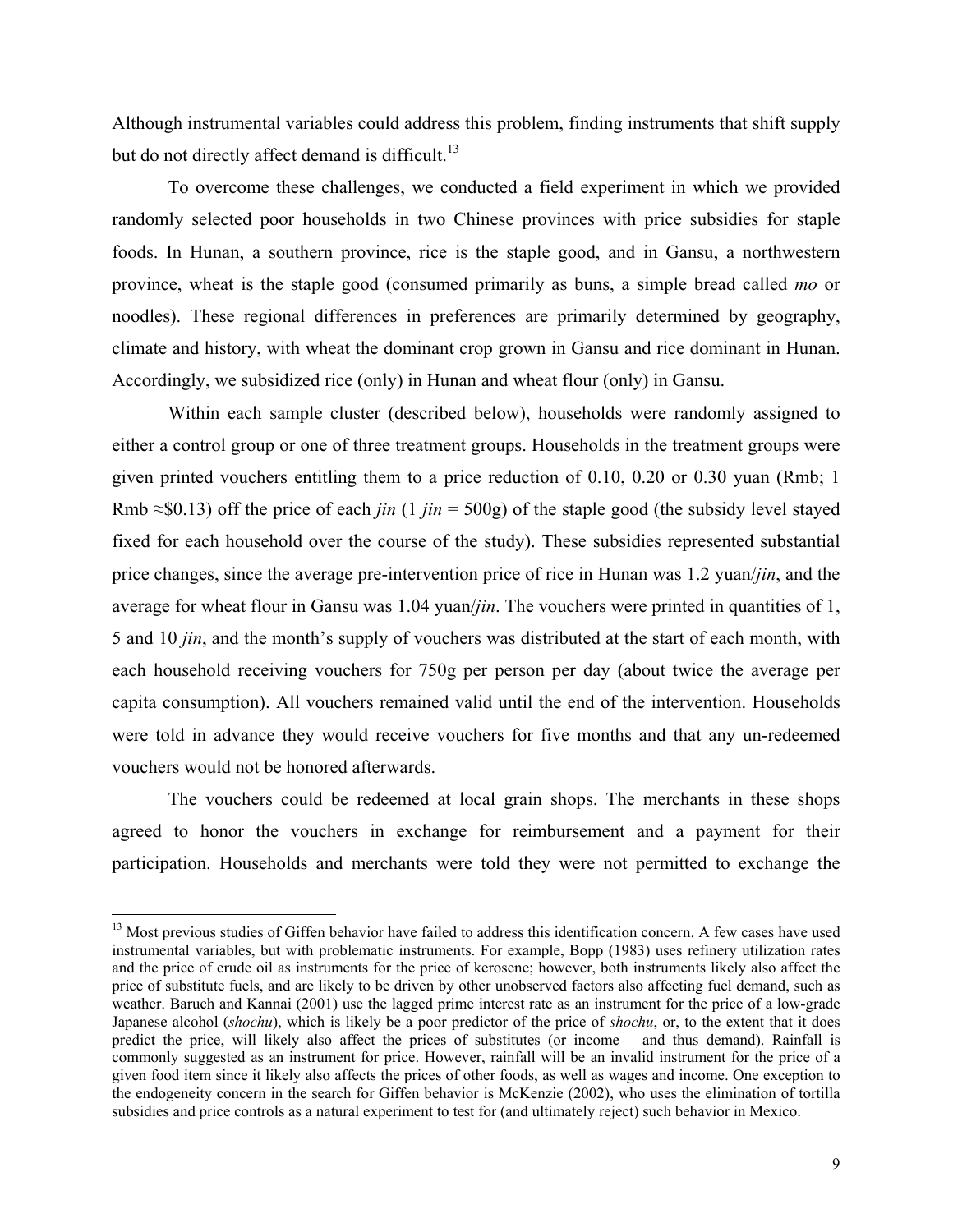vouchers for anything but the staple good, that there would be periodic auditing and accounting to make sure they were in compliance with the rules, and that any violations would result in them being removed from the study without any additional compensation. Households and merchants were explicitly told that selling the vouchers for cash or reselling rice or wheat bought with the vouchers would result in dismissal from the program.

There are several points about the intervention worth noting. First, all foods in China are sold in free markets, at market determined prices. A 1993 reform of the grain distribution system largely put an end to price controls, state food stores, or free rations. Second, the number of subsidized households in each sample site is trivial relative to the size of the population (all sites were county seats, most with populations over one million), so the intervention could not have affected market prices.<sup>14</sup> Third, the experiment is predicated on the assumption that either households are limited in their ability to borrow and save, or they have short planning horizons; otherwise, the wealth effect of the five-month subsidy would be trivial, making Giffen behavior unlikely. Although, to the extent the wealth effect of the price change can be smoothed over the lifetime, this will bias us against finding Giffen behavior. Fourth, limiting the quantity of vouchers to 750g/person/day might limit the potential demand response for the staple good (though the amount is still quite generous), but it should not induce Giffen behavior, as might be the case (though still unlikely) if we limited the vouchers to a quantity smaller than what they would prefer to consume.<sup>15</sup> Finally, while staple foods such as rice can be found in varying qualities or varieties with different prices, because the households in our sample are extremely poor, our data show that they consume almost exclusively only the lowest-cost variety. Therefore, quality substitution in response to the price subsidy is not a concern for our analysis. Two final concerns with the experiment, namely whether there was cheating (in the form of cashing out or reselling) despite our rules against doing so or whether the vouchers might create a "salience" or signaling effect, are discussed with the results in section IV.E*.*

## *B. Data*

1

 $14$  Similarly, because the samples were drawn from lists of the poor spread throughout large cities, we believe it is unlikely the various study participants knew each other or the benefits others were receiving.

 $15$  One concern is that by limiting the potential increase in consumption in response to the price decline, we might skew the average consumption change towards a decline (i.e., Giffen behavior). However, in practice almost no households even approached the voucher limit, most likely due to their extremely low incomes and a lack of access to credit, so this is unlikely to be a major concern.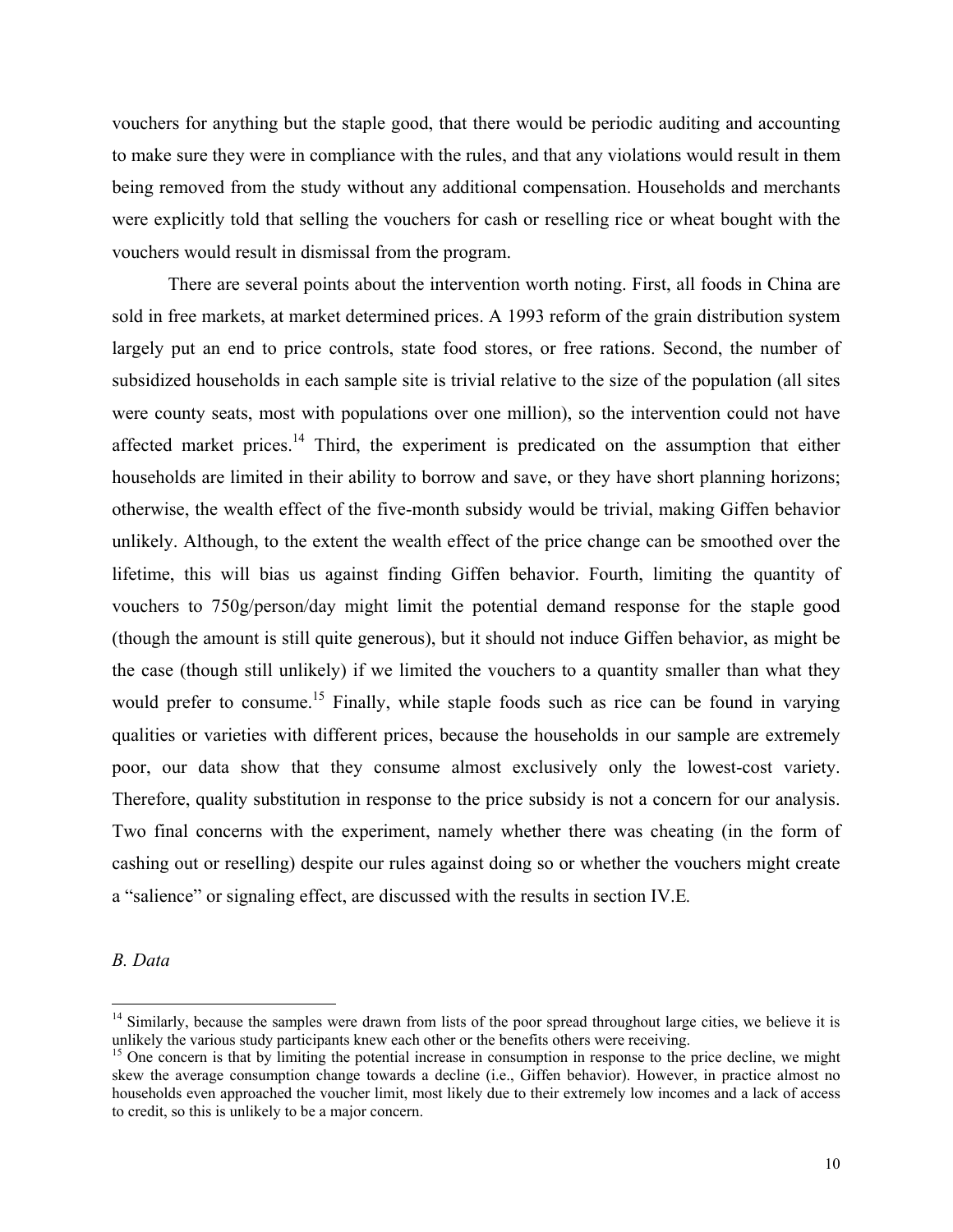The survey and intervention were conducted by employees of the provincial level agencies of the Chinese National Bureau of Statistics. The sample consisted of 100-150 households in each of 11 county seats spread over Hunan and Gansu Provinces (Anren, Baoqing, Longshan, Pingjiang, Shimen and Taojiang in Hunan, and Anding, Ganzhou, Kongdong, Qingzhou and Yuzhong in Gansu), for a total of 1,300 households (650 in each province), with 3,661 individuals. Within each county, households were chosen at random from lists of the "urban poor" maintained by the local offices of the Ministry of Civil Affairs.<sup>16</sup> Households on this list fall below a locally-defined poverty threshold (the *Di Bao* line), typically between 100 and 200 yuan per person per month or \$0.41 − \$0.82 per person per day, which is below even the World Bank's extreme poverty line of one dollar per person per day. It is estimated that about 90 million individuals throughout China live below the *Di Bao* threshold (Ravallion 2007).

The questionnaire consisted of a standard income and expenditure survey, gathering information on the demographic characteristics of household members as well as data on employment, income, asset ownership and expenditures. A key component of the survey was a 24-hour food recall diary completed by each household member. Respondents were asked to report everything they ate and drank the previous day, whether inside or outside the home, by specifically listing the components of all foods eaten.<sup>17</sup> These foods were recorded in detail in order to match with the 636 detailed food items listed in the 1991 Food Composition Tables constructed by the Institute of Nutrition and Food Hygiene at the Chinese Academy of Preventative Medicine. Though as we will see below, because households are very poor, most diets are very simple and consist of a small number of basic (non -processed, -prepared or packaged) foods like rice, bean curd or stir-fried cabbage, so concerns about coding the specific quantities of the various ingredients in a complex dish or meal are not significant.<sup>18</sup>

Data were gathered in three waves, conducted in April, September and December of 2006. After completing the first survey, treatment households were told they would receive the

<sup>&</sup>lt;sup>16</sup> We chose urban areas because in smaller towns or rural areas many of the poorest households grew rather than purchased their staple food, and lower population density meant fewer households living in extreme poverty, which would have both required a greater number of sample clusters and prevented varying the treatment within clus

<sup>&</sup>lt;sup>17</sup> While it may seem difficult to recall or estimate how many grams of, say, rice was eaten with a meal, for the extreme poor who are on a very limited budget, food is often apportioned and accounted for much more carefully. Further, diets for these extremely poor households often vary little or not at all from day-to-day, except on special occasions, so recalling the quantity of specific food items is not as difficult.

<sup>&</sup>lt;sup>18</sup> Similarly, because households were so poor, almost all food (98 percent) was at-home consumption, so respondents were aware of the exact ingredients and quantities used.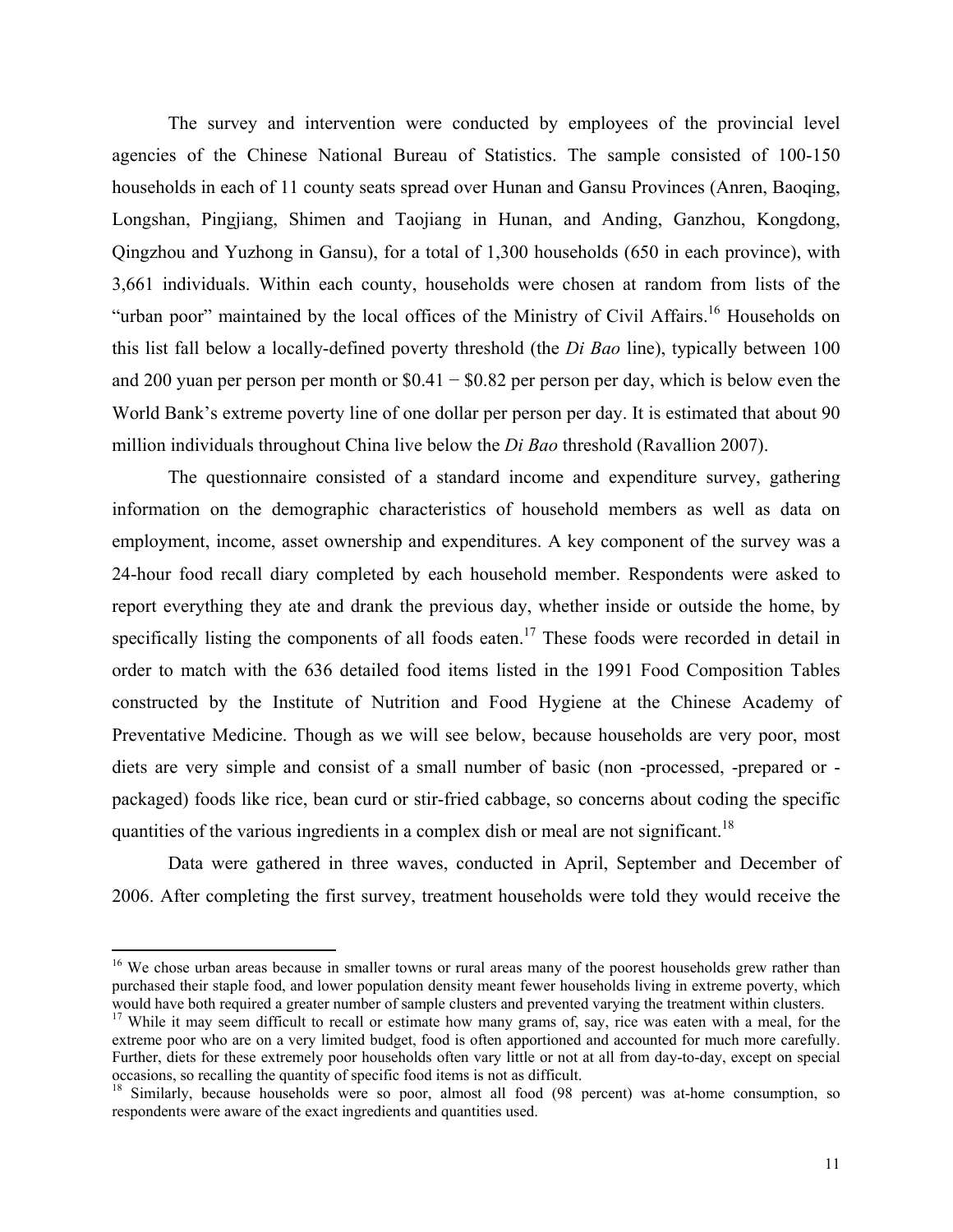subsidies for five months, from June through October. Thus, the initial interviews occurred before treatment households knew of or received the subsidies, the second occurred after the subsidy had been in place for slightly more than 3 months, and the final interviews were conducted 1 to 2 months after the subsidy had ended, by which time treatment households would likely have exhausted any stocks of rice or wheat flour they may have purchased with the subsidy, and will therefore again be purchasing at the full market price. Sample attrition was extremely low, since the three rounds occurred in a relatively short span. Only 11 of 1,300 households (<1%) in the first round did not appear in the second round. All households in the second round were interviewed in the third round. Means and standard deviations for key variables are presented in table 1.<sup>19</sup>

Table 2 shows the basic characteristics and prices of foods in Hunan and Gansu. The data are for the most commonly consumed, representative foods within a category; $^{20}$  information on calories and protein are obtained by merging with the 1991 Food Composition Tables. The table shows that, consistent with their respective roles as staple foods, the cheapest source of calories in Hunan is rice (1399 calories per yuan), while in Gansu it is wheat (1655 calories per yuan). These foods are cheaper sources of calories than even the least expensive alternative grain, millet. By contrast, if we view fat as a crude measure of taste, pork provides the most taste per yuan. While rice and wheat appear to be inexpensive sources of protein as well, these nutritional data are somewhat misleading; lacking a few essential amino acids, these grains only provide protein when combined with the amino acids found in other foods, such as pulses (and vice-versa for pulses, which do not provide complete proteins unless combined with grains). Given that households are already consuming a large amount of rice or wheat, pulses are a less expensive source of protein than pork. However, they provide significantly less fat or taste per yuan. Finally, cabbage is the least expensive food per kilogram in both provinces, but it provides very few calories (or amino acids for creating protein), and thus is not a substitute for rice or wheat.

Table 3 shows the basic consumption patterns for households in the two provinces. The dominance of (and difference in) staple goods in the two regions is evident. In Hunan, the

1

<sup>&</sup>lt;sup>19</sup> While there are some differences in variables across control and treatment groups, these arise largely due to random variation given the relatively small sample size. Randomization was done blindly by the authors, rather than the field teams, so any differences should not be systematic. Further, any differences in variables across households based on treatment assignment will be eliminated because our analysis uses household fixed effects.

<sup>&</sup>lt;sup>20</sup> Rice: late, long-grain (wanxian); wheat: standard (Biaozhunfen); bean curd (nandoufu); cabbage (Dabaicai (*xiaobaikou*)); pork: lean and fatty (*Zhurou* (*feishou*)); Millet: foxtail (*xioami*); eggs: hen eggs (*jidan*).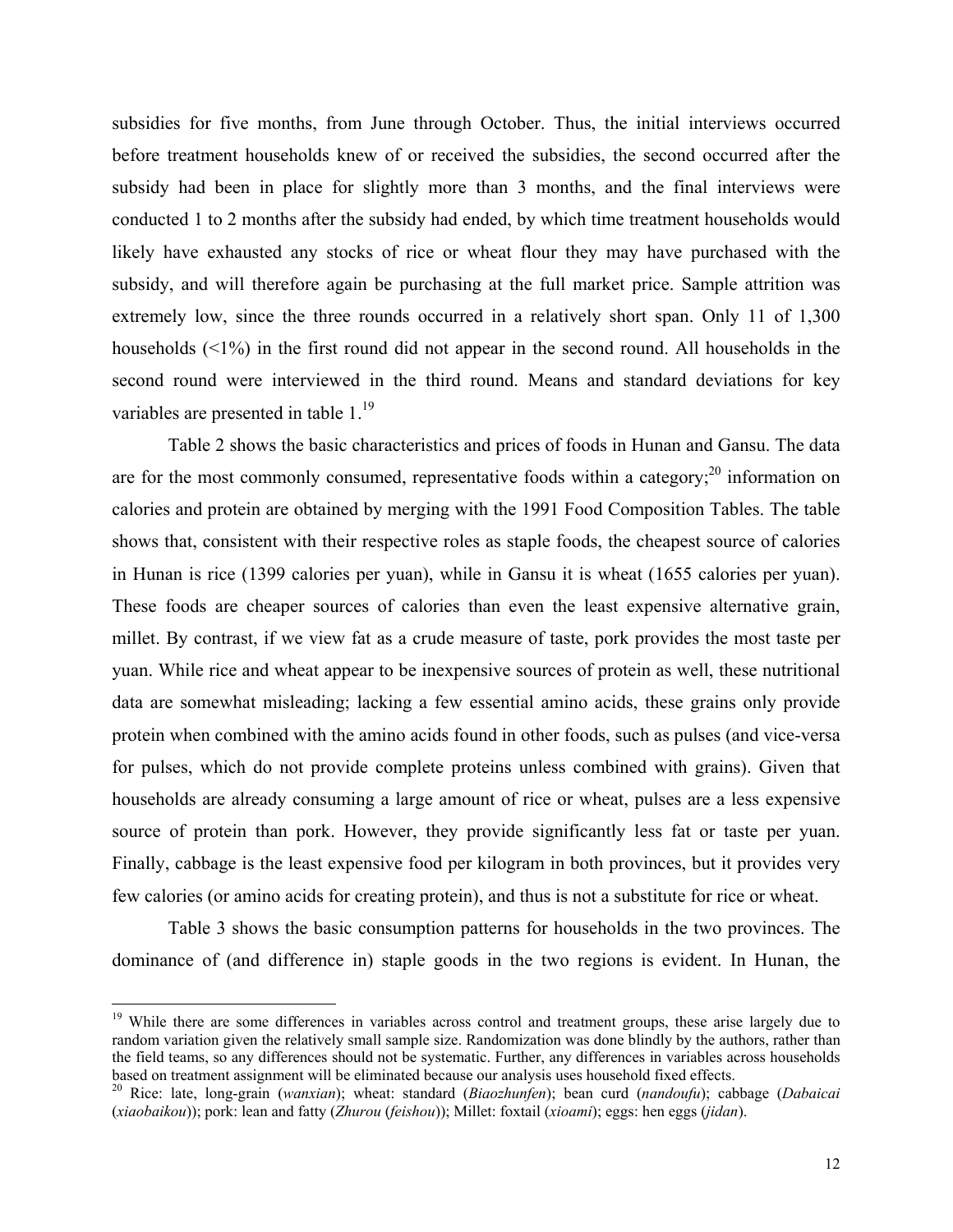average per capita consumption of rice per day is 330g, comprising 64 percent of daily caloric intake. The dominance of rice consumption is widespread in Hunan; the  $25<sup>th</sup>$  percentile of the distribution of rice calorie share is 52 percent, the  $75<sup>th</sup>$  percentile is 78 percent, and the coefficient of variation (standard deviation divided by the mean) is extremely low at only 38 percent. The consumption of wheat is low in Hunan, with only 42g of daily consumption per person on average, comprising just 8 percent of total caloric intake. By contrast, Gansu features almost the exact reverse pattern; wheat-based foods are the dominant staple, with 344g of consumption per person per day, comprising 69 percent of total calories, whereas rice consumption is only 35g. And as in Hunan, the dominance of consumption of the staple is widespread; the  $25<sup>th</sup>$  percentile of the distribution of calorie share from wheat is 60 percent, the 75th percentile is 80 percent, and the coefficient of variation is just 39 percent. Thus in both provinces, the relevant staple good is a dominant source of calories for most households. The total calorie share from all cereals or grains is 72 percent in Hunan and 77 percent in Gansu. The reliance on these basic foods for nutrition is underscored even more by the fact that in both provinces, on average 13 percent of calories come from edible oils (mostly vegetable oil), which is primarily used in cooking (and is generally not a substitute for other forms of consumption or nutrition). Thus, the consumption of all other foods combined on average contributes only 10 percent of calories in Gansu, and 15 percent in Hunan.

In both provinces, vegetables and fruit (predominantly cabbage in Hunan, and cabbage and potatoes in Gansu) are the second largest category of consumption based purely on quantity or bulk. Though overall, they contribute little to caloric intake (5 percent in Hunan and 7 percent in Gansu) due to the very low caloric value per gram of these foods. The remaining consumption of meat (primarily pork), pulses (primarily bean curd or tofu) and dairy (primarily milk) constitute about 10 percent of calories in Hunan and 4 percent in Gansu. In Hunan, the greatest share comes from meat, with 42 grams of consumption per person per day on average, comprising 7 percent of average caloric intake. By contrast, in Gansu meat consumption is significantly lower, averaging only 13 grams per person per day and contributing less than 1 percent of total caloric intake. Consumption of pulses is in fact greater than consumption of meat in Gansu. This is likely due to the lower levels of income in Gansu; pulses are often referred to as "poor man's meat" because they are a cheaper source of protein (again, when combined with other foods typically eaten as staples). Therefore, while the consumption patterns in Hunan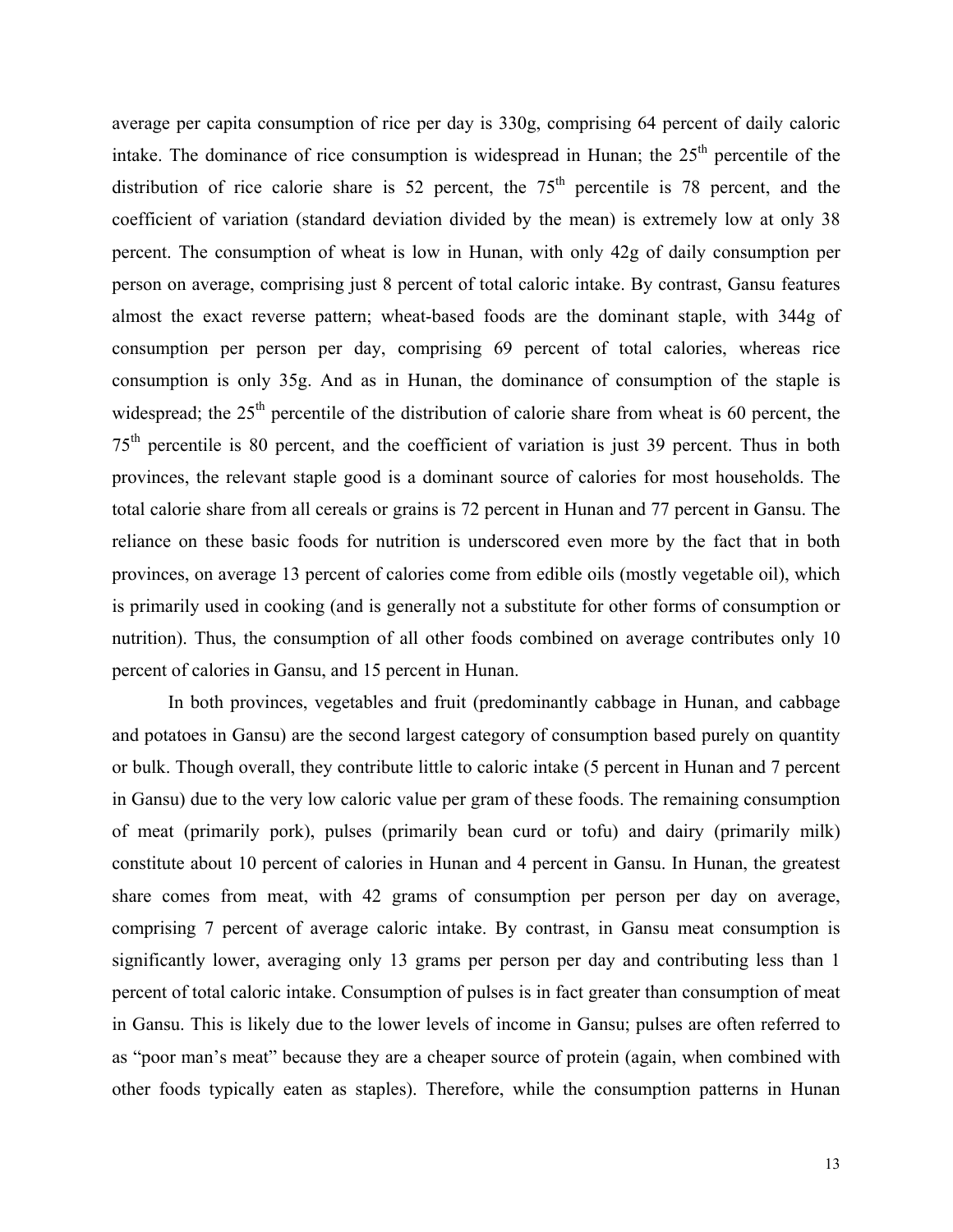match up well with the basic set up under which we predict Giffen behavior, in Gansu the patterns do not fit quite as well due to relatively low meat consumption.

## *C. Estimation Strategy*

<u>.</u>

Given the random assignment of the price change and the panel nature of our survey, our basic strategy is to simply compare the household-level changes in dietary intake<sup>21</sup> of the staple good for treatment and control groups. Since assignment to treatment and control groups was randomized within sample counties, we add county\*time fixed effects, so that we are in effect comparing the changes for households with different subsidy levels within the same community. This strategy controls for any county-level factors that change over time, such as the prices of foods, labor market conditions or the value of government transfer programs.

We regress the percent change in intake of the staple good for household *i* in period *t* on the change in the subsidy (in percent). The percent change formulation normalizes for factors such as household size, composition, and activity level and allows us to interpret the coefficients as elasticities. For each household, we observe two changes: the change between periods 2 and 1  $(t = 2)$ , capturing the effect of imposing the subsidy, and the change between periods 3 and 2 ( $t =$ 3), capturing the effect of removing the subsidy. Thus we estimate:

$$
\% \Delta \text{staple}_{i,t} = \alpha + \beta \% \Delta p_{i,t} + \sum \gamma \% \Delta Z_{i,t} + \sum \delta \text{County}^* \text{Time}_{i,t} + \Delta \varepsilon_{i,t} \tag{1}
$$

where %Δ*staple<sub>i,t</sub>* is the percent change in household *i*'s consumption of the staple good, %Δ*p*<sub>*i,t*</sub> is the percent change in the price of the staple due to the subsidy (negative for  $t = 2$  and positive for  $t = 3$ ), % $\Delta Z$  is a vector of percent changes in other control variables including income (split into earned and unearned (government payments, pensions, remittances, rent and interest from assets) sources) and household size, and *County\*Time* denotes a set of county\*time dummy variables. We compute all changes as arc-percent-changes (i.e.,  $100*(x_t - x_{t-1}) / ((x_t + x_{t-1})/2))$ .<sup>22</sup> The percent change in the subsidy is computed as 100 times the change in the subsidy divided by the average (net of subsidy) price of the staple good in the two corresponding rounds. The results

<sup>&</sup>lt;sup>21</sup> While we also gathered data on food purchases and expenditures, actual daily intake is likely to be a better measure of consumption or demand. This is due to the fact that food is storable, purchases are lumpy or infrequent, and households' recall of what they ate the day before the survey is likely to be significantly more accurate than recall of purchases over the past month.

<sup>&</sup>lt;sup>22</sup> We prefer the arc-percent-change specification over the simple percent change because the subsidies represent large changes and because the arc formulation has the desirable property of being symmetric over time. However, the results are largely unchanged if we use the simple percent change instead.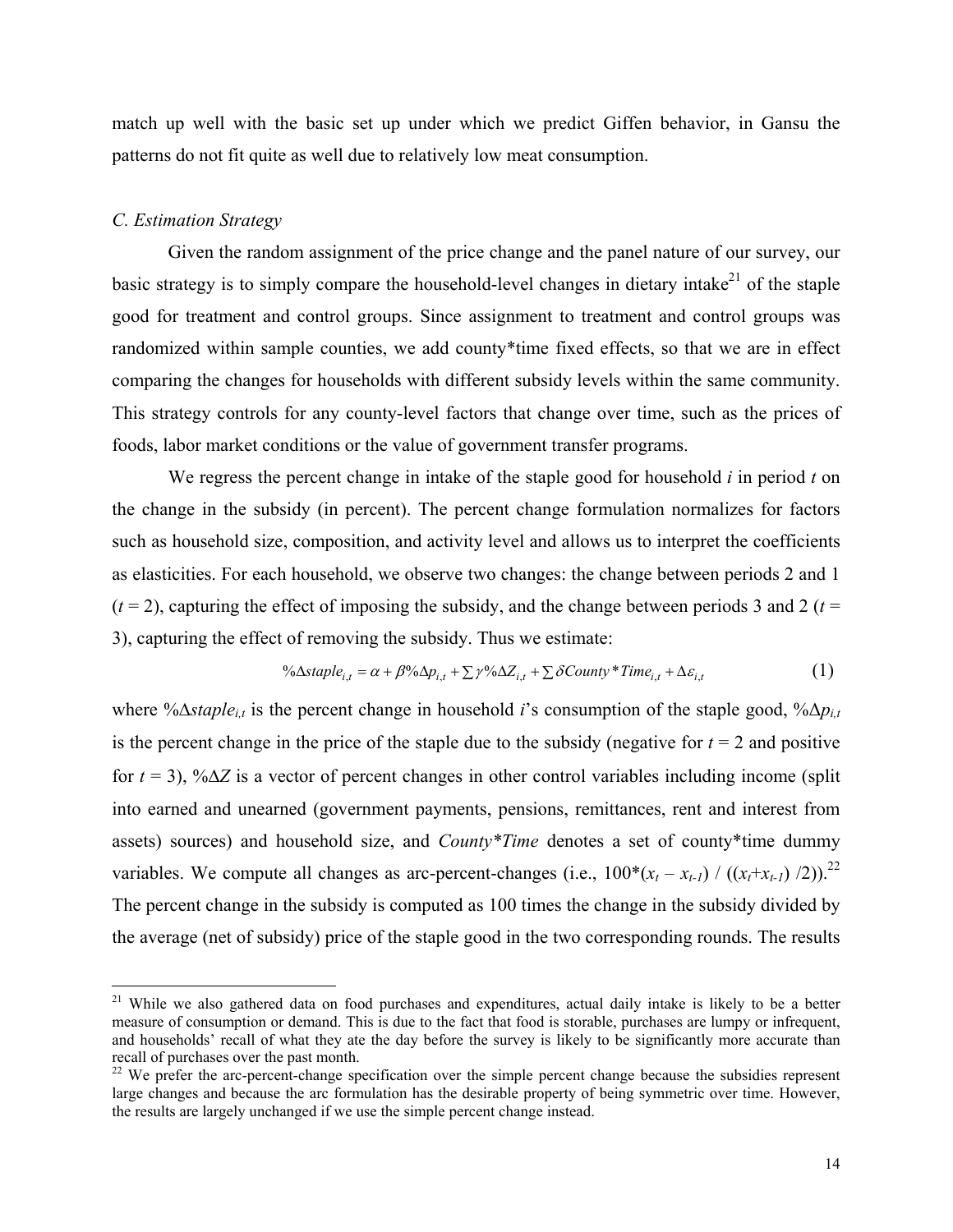are robust to a wide range of alternative specifications, some of which we discuss in section IV.B.

## *D. Refining the Test for Giffen Behavior*

The discussion in section II highlighted a nuanced prediction of the standard consumer model in light of subsistence concerns. The poorest of the poor should have a negative price elasticity, the poor-but-not-too-poor may have a positive price elasticity, i.e., exhibit Giffen behavior, and the relatively wealthy should once again have a negative price elasticity. Although our primary concern in this paper is documenting the presence of Giffen behavior, we are also interested in testing this broader prediction of the theory.

Unfortunately, classifying households or individuals directly by consumption zone is not possible. Not only is there no consensus on what constitutes a subsistence level of calories, but any such threshold would certainly vary widely by age, sex, height, weight, body fat and muscle composition, level of physical activity, health status and a range of other factors. As a result, although we can compute caloric intake for each individual, identifying whether specific individuals are below, near or above their subsistence level of caloric requirements is not possible. For the same reason, it is not possible to define these regions based on income or expenditure; individuals with different characteristics will require different amounts of expenditures or income to achieve nutritional sufficiency. Any such cut-offs would be imperfect, including some people who, because of high weight or activity levels, are unable to achieve maintenance nutrition with the specified income, and excluding others who have lower than expected nutritional (and thus income) needs because of small stature or low activity levels.

The method of parsing the data we employ is based in the theory. Those who are so poor that they cannot achieve maintenance nutrition will consume a very high proportion of their food in the form of the staple good, regardless of size and activity level. Thus, splitting the data by the pre-intervention or initial share of caloric intake from consumption of the staple (Initial Staple Calorie Share, or ISCS) provides a more direct measure of whether a consumer or household is well-off enough that they could, potentially, exhibit Giffen behavior. This idea is illustrated in figure 2, which revisits the response to an increase in the staple price for households in the different consumption zones, as in figure 1. When the household or individual is so poor that they are at very low levels of caloric intake relative to subsistence need they will have a very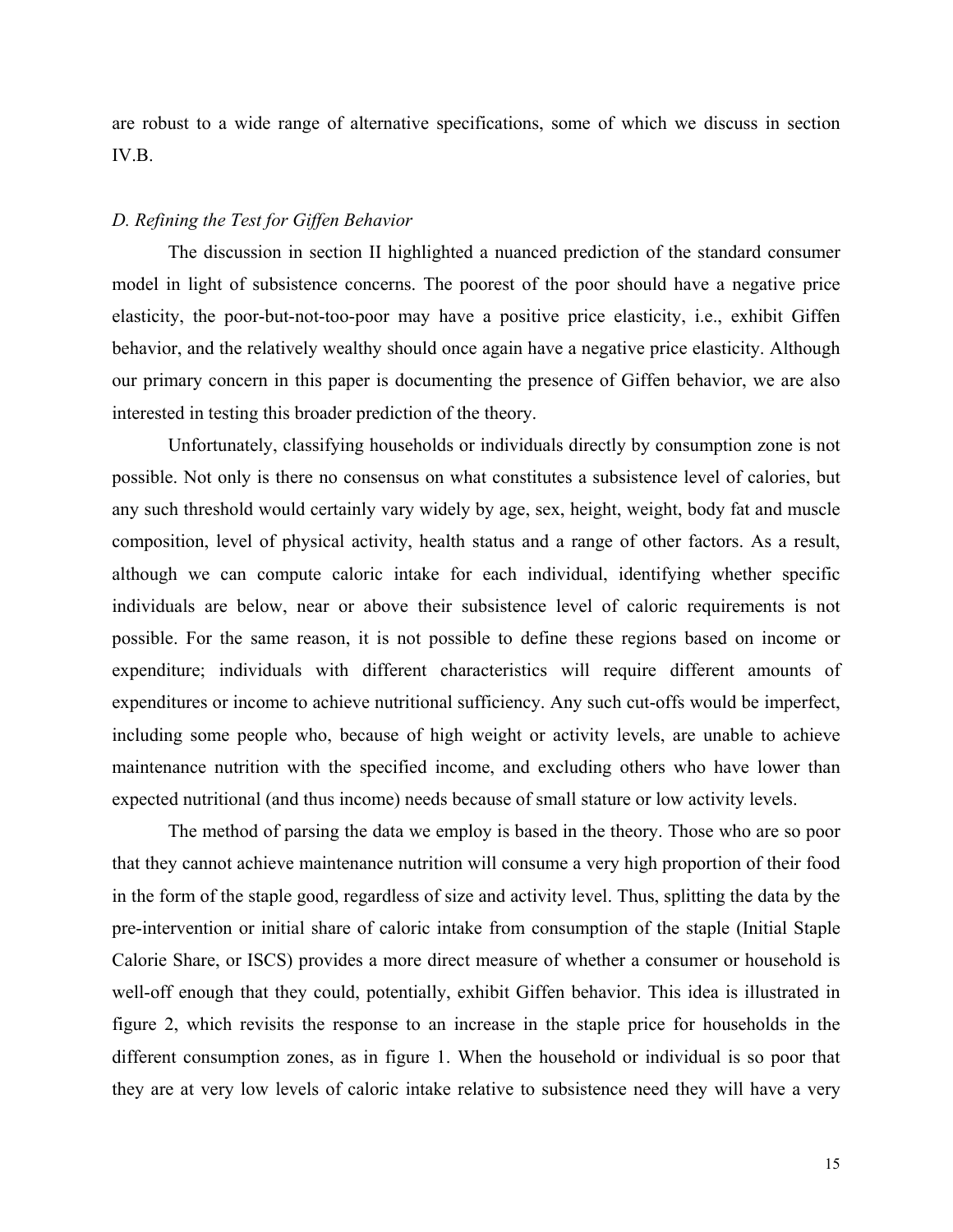high share of calories from the staple good; in this range, they respond to a staple price increase by decreasing consumption of that staple. As they become wealthier and move into the subsistence zone, the staple calorie share decreases, and in this range, they exhibit Giffen behavior. Finally, at even higher levels of wealth, they move into the normal consumption zone with downward sloping demand. Thus, in our test for Giffen behavior, we will want to segregate those households with the very highest levels of ISCS.



*Figure 2. Consumption Path and the Staple Calorie Share* 

While just using ISCS does not overcome the problem of identifying the exact threshold cut-off for moving from the calorie-deprived to subsistence zones, the advantage of this measure is that it is more "need neutral," in that it normalizes for individual differences in caloric requirements. The measure also captures the simpler idea that if a household is so poor that it does not consume any of the fancy good, it cannot respond to a price increase by consuming less of it. While ISCS may not be a perfect indicator of whether a household is near the subsistence zone (because of unobserved taste variation, for example), we believe it to be superior to other available measures $^{23}$ 

 $23$  The broad conclusions of our analysis hold if we instead use, say, staple budget shares to parse the data. However, we believe the ISCS is a more appropriate measure. First, expenditure data are notoriously noisy, especially due to large but infrequent purchases such as durable goods that can skew budget shares. By contrast, the diets of the households in our sample rarely contain more than 3 or 4 items and typically do not vary from day to day. Second, as shown, ISCS is not very need dependent, whereas budget share thresholds will vary considerably by household, due to differing housing, health care, education and nutritional needs. Further, while some expenditures such as entertainment are highly discretionary, others categories, such as housing, health care and utilities, are much less so. Thus, unlike the fairly precise ISCS cut-offs derived, clean cut-offs based on budget shares would be difficult to derive, since the amount of truly discretionary income is difficult to measure. These thresholds would therefore contain many classification errors. For example, households with schooling-aged children would appear "richer" by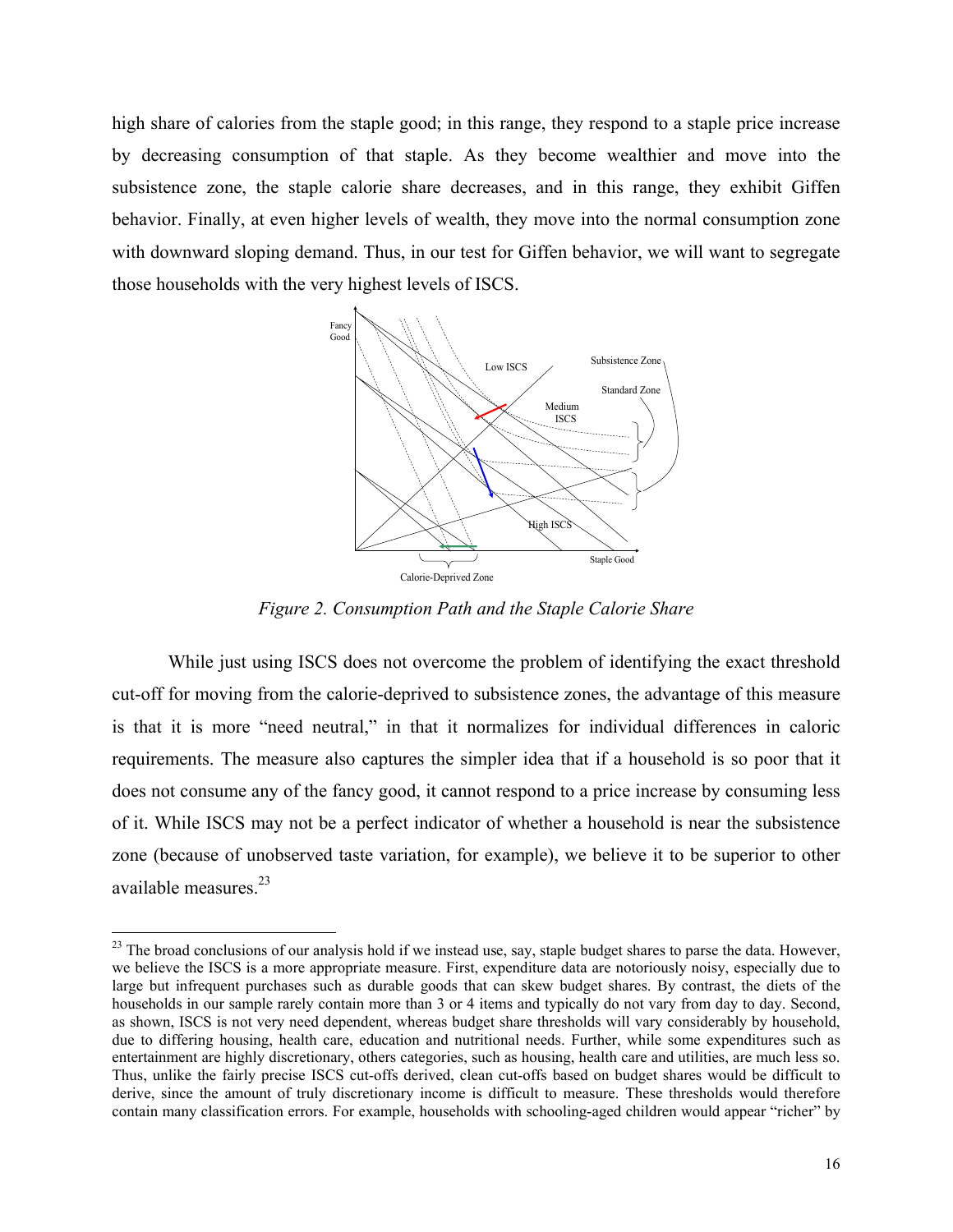Exploratory calculations using a simplified version of a minimum-cost diet problem (see, for example, Dorfman, Samuelson and Solow 1958) for China suggest that the ISCS associated with a minimum-cost, nutritionally-sound diet (designed to ensure adequate consumption of calories and protein, and consisting of rice or wheat and bean curd) is much less variable than either required calories or required expenditure (details provided in the appendix). We compute the minimum cost diet for a range of weight/age/gender/activity level combinations, and find that the ISCS associated with the minimum-cost, nutritionally-sound diet only ranges between 0.79 and 0.86 in Hunan and 0.78 to 0.85 in Gansu. Consumers or households that are wealthy enough to be consuming a diet with a lower ISCS would seem to be those who could, in principle, exhibit Giffen behavior. In light of this, our baseline specification splits households based on whether their ISCS is less than  $0.80$  (this corresponds approximately to the  $80<sup>th</sup>$  percentile of the staple calorie share distribution). However, we also explore the robustness of the results to different thresholds.

While the theory suggests we should also exclude the wealthier households in the standard zone of consumption, unlike the threshold for segregating households that are too poor, it is unfortunately not possible to estimate the threshold for this region. Further, because our sample is drawn from the poorest households, there is no guarantee we even have any households in this zone. Therefore we begin by taking the conservative approach of only using the threshold excluding the poorest; if our theory is correct, if anything keeping the lower tail of the staple calorie share distribution will make it less likely we find Giffen behavior, since we are potentially including households with downward sloping demand among our potential Giffen consumers (we explore this possibility in section IV.C).

#### IV. RESULTS

## *A. Hunan*

 The estimation results for equation (1) for Hunan are presented in table 4. For all regressions, we present standard errors clustered at the household level. Starting with the full sample of households and excluding all other controls, in column 1, a 1 percent increase in the price of rice causes a 0.22 percent increase in rice consumption (i.e., consumption declines when

the budget share measure because of expenditures on school fees; however, these expenditures are not really discretionary, and in fact make the household less "wealthy" than an identical household not facing these fees.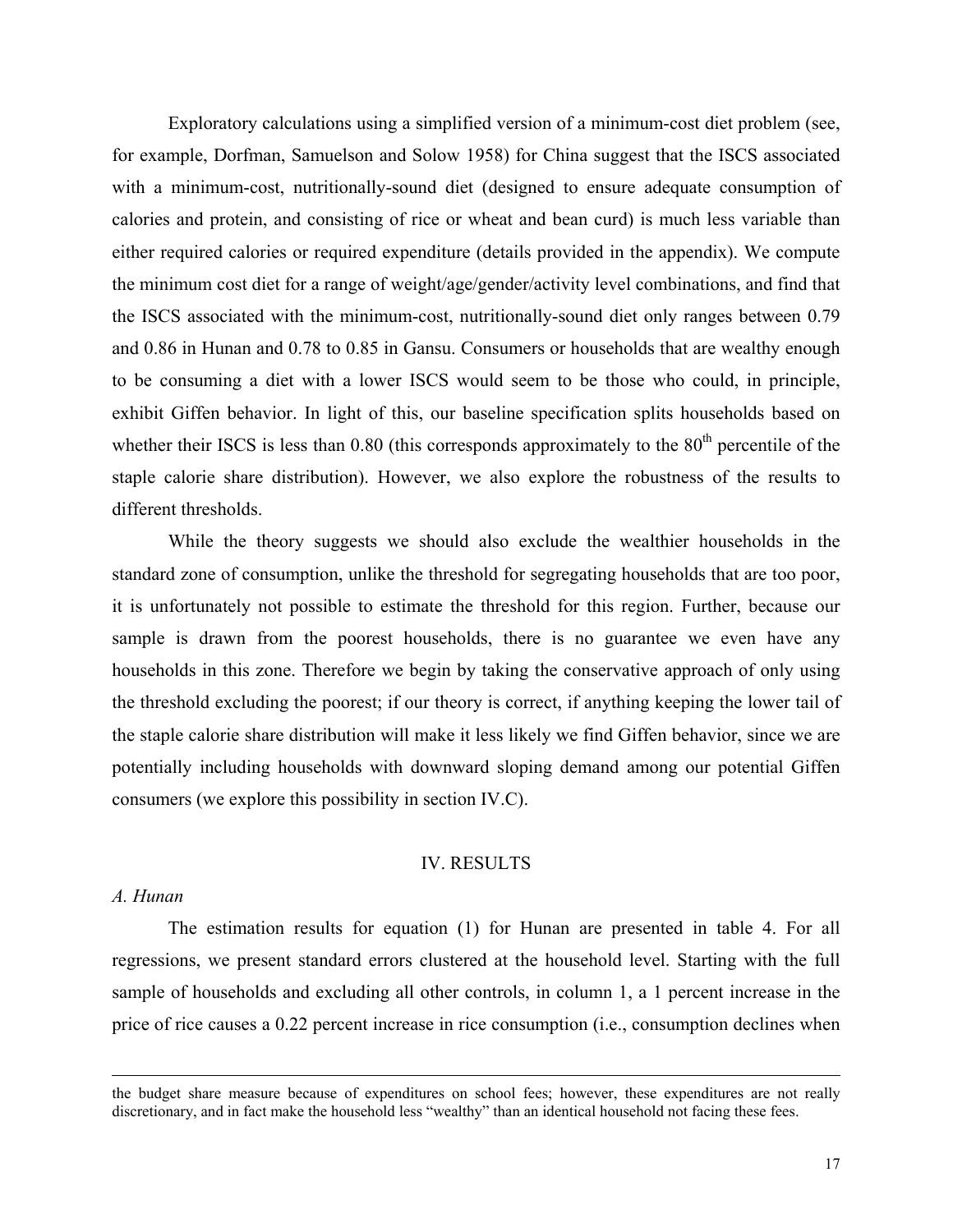the subsidy is added, and increases when it is removed).<sup>24</sup> While the estimate of the elasticity is positive, the coefficient is not statistically significant at conventional levels (the p-value is 0.14). Column 2 adds changes in income (earned and unearned) and household composition. Controlling for these other variables will help absorb any residual variation, and isolate the "pure" price effect of the intervention, as opposed to any behavioral effects the intervention may have on household size or either source of income (though in regressions for both provinces and for all population subgroups, the effect of the subsidy on these other variables is small and not statistically significant, suggesting the treatment had no such behavioral effects). Adding these other control variables changes the results only very slightly, increasing the coefficient and improving precision. While this coefficient is only statistically significant at the 10 percent level, it provides our first suggestive evidence of Giffen behavior in Hunan. And as would be expected for households exhibiting Giffen behavior, the income effect is negative for unearned income, confirming that rice is an inferior good. The point estimate of the elasticity of unearned income is small, though there is likely to be significant measurement error in this variable, biasing the coefficient towards zero.<sup>25</sup>

However, as we have emphasized, Giffen behavior is only likely to be exhibited by a specific subset of the poor. Therefore, in columns 3 through 6 we refine the test by parsing the data according to the theory, separating households by whether their pre-intervention staple calorie share suggests they are likely to be too poor to purchase something other than rice. For the group consuming at least some substantial share (20%) of calories from sources other than rice (column 3), i.e., the poor-but-not-too-poor, we find very strong evidence of Giffen behavior. A one percent price increase causes a 0.45 percent increase in consumption, and the effect is statistically significant at the 1 percent level (and little changed by adding in the other control variables). Thus, as theorized by Marshall and others, when faced with an increase in the price of the staple good, these households do, indeed, "consume more, and not less, of it (Marshall, 1895)."

 $^{24}$  Although our intervention caused a price decrease between rounds 1 and 2 and a corresponding increase between rounds 2 and 3, for ease of exposition and interpretation we will typically refer to the effects of a price increase, the more traditional and intuitive way of describing Giffen behavior.

<sup>&</sup>lt;sup>25</sup> The coefficient on earned income is positive (though also small); however, since greater caloric intake may improve productivity and earnings (Thomas and Strauss, 1997), especially among those with very low nutritional status, this coefficient may be biased due to endogeneity. Unfortunately, we lack convincing instruments for changes in earned income. Dropping this variable does not change the results.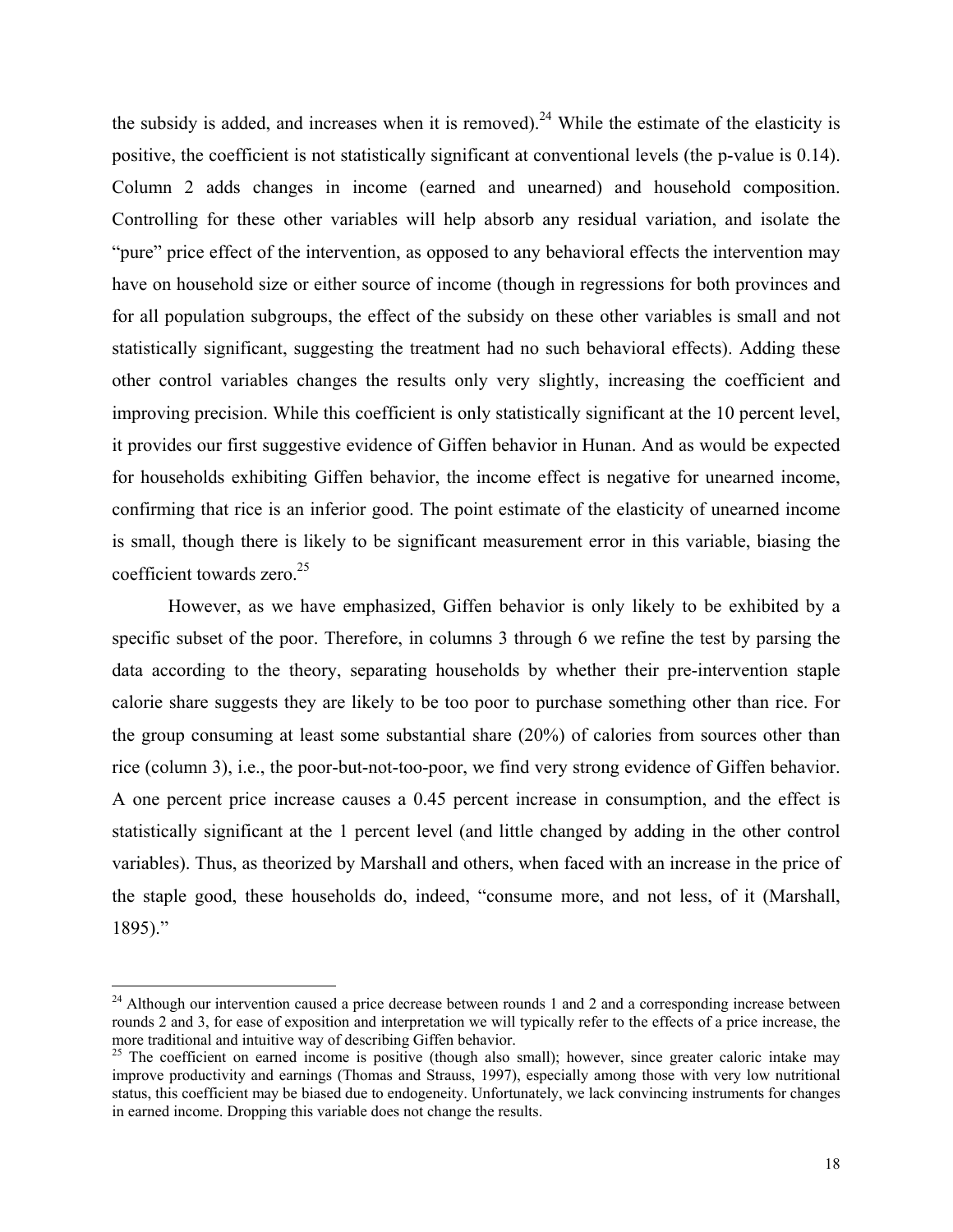By contrast, but again consistent with the theory, the group consuming more than 80 percent of their total calories from rice (i.e., those still largely unable to consume meat), respond in the opposite direction (columns 5 and 6), with a large decline in rice consumption. Since these households consume essentially only rice, they have no choice but to respond to an increase in the price of rice by reducing demand. Thus, beyond finding evidence of Giffen behavior, the results also provide initial support for the subsistence model underlying such behavior. We find Giffen behavior where the theory predicts it, and downward sloping demand elsewhere. We explore the subsistence model further in section IV.C below.

## *B. Robustness*

 $\overline{a}$ 

The finding of Giffen behavior is robust to a wide range of alternate specifications, shown in table 5. Since including the change in household size or either source of income rarely makes more than a marginal difference on our estimates of the price elasticity, for conciseness of presentation we show only the result with these additional control variables included. Columns 1 to 3 present results from a log-log specification, regressing the change in the log of household rice consumption on the change in the log of the net-of-subsidy price of rice and changes in the logs of the other control variables. The results again reveal Giffen behavior for households consuming less than 80 percent of their calories from rice, and downward sloping demand for those above this threshold. The point estimates of the elasticities are much greater here than for the arc percent changes in table 4. However, this difference is largely attributable to the greater weight given to very low values with a log specification; for example, if we trim just the lowest 1 percent of rice consumers in Hunan, the price elasticity coefficients are almost identical to those in table 4 (0.229 (0.183), 0.461 (0.218) and -0.558 (0.250) for the full sample and the less than and greater than 80 percent staple calorie share groups, respectively). Returning to our main specification for the independent variables (equation 1) but using the level change in rice consumption per capita (rather than total household consumption)<sup>26</sup> as the dependent variable (columns  $4 - 6$ ) or the percent change in consumption using individual-level data (adults only; columns  $7 - 9$ ) again reveals Giffen behavior for the group with less than 80 percent calorie share (though the results for those with greater than 80 percent, while negative, are no longer statistically significant).

<sup>&</sup>lt;sup>26</sup> Using the percent change in consumption per capita yields nearly identical results to those in table 4.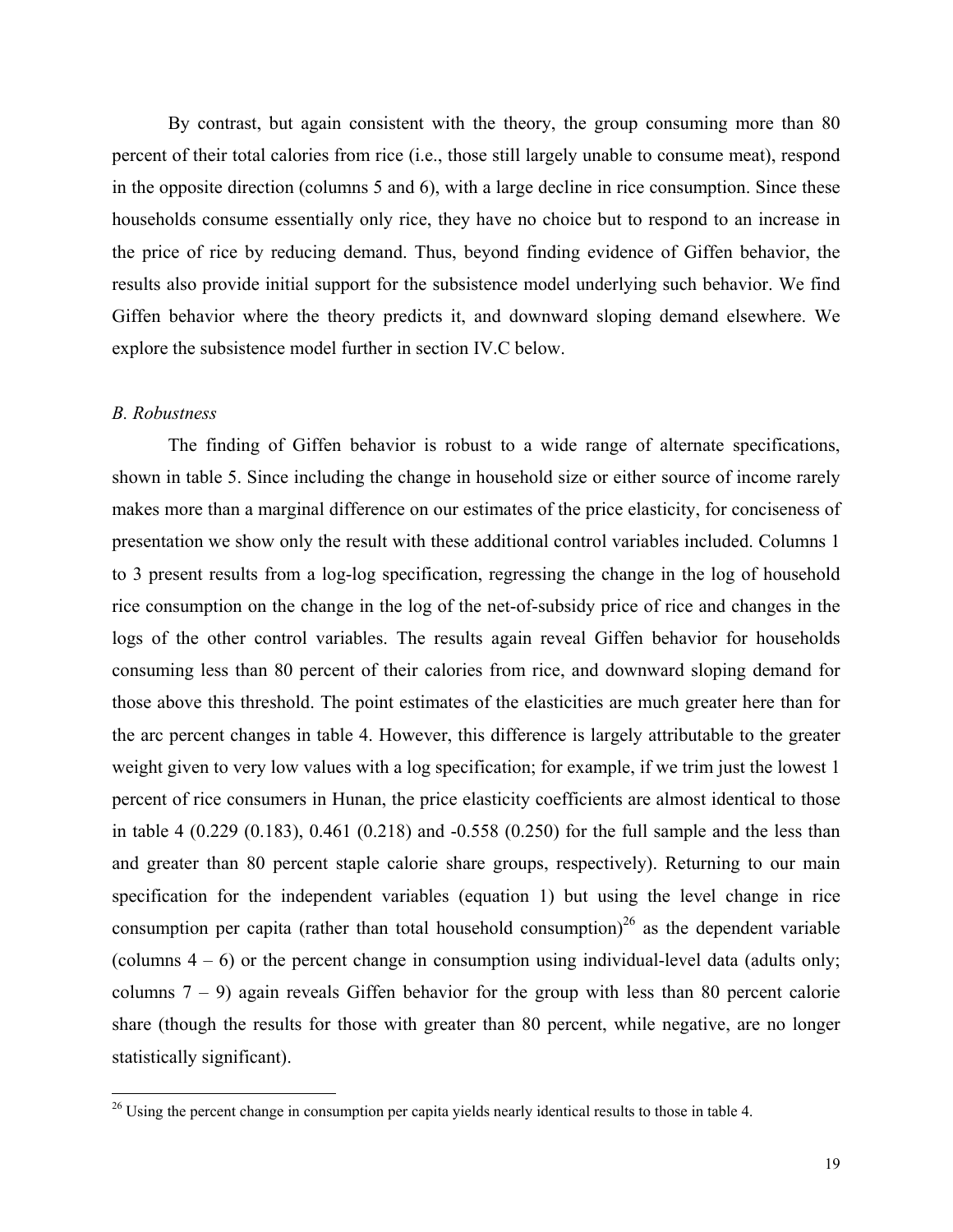To explore the robustness of the conclusions to an alternative way of classifying households into consumption zones, columns  $10 - 13$  return to equation (1) but split households by pre-intervention expenditure per capita.<sup>27</sup> As described earlier, due to variations in individual and household characteristics, we believe expenditure to be an inferior method of classifying consumers into different consumption zones. Nevertheless, doing so provides a useful robustness check. Lacking in this case a threshold based on a cost minimization problem, we simply stratify households based on whether they are above or below the  $15<sup>th</sup>$  or  $25<sup>th</sup>$  percentile of the expenditure distribution. We again see evidence of Giffen behavior among the poor-but-not-toopoor. Those above the bottom quartile (column 10) respond to a one percent increase in the price of rice by increasing rice consumption by 0.29 percent, though the effect is statistically significant at only the 10 percent level. And unlike the case of stratifying by staple calorie share, the poor group in this case does not decrease consumption in response to a price increase; this is likely due to the relative imprecision of relying on the expenditure-based threshold. Using the 15<sup>th</sup> percentile cut-off, we see strong evidence of Giffen behavior for the poor-but-not-too-poor, and now the coefficient for the poorest is negative, though it is not statistically significant.

As a final robustness check, since the 80 percent threshold for the rice calorie share was a rough approximation based on a minimum-cost diet calculation, table 6 shows the original regressions using alternative thresholds. As the threshold varies from 70 to 90 percent, the point estimate of the elasticity for those below the threshold varies only from 0.27 to 0.47, with statistically significant coefficients in all cases. Therefore, the results point convincingly and robustly to the conclusion of Giffen behavior in Hunan. Additionally, as might be expected from the subsistence model, the coefficients broadly increase as the staple calorie share threshold declines from 0.90 to 0.75, as we are in effect excluding more and more of the least well-off, i.e., those most likely to respond to a price increase by decreasing consumption. The coefficients for each corresponding group above the threshold staple calorie share are negative for all thresholds up to 0.70; however, due in part to the smaller sample sizes in some of the cases, the effects are only statistically significant at the 10 percent level or better for the 75, 80 and 85 percent thresholds. The increase in the coefficients as the threshold moves from 0.85 to 0.70 is consistent

 $^{27}$  Ideally, we would use the data from each particular round to assess living standards rather than using only the preintervention data, since Giffen behavior depends on a consumer's budget at the time they make their decisions. However, expenditure in the round with the subsidy is obviously endogenous with respect to the subsidy; income would encounter enodgeneity as well (the increased consumption afforded by the subsidy might affect earnings).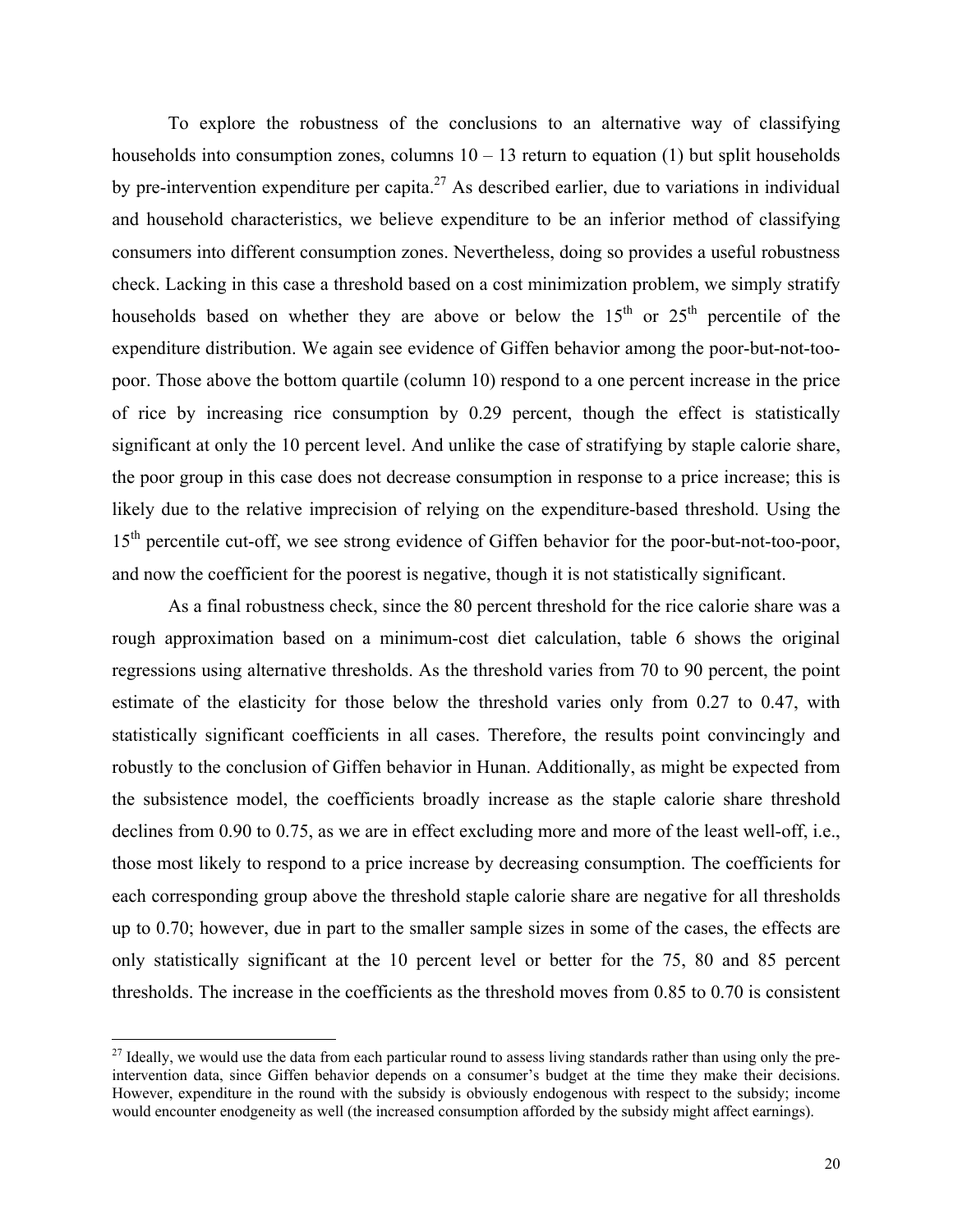with increasingly including some of the least poor of the poor who are in the subsistence rather than the calorie-deprived zone, for whom the response to a price increase is positive.

Thus, overall, across a range of specifications, alternative thresholds and ways of classifying households into consumption zones, the results point to robust evidence of Giffen behavior with respect to rice in Hunan.<sup>28</sup>

## *C. Exploring the Subsistence Model and Refining the Giffen Zone*

 Beyond providing evidence of Giffen behavior, our study aims to document more broadly the behavior of extremely poor households in order to highlight some key insights relevant for academics and policymakers. We have already seen that consumers with very high staple calorie shares (i.e., the poorest-of-the-poor) do not exhibit Giffen behavior. In addition, the model also predicts that once consumers are wealthy enough to pass beyond the subsistence zone into the standard consumption zone, staple demand should once again slope downward; in effect, we predict an inverted-U shape, with downward sloping demand (negative coefficients) for low and high values of staple calorie share, and Giffen behavior (positive coefficients) for intermediate values.29 As stated, unlike the 80 percent calorie share, it is not possible to define a threshold beyond which households are likely to be in the standard or normal consumption zone, nor are we even certain our sample of the urban poor contains any such households. We therefore take a simple, flexible approach using a series of locally weighted regressions. At each staple calorie share point from 0.30 to 0.95 (there are few observations below 0.30 or above 0.95), we estimate equation (1) using a window of staple calorie shares of 0.10 on either side of that point; within that window we estimate a weighted regression, where observations closest to the central point receive the most weight (we use a biweight kernel, though the results are robust to alternatives). Figure 3 plots the resulting coefficients on the arc percent price change variable (i.e., the price elasticity) at each initial staple calorie share point for Hunan, along with the associated 95 percent confidence interval. The basic inverted-U shape in staple calorie share is clear. The elasticity is negative for the lowest and highest staple calorie shares, and positive in between.

 $28$  Two additional refinements are worth reporting. First, if we include an interaction between the subsidy and round variables, in all cases we cannot reject the hypothesis that the effects are equal for adding vs. removing the subsidy. Second, we find Giffen behavior separately for male and female headed households, though the threshold at which the effects are statistically significant is lower for male headed households.

<sup>&</sup>lt;sup>29</sup> Though, if we do not have enough households wealthy enough to fall into the normal consumption zone, we expect that the coefficients should at least decline as staple calorie share declines.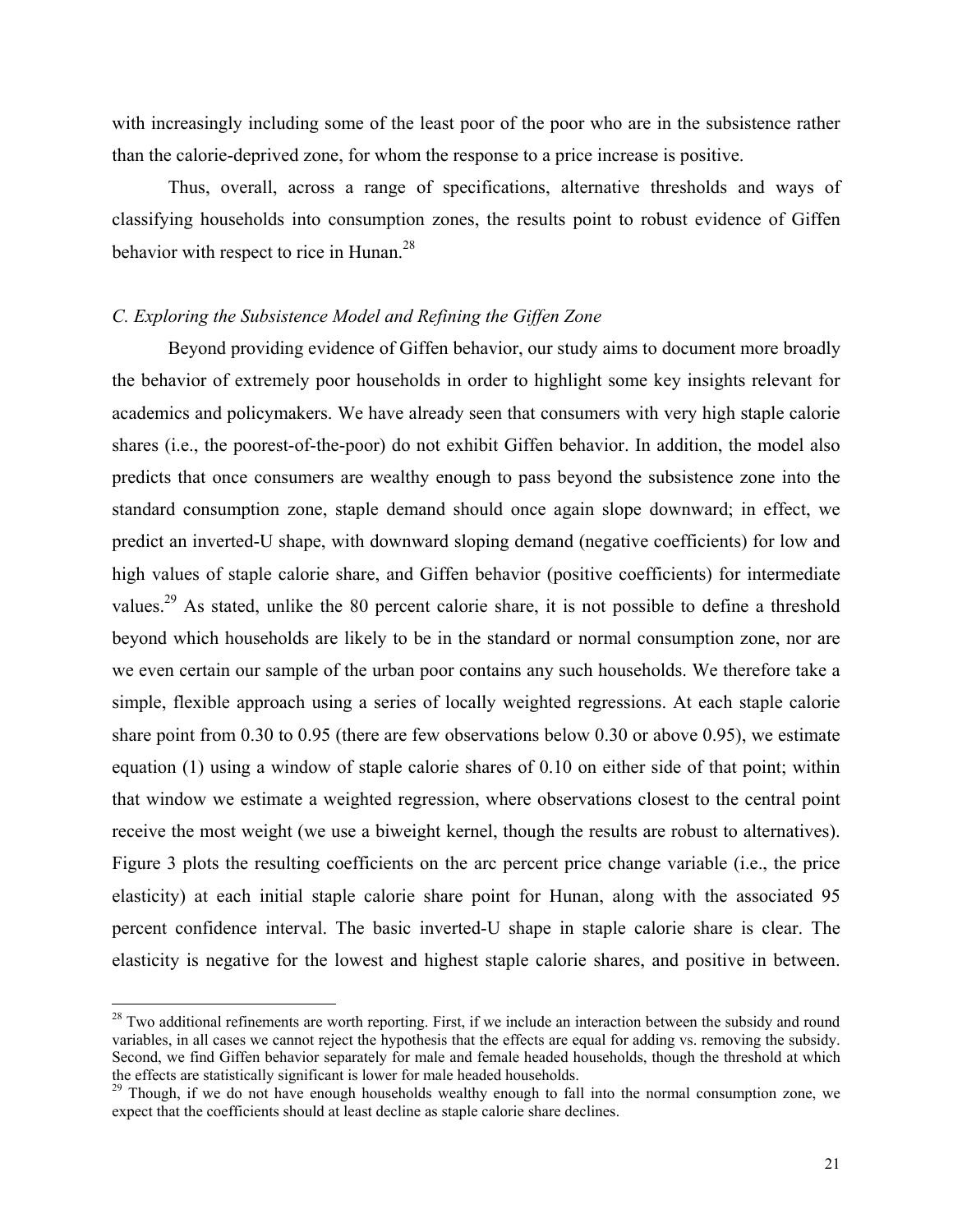The Giffen range, where the point estimate of the elasticity is positive, reaches from 0.53 to 0.84 (which includes nearly two-thirds of the Hunan sample) though it is only statistically significant from 0.63 to 0.75. The peak of the curve reaches an elasticity of 0.85, at a staple calorie share of 0.70. And the threshold at which the elasticity turns negative is 0.80, which matches surprisingly well our simple minimum cost diet calculation. In general, the precision of these estimates is lower than those observed in tables 4 to 6, since here we are restricting each regression to a band of  $\pm$ .10 around a particular point, which reduces the sample size.

Not only does this figure support the theory in that Giffen behavior is most likely to be found among a range of households that are poor, but not too poor or too rich, it also guides us to a particular range when theory cannot provide a specific set of thresholds, as with the threshold between the subsistence and normal consumption zones. In particular, this curve suggests we restrict the range in which we test for Giffen behavior not just to those with a staple calorie share less than 0.80, but also to those with at least, say, 0.60. In column 7 of table 4, doing so increases the point estimate of the elasticity dramatically, from 0.47 to 0.64, as we are in effect removing the wealthiest households. $30$  And even with the smaller sample, the effect is statistically significant at the one percent level, again strongly supporting the conclusion of Giffen behavior in Hunan.



*Figure 3. Coefficient Plots* 

A second prediction of the subsistence model we can explore is that in response to an increase in the price of the staple good, consumers facing a subsistence constraint will not only

1

 $30$  This coefficient differs slightly than the peak coefficient in the figure since the latter arises from a weighted regression, with more weight assigned to the points closer to the peak of the curve.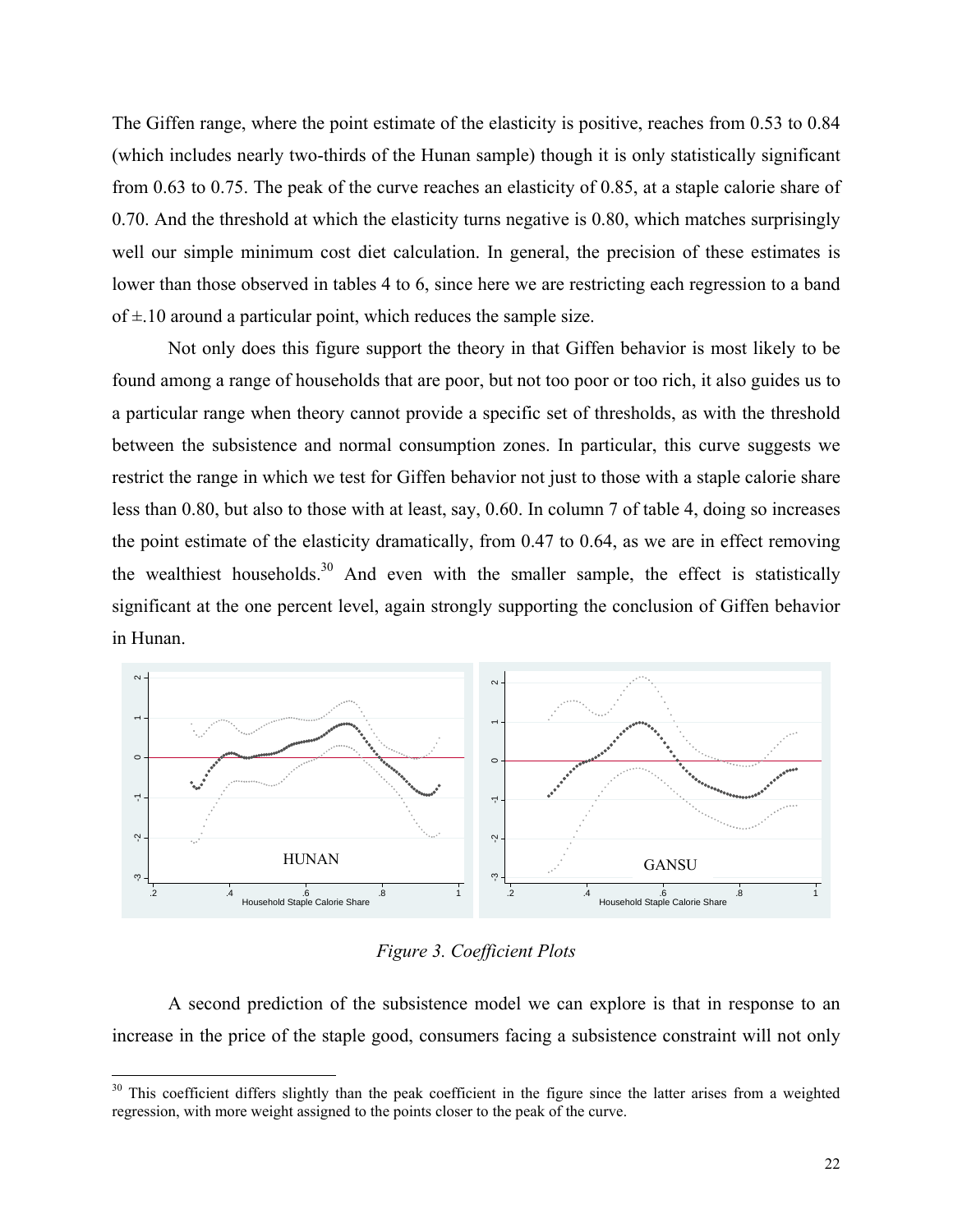consume more of the basic good, but will also consume less of the fancy good, which we identified here as meat. Column 8 of table 4 shows regressions like (1) above, but using the arc percent change in meat consumption as the dependent variable (we focus on the sample of households with less than 80 percent rice calorie share, though the results are robust to other thresholds). We find that the point estimate of the elasticity of meat consumption with respect to the price of rice is negative as predicted, though it is not statistically significant. However, one limitation of this analysis is that in Hunan, only about 45 percent of households reported meat consumption.31 Therefore, in column 9 we focus on households that consume at least 50g of meat per person in round 1, which is still a very modest amount.<sup>32</sup> Here, the results are more evident; a one percent increase in the price of rice leads to a large (1.13 percent), statistically significant decrease in meat consumption, as predicted by the model.

Thus, again, while our primary goal was to document the existence of Giffen behavior, these two results (the inverted-U shape of the response of rice consumption to a change in price and the decline in meat consumption in response to a change in the price of rice) support the subsistence model of consumption with a staple good and a taste-preferred but more expensive source of calories (such as meat) outlined above.

## *D. Gansu*

<u>.</u>

As shown in table 3, wheat-based foods (primarily buns, the simple bread *mo*, and noodles), are the staple good in Gansu. However, not all wheat-based foods are made at home from flour; most notably, noodles are often either consumed at restaurants or road-side food stalls, or purchased from shops as a prepared or packaged food. Since the subsidy we provided applied only to the purchase of wheat flour, for our analysis we use only the consumption of wheat foods typically produced at home from flour.<sup>33</sup> And, as suggested by the calculations in the appendix, because there is some consumption of these other forms of wheat, our threshold

 $31$  Though we condition on the staple calorie share in our regressions, the residual is not simply calories from meat.<br><sup>32</sup> While it may seem natural to have run all the specifications above stratifying based on meat con

than staple calorie share, the latter is more general and does not rely on our ability to specifically identify meat as the (only) fancy good.

<sup>&</sup>lt;sup>33</sup> Over 90 percent of the consumption of wheat-based foods in Gansu was reported as "wheat flour," with most of the remainder reported as noodles. However, we cannot rule out that some noodles were made at home from flour but recorded as noodles, or that some consumers mistakenly reported purchased bread as wheat flour.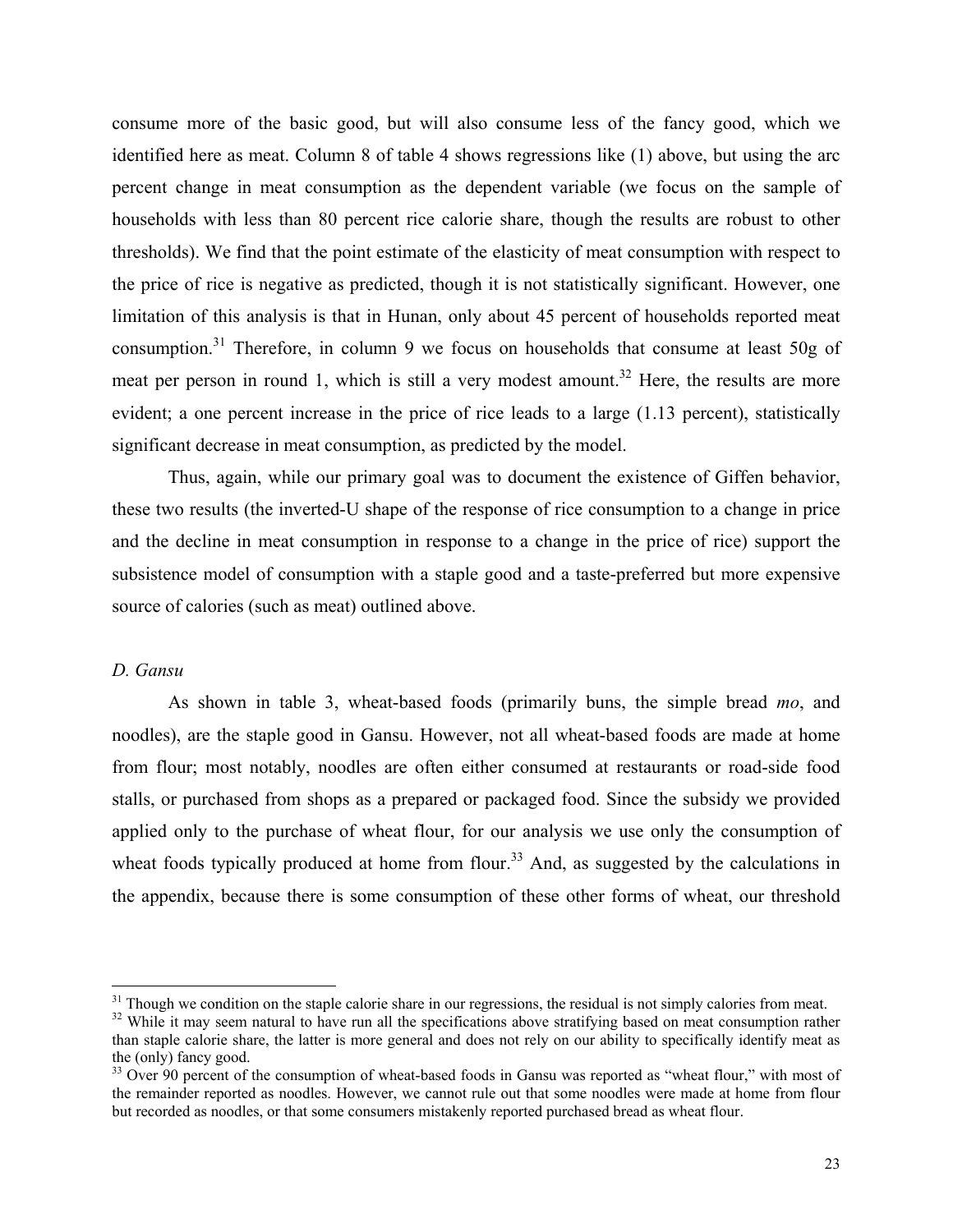staple calorie share for Giffen behavior based on wheat flour alone is closer to 0.70.<sup>34</sup> Table 7 presents the main results. In contrast to the case of Hunan, the coefficient is negative for the full sample in column 1. Even with the refined test, focusing on those below the staple calorie share threshold of 70 percent, while the coefficient is positive, it is extremely small and not statistically significantly different from zero. In addition, there is no evidence that wheat is even an inferior good in these cases.

Looking across alternative thresholds in columns 4 through 10, we do find that the coefficients increase and ultimately turn positive as the staple calorie share decreases toward 60 percent, consistent with excluding more and more households that are likely to be below the subsistence consumption zone; however, the coefficient then abruptly declines when the share is lowered to 55 percent, and in none of the cases are the coefficients statistically significant.

As the model suggested and the analysis of Hunan revealed, focusing only on those below a certain staple calorie share threshold risks including those who may be too wealthy to be Giffen consumers. While in Hunan we were able to detect Giffen behavior even under the more conservative approach (i.e., without appropriately parsing the data), it may be that we are simply unable to in Gansu. Returning to figure 3, as in Hunan the coefficients from the weighted regressions for Gansu reveal an inverted-U response of wheat consumption to an own-price change over the range of initial staple calorie share, though no coefficient is statistically significantly different from zero at the five percent level over this interval. The range of positive point estimates is both lower and narrower than in Hunan, ranging only from approximately 0.40 to 0.60; correspondingly, column 11 of table 7 shows that if we examine households in this range, there is evidence of Giffen behavior, with a large elasticity (1.07), statistically significant at the 10 percent level. While we are of course concerned about the inherent biases in searching over many intervals for a result, both the theory outlined above and the pattern observed in figure 3 point to the need to examine only those who are poor, while excluding those who are too poor and not poor enough, in testing for Giffen behavior. If not as compelling as the evidence in Hunan, the results are at least strongly suggestive of Giffen behavior in Gansu.

Without discounting this last result, we turn now to consider possible explanations for why the evidence of Giffen behavior in Gansu is less immediately evident and precisely

1

 $34$  Alternatively, we could use a staple calorie share of 0.80 based on consumption of all wheat foods, rather than just those produced at home from flour.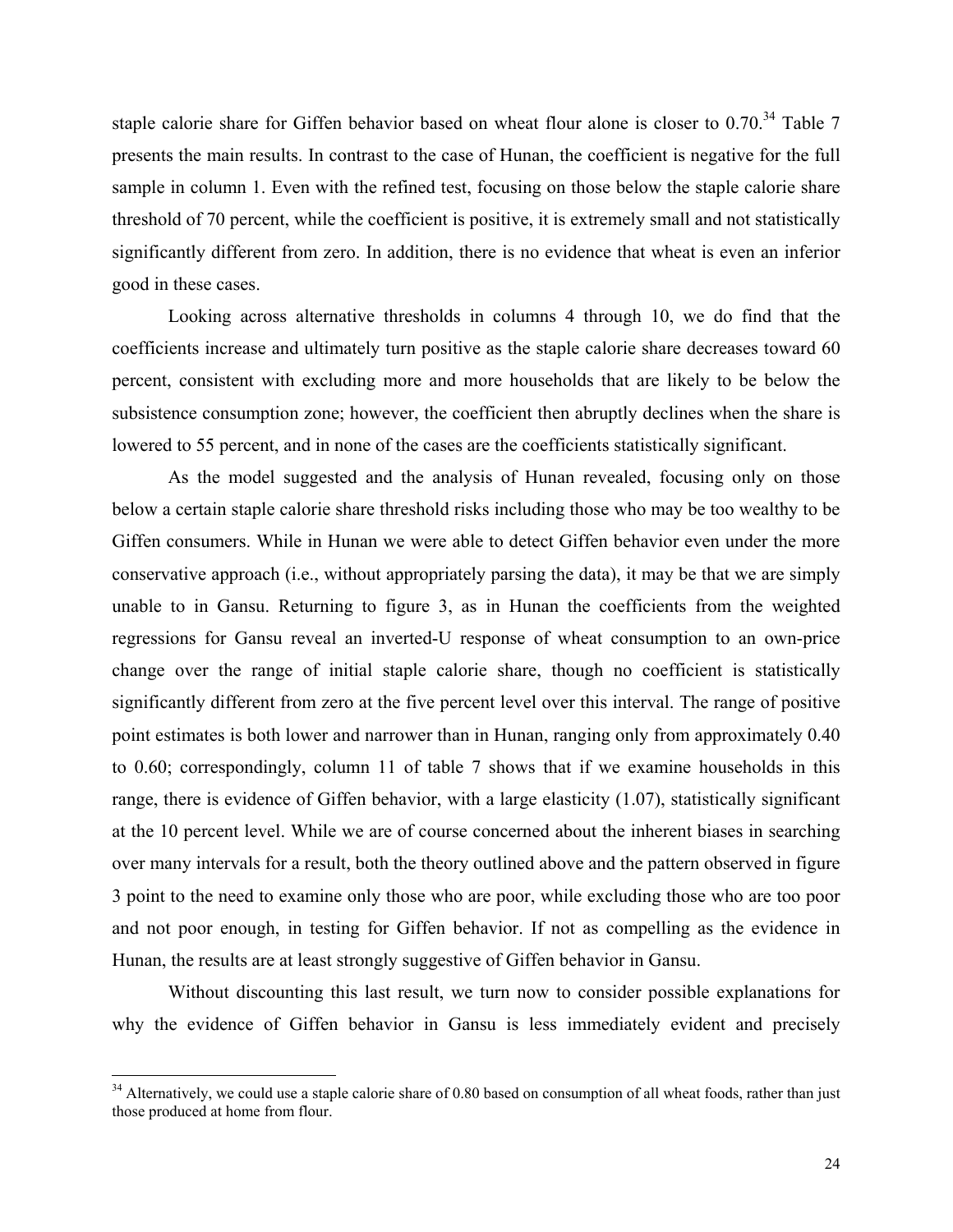estimated than in Hunan. The earlier discussion suggested that Giffen behavior is most likely to be found among consumers whose diet consists primarily of a single staple good, with relatively few substitutes, and a fancy good, which is taste-preferred but a more expensive source of nutrition. We consider two potential failures of these conditions in Gansu. First, in our sample there is very little consumption of the fancy good, meat.<sup>35</sup> As shown in table 3, households in Gansu receive on average only 1 percent of their calories from meat, which is even less than the 7 percent observed in Hunan; further, only one-quarter of households reported any meat consumption in our first period consumption diary. The bulk of non-staple calories come largely from vegetables (especially potatoes, which themselves may potentially be a staple food) and oil, neither of which are likely to be considered a fancy good. With little consumption of the fancy good it is perhaps not surprising that most households do not behave like Giffen consumers in Gansu. There is simply no way for them to finance additional purchases of rice by reducing meat, since they are consuming almost no meat to begin with.<sup>36</sup> This also suggests that the best place to find Giffen behavior is among those consuming a nontrivial amount of meat. Therefore, in column 1 of table 8, we consider only households that consume at least 50 grams of meat per person in the initial period. Though the sample shrinks considerably because meat consumption is so uncommon, we do find evidence of Giffen behavior among this group, with a 1 percent increase in the price of wheat causing a 1.3 percent increase in wheat consumption.

Gansu also departs from the ideal conditions for Giffen behavior in that wheat as a staple is consumed in a number of other forms that may act as substitutes for each other, many of which are not made directly by consumers at home from wheat flour. Unfortunately, our experimental design failed to account for this additional complexity.<sup>37</sup> In Hunan, the staple good, rice, is consumed typically only in its basic form. By contrast, in Gansu wheat is consumed as *mo* and buns made at home, plus noodles, and other wheat-based, prepared foods like bread, biscuits or

 $35$  This result was unanticipated, since the northern provinces in our original paper (Jensen and Miller 2002), and our field test of the survey for the current study, revealed considerably more meat consumption in Gansu

 $36$  While there is some consumption of pulses and, to a lesser extent, dairy, these goods are also unlikely to be regarded as fancy goods in the way that meat is, since most households turn to these goods only when they cannot afford meat. Further, there is no way to cut back consumption of these foods while maintaining protein intake; with meat, households can reduce consumption but switch to pulses as a less expensive source of protein.

<sup>&</sup>lt;sup>37</sup> Though in selecting sample sites, the authors personally only visited two of the counties in Gansu (Anding and Yuzhong); these counties, both with significant Muslim populations who traditionally consume primarily the home made bread *mo*, fit the pattern better, with 88% of all wheat consumption coming from flour, compared to 74% in the other three counties. If we limit our analysis to just these two counties, we find a positive coefficient for all staple calorie share thresholds, though due to the smaller samples, the coefficients are not statistically significant.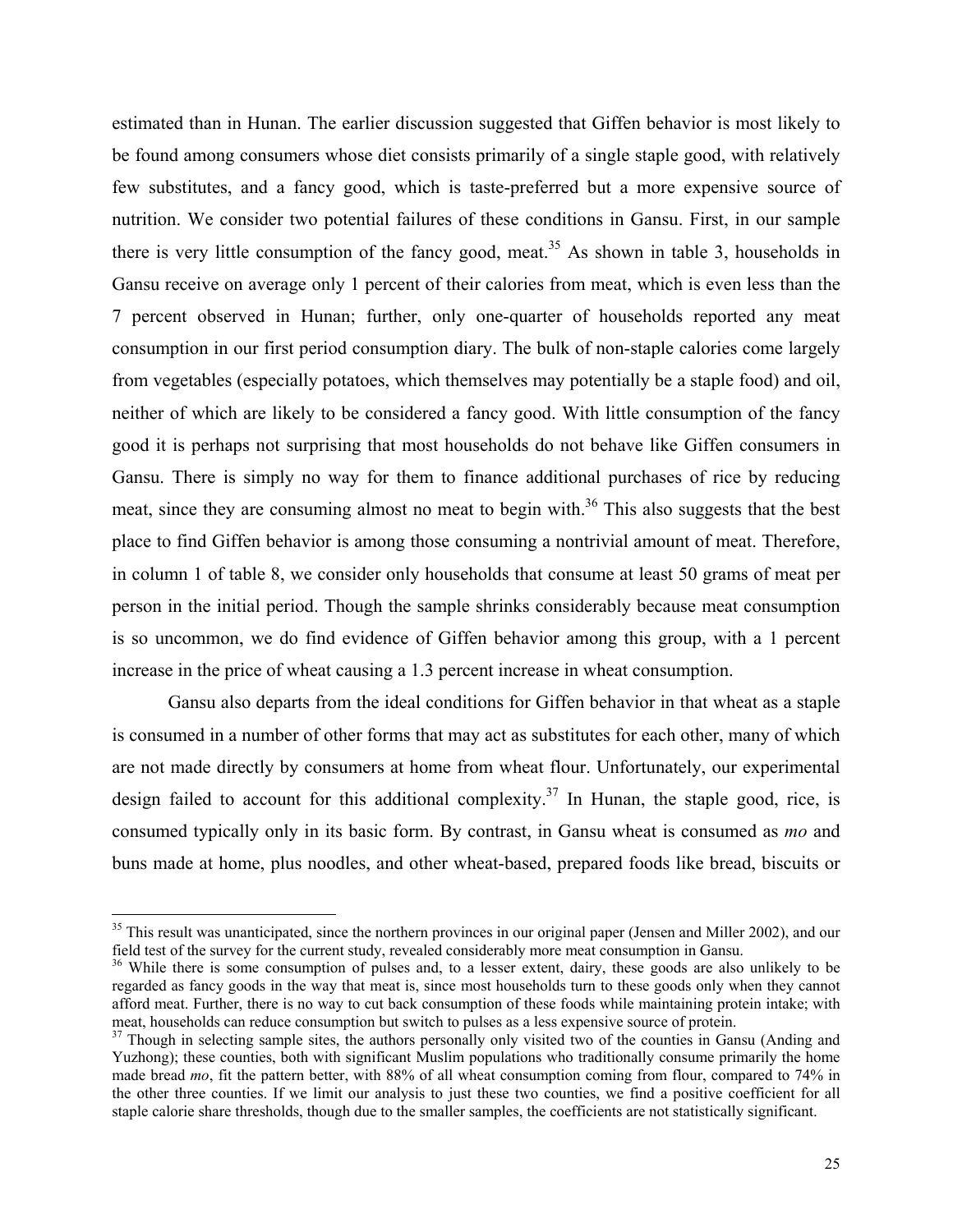deep-fried dough purchased from shops or food stalls. While table 3 showed that average pretreatment wheat consumption per capita in Gansu was 344g, typically about 34 grams, or 10 percent, of that wheat is from items other than *mo* or buns. If a household consumes their staple food in many forms and the price of one increases, they may not need to engage in Giffen behavior because they can reduce consumption of that one and increase consumption of the other, substitutable forms of the staple that did not experience the price increase. While this is unlikely to happen often in reality because the price of all the forms of the staple will be linked to the price of the raw ingredient (here, wheat), the unique structure of our subsidy did just that, subsidizing only the form of the staple prepared at home, and not the close substitutes purchased in stores. This may both explain why we do not find widespread evidence of Giffen behavior in Gansu, and also suggests we might find such behavior if we focus on those households where consumption of these other forms of wheat is small or zero in the initial period.<sup>38</sup> Column 2 of table 8 provides some suggestive evidence of this possibility, focusing on the condition that the household consumes less than 50g of these alternative forms of wheat. Among this group there is again statistically significant evidence of Giffen behavior, with a very large elasticity.

Overall then, while the results for Gansu do not yield as evident, robust evidence of Giffen behavior as was found for Hunan, we believe this is most likely due to our failure to recognize ex ante that for the majority of households in our sample, diets do not conform to two of the basic conditions under which we predict Giffen behavior (consumption of a fancy good, and a staple good for which there are no close substitutes). When we restrict our sample to take these factors into consideration, we do find evidence of Giffen behavior, though the samples are smaller, precisely because most households do not conform to the conditions in Gansu. It is possible that if we sampled a slightly wealthier group of households that consume more of the fancy good, and perhaps altered our experimental design (e.g., to subsidize all wheat foods, not just wheat flour), we might find stronger evidence of Giffen behavior.

## *E. Addressing Potential Alternative Explanations for the Results*

The analysis so far provides robust evidence that price subsidies for rice caused decreases in rice consumption in Hunan, with somewhat weaker evidence for wheat in Gansu. However, there are two alternative explanations for these results beyond Giffen behavior that need to be

<sup>&</sup>lt;sup>38</sup> Some of this variation is geographic or based on religion, as noted above.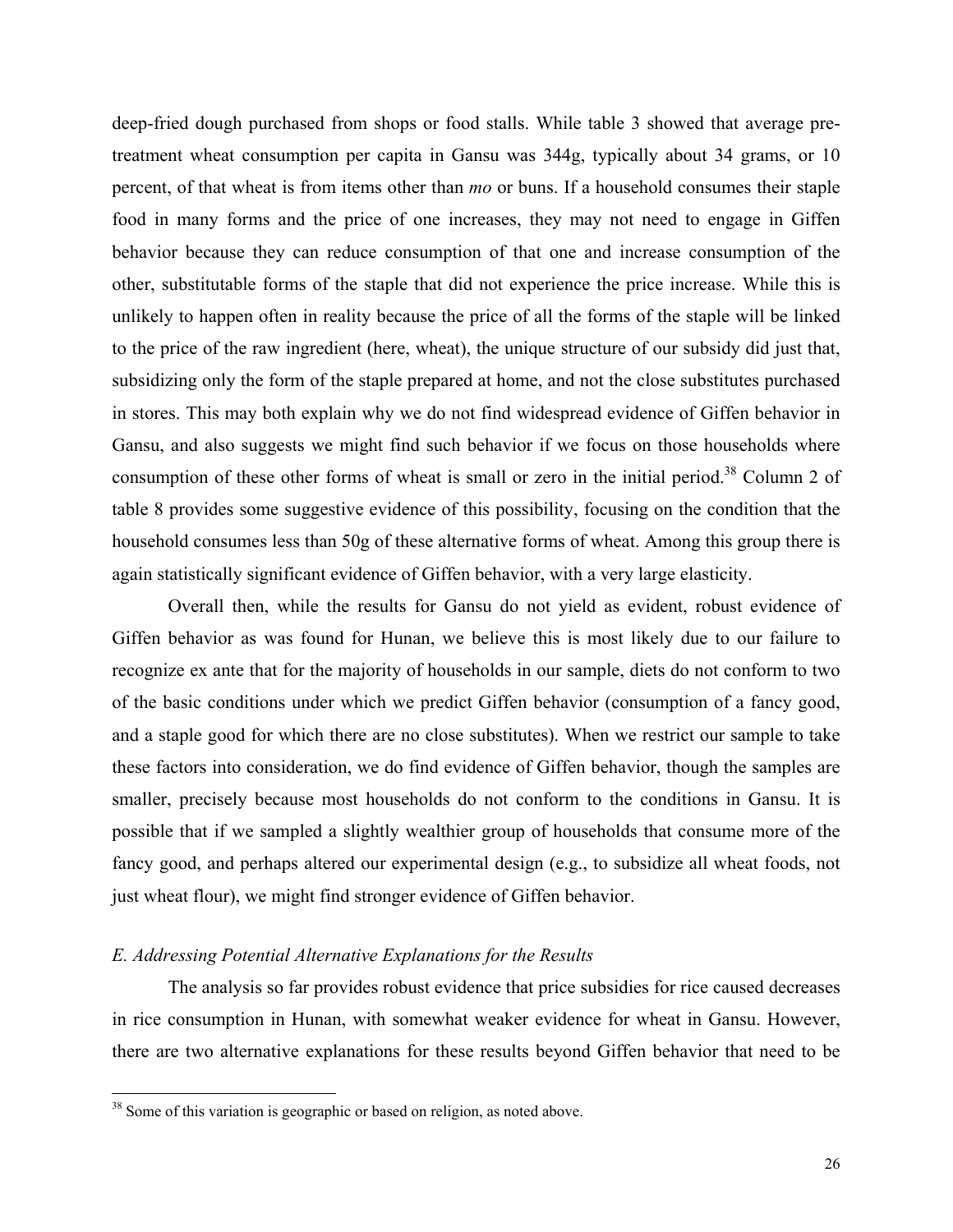explored. First, there is the possibility that households viewed the vouchers as a signal about the value of the staple good. For example, consumers might interpret a subsidy as an attempt to encourage people to eat more of the good, perhaps because of its health benefits. Alternatively, there may be a behavioral effect whereby the vouchers enhance the salience of the staple good, or where households feel that they should eat more of it in order to take advantage of the subsidy before it runs out. However, in these cases we would expect the vouchers to increase consumption, the opposite of what is observed as Giffen behavior. Alternatively, and perhaps less likely, households may view the vouchers as providing adverse information about the staple good; for example, they may view the attempt to sell more rice as an indication that there is something wrong with the current stock, in which case they might want to consume less of it (though consumers were told the subsidies were being provided by outside researchers rather than merchants, farmers or the government). But since the effects varied by the staple calorie share, to explain our results it would have to be that the vouchers had a salience or signal effect only for some subset of households based on their calorie share (or there was a signal to all households, but only some were in a situation that allowed or required them to respond to it), which seems less likely.<sup>39</sup>

A second concern is the possibility that households cheated, $40$  for example by swapping vouchers for cash instead of using them for purchases of the staple good,<sup>41</sup> or reselling rice or wheat purchased with the vouchers at a higher price. In the extreme case where all vouchers are sold for their full face-value, the voucher program would have been a pure wealth shock, and consumption of an inferior good like rice or wheat would be expected to decline even though the

<sup>&</sup>lt;sup>39</sup> If the consumption of the treatment groups responded both to having received any subsidy at all (i.e., the signal or salience effect) and to size of the subsidy received, we could eliminate the former and identify the elasticity off of the size of the subsidy alone by running regressions excluding the control group. Doing so yields similar results, including continued evidence of Giffen behavior. For example, for Hunan, the price elasticity for the full sample is 0.33(0.22); for ISCS less than 0.80 it is  $0.61(0.25)$  and for ISCS greater than 0.80 it is  $-0.75(0.44)$ . Similar results hold for Gansu, though as above, the estimates are less precise and in some cases we cannot reject zero even though the point estimates have the correct sign. These results indicate that the Giffen effect is not driven by some common signaling or salience effect among the treatment groups. However, it is of course possible that larger subsidies create stronger signaling effects, so these results do not imply there were no such effects at all.

<sup>&</sup>lt;sup>40</sup> Cheating where shopkeepers do not provide the full subsidy to consumers (for example, those with poor math skills) effectively lowers the value of the subsidy, so the Giffen behavior we find would likely have been even stronger had such cheating not occurred.

<sup>&</sup>lt;sup>41</sup> Most shopkeepers sold only grain, so most households could not have exchanged the vouchers for other foods.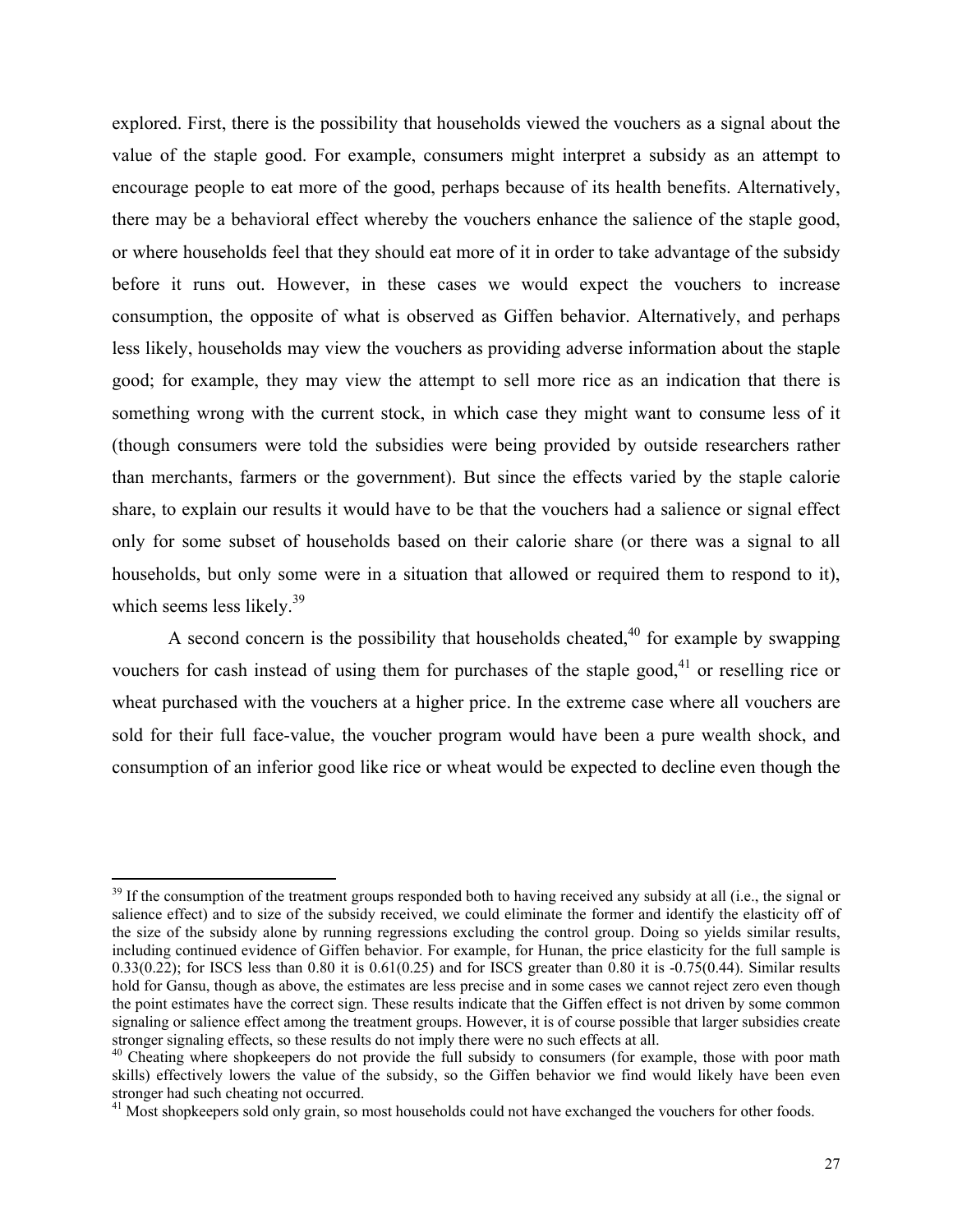effective price of these staples had not changed. In less extreme cases, selling only some of the vouchers at less than face-value would have exaggerated the wealth effect of the subsidy.<sup>42</sup>

Preventing cashing out of the vouchers was one of our primary concerns in designing the intervention. However, in doing so we also wanted to ensure that the process of redeeming the vouchers would be as much like an ordinary market transaction as possible, and to keep the administrative burden of the intervention manageable. In addition, while we wanted to prevent cashing out of vouchers, we also wanted to allow for the fact that a natural reaction to receiving access to discounted rice or wheat would be for households to build up their stores of these goods, which ostensibly might look very similar to cashing out (i.e., the number of vouchers redeemed is far in excess of the amount of rice or wheat people report consuming).

With these concerns in mind, a number of safeguards were built into the experimental design. As mentioned earlier, the consent scripts given to the households in the treatment groups stated that they were explicitly prohibited from selling the vouchers or the rice or wheat bought with the vouchers. Households were also told that there would be periodic monitoring of their compliance, and that any households found to be violating this condition would be dismissed from the program. Our native Chinese implementation team, which is very familiar with the population from which our survey households were drawn, felt that in light of such a rule the intervention households would be very unlikely to cash out the vouchers (although they would be likely to spend vouchers to build up their stores).

One fifth of the total vouchers were distributed to households each month, although all vouchers remained valid until the end of the intervention. Because of this, households engaging in early cashing out would be limited in their ability to do so (since they only had a small part of the vouchers in hand) and would face losing the value of all future vouchers if they were caught. For our purposes, the crucial question is whether there was cashing out before the second round of the survey, since this is the only round for which the subsidy was in effect; cashing out of vouchers after the second survey would not significantly affect our results, since the third round of the survey was not administered until two months after the intervention's end, by which time the households would have presumably exhausted much of the benefit of the subsidy (either in

<u>.</u>

 $42$  If households bought rice at subsidized prices on behalf of (or as a gift to) their friends or relatives but do not make a profit from doing so, this does not affect the households' wealth and thus does not bias our experiment. We of course cannot rule out that treatment households shared some of their rice with others. However this "leakage" would tend to diminish the likelihood of finding Giffen behavior, since the effective value of the subsidy is reduced.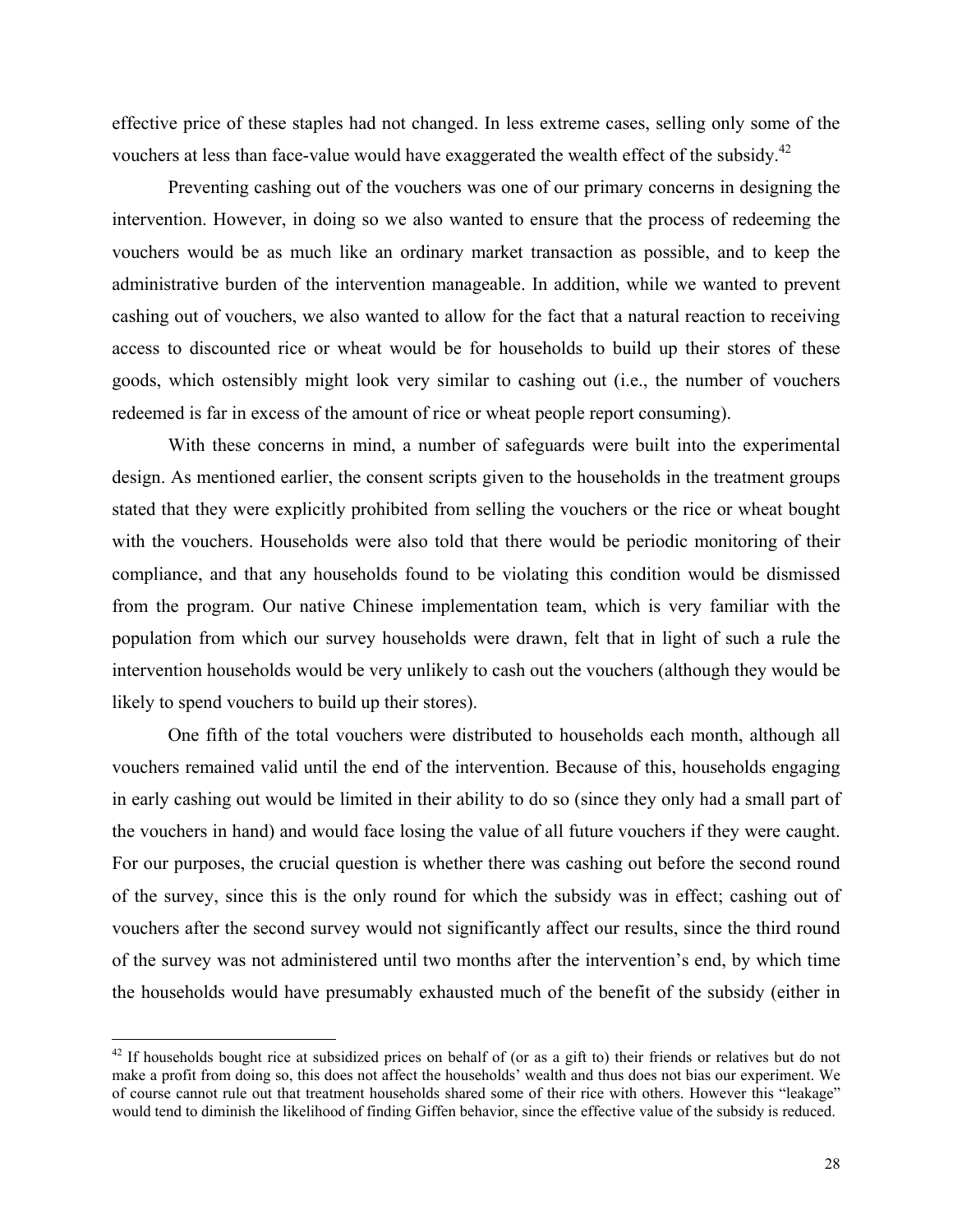the form of legitimately stored rice or wheat, or in income from cashing out vouchers). At the time of the second-round survey, a significant amount of the benefit of the program still lay in the future, which would therefore have reduced households' incentives to engage in cashing out.

In addition, since households consume so much of the staple, it is unclear they would gain much by trading the vouchers for cash, since they would be unlikely to receive the full cash value of the vouchers, and much of the cash received would eventually be used to purchase more of the staple (for which they would now have to pay a higher price, having sold away their vouchers). Faced with the sanctioned opportunity to purchase the staple at the subsidized prices and store it, or the prohibited opportunity to cash out the vouchers, it seems that for many households the risks associated with the latter would outweigh the potential gains.<sup>43</sup>

The participating shopkeepers were also given incentives to prevent cashing out. While they were compensated for the cost of the vouchers, they were also given a lump sum payment at the end of the intervention, and told that they would only be paid if they were found to have complied with the guidelines for the intervention, which included preventing resale and/or cashing out of vouchers. In order to ensure that only intervention households were allowed to redeem vouchers, redeemers were required to sign the vouchers (which were printed in Beijing in multi-color ink and bore a special stamp, making them difficult to counterfeit in the survey regions) at the time of redemption. These signatures were later audited by our managers to check for authenticity of the vouchers and legitimacy of the household signatures before making reimbursement payments to the shopkeepers.<sup>44</sup>

The payments were made to shopkeepers in two stages. The first payment was made soon after the second round of the survey (around 3.75 months into the intervention). The second payment, which included both reimbursement for the vouchers used after the second round of the survey and a bonus for compliance, was made after the intervention ended. Thus, over the time period up to and including the second round of the survey, the shopkeepers, knowing that they would lose their final bonus if they were found to have cheated, had a strong incentive to prevent cashing out at the time of the second round of the survey. Indeed, if they could be persuaded to

<sup>&</sup>lt;sup>43</sup> Recall that storage itself is not a particular concern for our experiment, since we use intake data rather than purchase data as our measure of demand. There may be concerns about a behavioral effect whereby having more of the staple on hand encourages you to eat more, such as due to a lack of self-control; however, if this were happening we would expect consumption to increase in response to the subsidy, not decrease.

<sup>&</sup>lt;sup>44</sup> Our Chinese management team was the residual claimant on the value of unredeemed vouchers, and so they, themselves, had a strong incentive to enforce the rules of the intervention and prevent cashing out.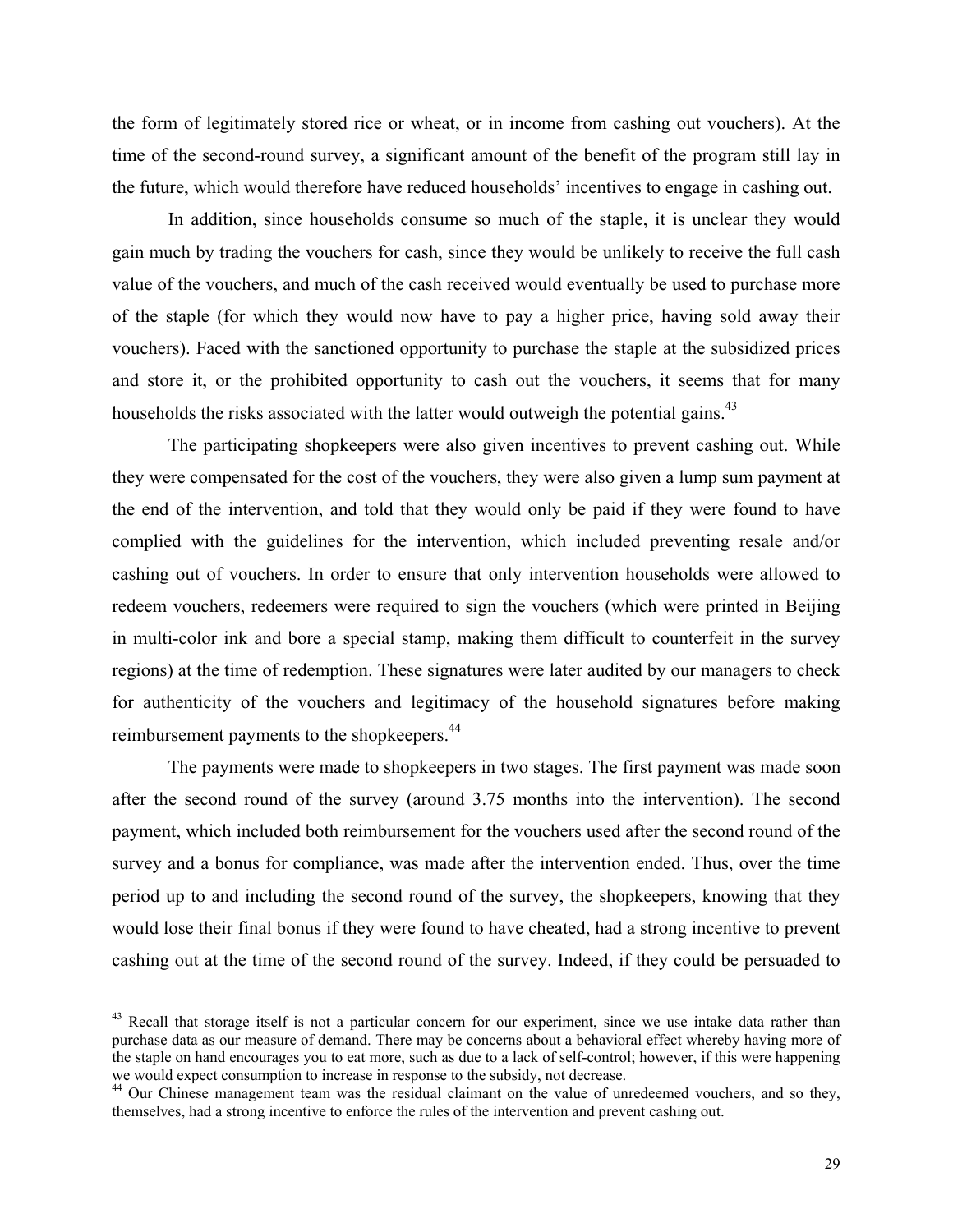participate in such a venture, they would likely only do so if they gained a significant portion of the proceeds, which means that, to the extent that households were able to cash out vouchers, their gains would be reduced, further reducing their incentive to do so.

The safeguards discussed above were accompanied by monitoring and auditing to check for compliance. These audits did not discover any such cheating, and our survey personnel, who visited the households, did not discover evidence of cashing out. Finally, comparing voucher redemptions relative to estimated consumption and storage suggests that to the extent it occurred at all, cashing out could not have been significant or widespread (details provided in the appendix).

## *F. Policy Implications*

A broader contribution of the theoretical discussion and results presented is highlighting the significant heterogeneity in consumption behavior among the poor, as summarized in table 9. While those in the subsistence zone respond to an increase in the price of a staple good by eating more of it, those above and below respond by eating less. These differing consumption responses are driven largely by differences in the wealth elasticity of demand for the staple. For those in the calorie-deprived zone, the wealth elasticity is positive, i.e., the staple is a normal good. For those in the subsistence zone, the staple good is inferior (indeed, it must be strongly inferior if demand is Giffen over this range). Finally, as the consumer moves into the standard zone, the staple once again becomes normal (though for sufficiently wealthy consumers, the elasticity is likely to be small).

|                  |                   | <b>STAPLE DEMAND</b> |                           |  |  |  |  |  |
|------------------|-------------------|----------------------|---------------------------|--|--|--|--|--|
| Zone             | Price Elasticity  | Wealth Elasticity    | (Staple) Price Elasticity |  |  |  |  |  |
| Calorie-Deprived | $\left( -\right)$ | $(+)$                | $(-)$                     |  |  |  |  |  |
| Subsistence      | $^{(+)}$          | $(-)$                | Ambiguous                 |  |  |  |  |  |
| Standard         | $(-)$             | $(+, Small)$         | $(+, Small)$              |  |  |  |  |  |

*Table 9. Elasticities by Consumption Zone* 

The underlying heterogeneity in the response of staple demand to price changes will translate into differential nutrition responses to those changes. For those in the calorie-deprived zone, since a decline in the price of the staple good increases consumption of the staple, calories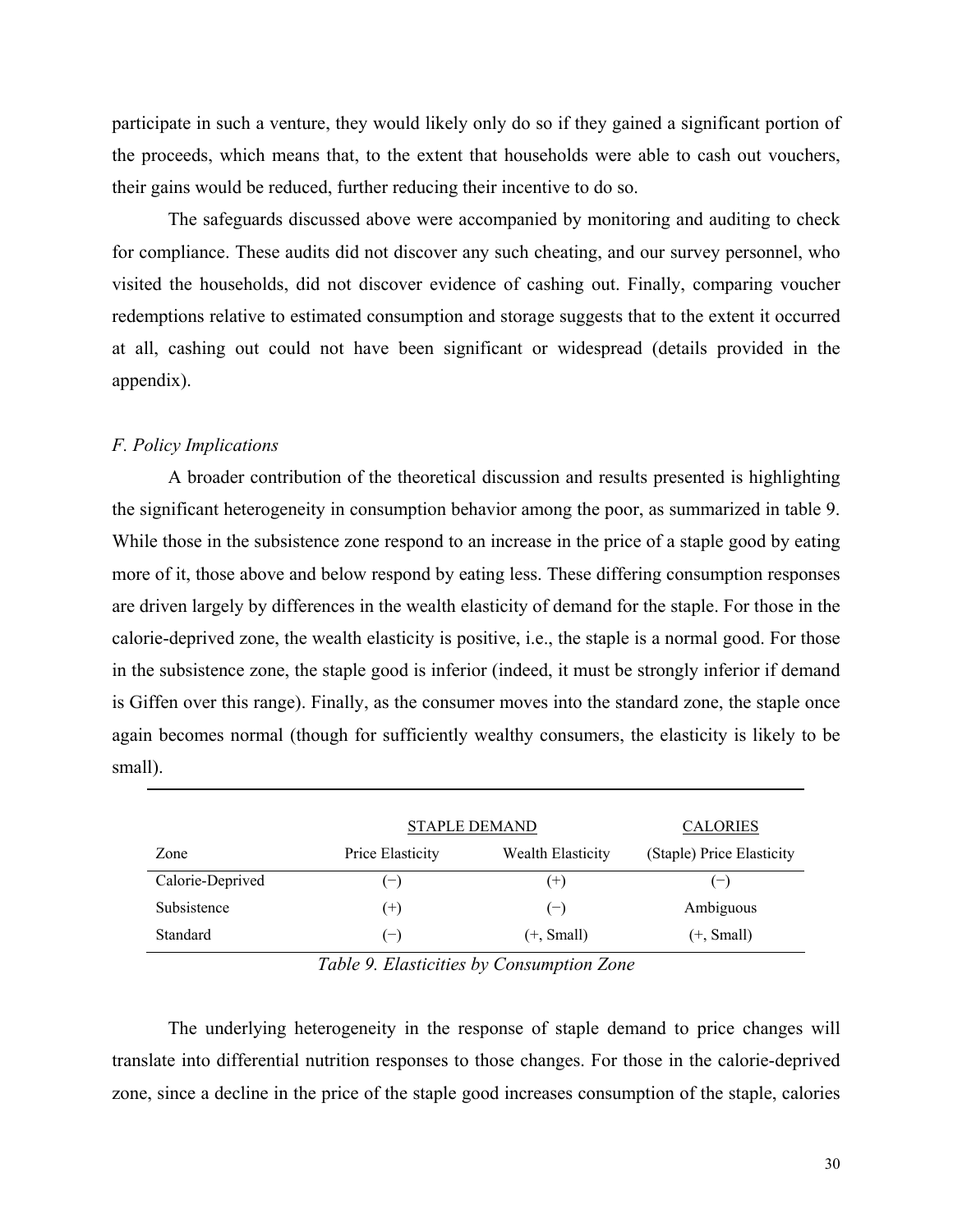will increase. For those in the standard zone, the effect on calories is again likely to be positive, but quite small. For those in the subsistence zone, however, the direction of this effect is theoretically ambiguous. Consumers in the subsistence zone behave as if they are maximizing the non-nutritive aspects of food subject to the constraint that their calorie consumption stay above subsistence (this point is further elaborated upon in the appendix). A staple price decrease allows them to achieve subsistence with more discretionary wealth left over, and this "savings" will be used primarily to increase the non-nutritive aspects of the diet, rather than calories. The result is that the price decline may have relatively little effect on nutrition. In fact, it is possible that as the consumer starts to focus less on basic nutrition and more on taste or enjoyment, nutrition will even fall as the consumer starts to eat more "luxury" foods such as meat, sugars or restaurant meals. Such a case is illustrated in figure 4, which isolates the subsistence zone from figures 1 and 2. Demand at the initial prices for the basic and fancy good is at point A. When the price of the basic good decreases, demand shifts to point B. Notice that since B is on an isocalorie line to the left of A, the consumer gets fewer calories after the staple price decreases.



*Figure 4. A Price Subsidy that Decreases Calories* 

These nutrition predictions can be considered in light of the large literature concerned with the response of calories to changes in wealth (see Strauss and Thomas 1995 and Deaton 1997 for reviews). These studies are motivated by the important question of whether (or by how much) nutrition will improve with economic growth, given the types of substitutions across foods highlighted above. The present discussion is related to this literature in that the core of our argument is that when households consume a great deal of the staple good and are extremely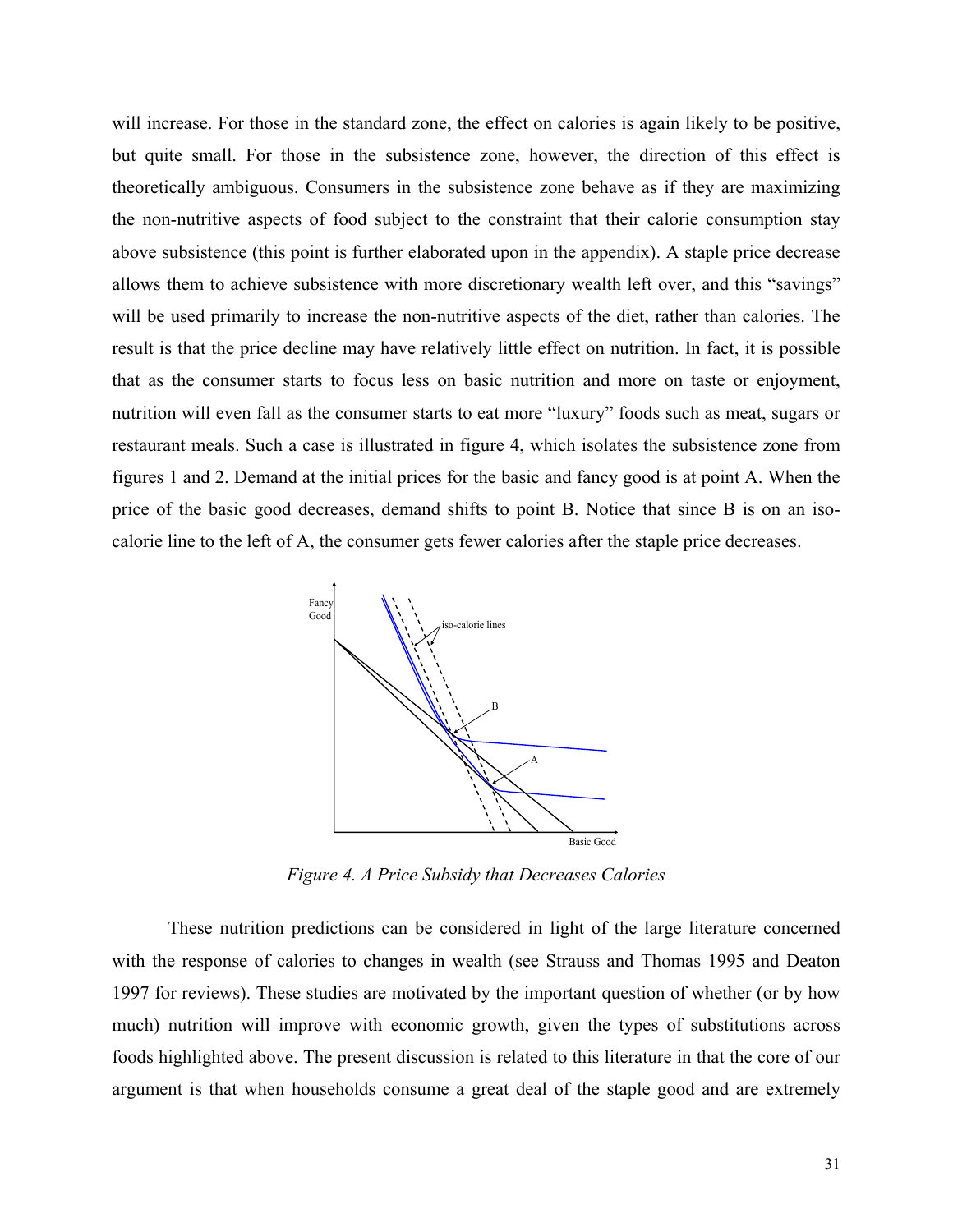poor, changes in the staple price in effect create substantial real wealth effects. Thus, despite the fact that our analysis focused on price changes, similar concerns about the calorie response arise. However, our analysis yields two predictions that have not arisen in this previous literature, namely a heterogeneous calorie response by wealth (i.e., across the three zones), and in particular a possible decline in caloric intake over some wealth range.

 We can directly examine the effect of our staple price subsidy on nutrition by merging the food intake data with the nutritional information from the Food Composition Tables to compute caloric intake for individuals and households in our survey. In figure 5, we present the coefficient plots (i.e., the price elasticities of calories) from smoothed regressions like those in section IV.C, where the dependent variable is now the percent change in household caloric intake. For both Hunan and Gansu, the inverted U-shaped heterogeneous response across those in the calorie-deprived, subsistence, and standard zones persists when looking at nutrition. Both the poorest of the poor and those above the subsistence zone (who are still quite poor) react to an increase in the price of rice by decreasing caloric intake. However, those in the subsistence zone actually increase their total calories. In other words, as the theory suggested was possible, the price subsidy caused a *decline* in caloric intake among this group (though the effect is not statistically significant over any range for Gansu).



*Figure 5. Coefficient Plots: Caloric Intake* 

These results have obvious and important policy implications. For example, a price subsidy or price controls for a staple good designed to improve nutrition will have the desired effect for the poorest-of-the-poor and the least-poor-of-the-poor; though even in these cases, the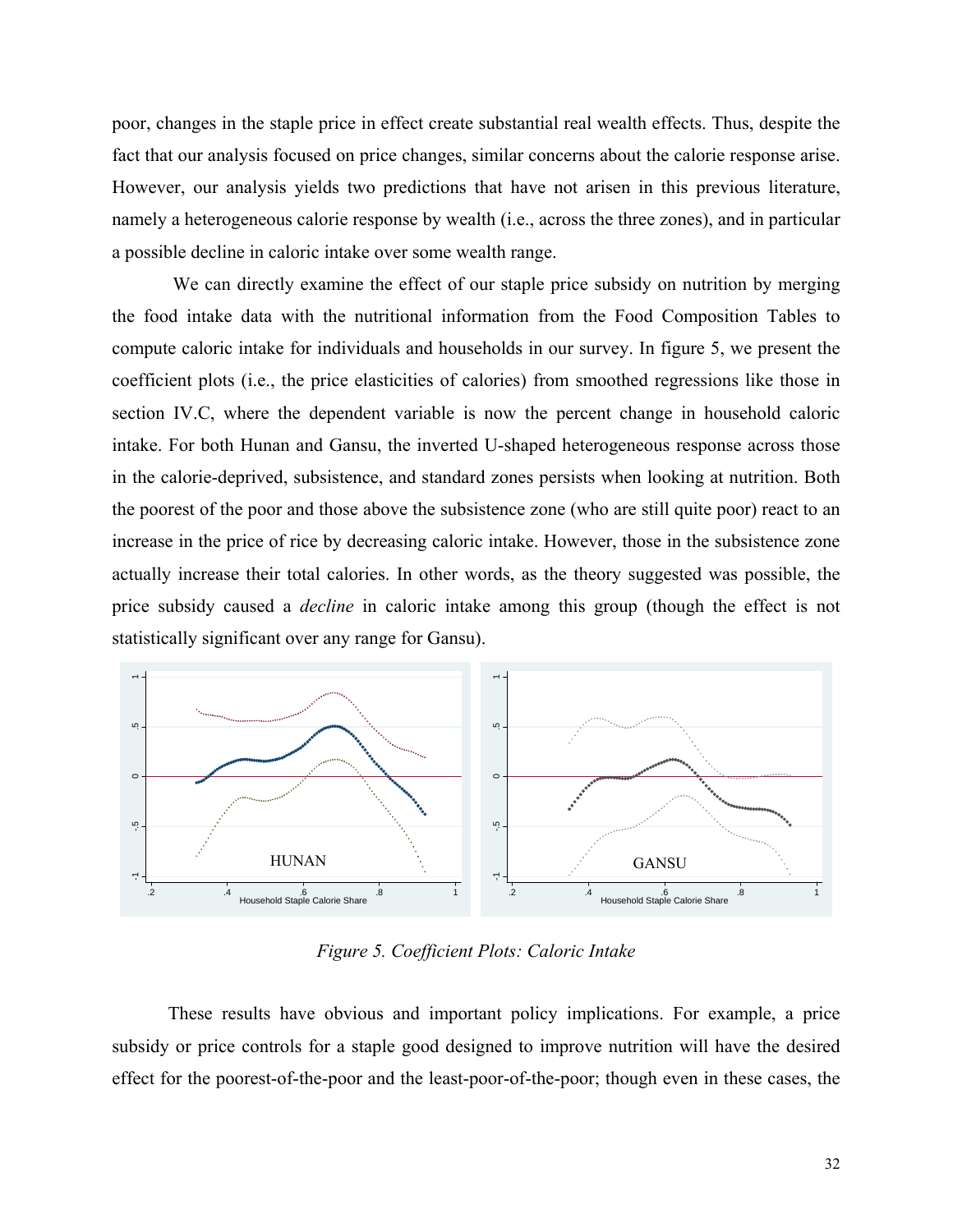elasticities presented in figure 5 are quite small, suggesting only limited calorie improvements.<sup>45</sup> However, a subsidy will cause a decline in caloric intake for the subsistence-zone consumers; this is particularly important given that nearly two-thirds of our sample of households officially classified as urban poor fall in this zone. While the subsidy would still have a positive utility effect for these households, to the extent that the aim of the policy is to improve nutrition, it may have exactly the opposite effect than was intended. Further, some of those utility gains may come through increased consumption of alcohol, tobacco or other goods that such policies, even if they do not actively discourage, usually are not intended to encourage.

It is also important to note that the difficulties facing subsidies or price controls would apply to almost any other program whose goal is to improve nutrition. In particular, any program that results in an increase in real wealth, whether through cash transfers, employment schemes, in-kind transfers or food stamps, will generate similar effects; households in the subsistence zone will decrease caloric intake.

The results are also important in light of the policy implications of the earlier studies of the income elasticity of demand for calories. Those policy makers who wish to increase nutrition but believe the income elasticity is small might be inclined to suggest, as alternatives to cash transfers, subsidies or price controls that directly encourage increased consumption of nutritious foods. Similar policy prescriptions may arise if there is a concern, often stated, that simply giving cash is not desirable because households may spend it on other luxuries (food or non-food). Our results indicate that even these price-based policies will face similar difficulties by virtue of the large wealth effects they create.

The results also point to an important non-linear effect of these programs designed to improve nutrition. Such programs (again, almost regardless of their nature) are unlikely to significantly improve nutrition among subsistence households unless they effectively move them out of the subsistence zone. Programs that provide only small real wealth benefits allow subsistence zone households to get the same nutritional outcome using taste-preferred foods, and

1

<sup>&</sup>lt;sup>45</sup> While calories are the most important nutrient, and thus the focus of most research, other nutrients such as protein are important as well. However, computing protein intake is difficult because the protein found in foods other than meat is generally "incomplete" (i.e., does not contain all 11 essential amino acids). Foods such as rice or wheat are deficient in lysine in particular, and must be complemented with legumes to make a complete protein. Preliminary computations based on amino acid content suggest protein intake follows a similar inverted-U pattern as calories in response to a staple price increase. Thus, while it may seem that the substitution away from the staple and towards meat is valuable because it increases protein, it appears the gain from increased meat consumption is not enough to offset the loss from the combined reduction of the staple and legumes.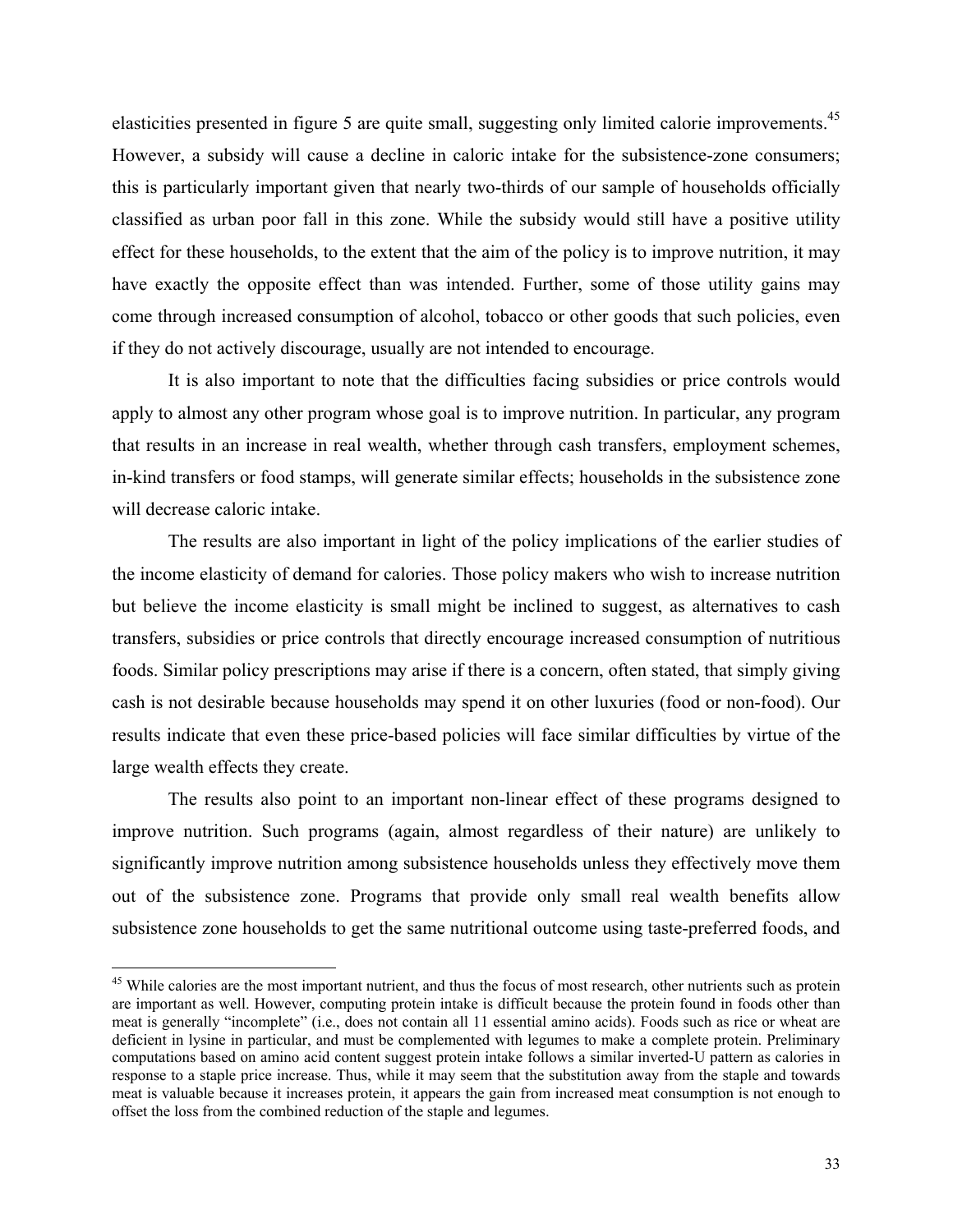thus will have little impact on their nutrition. However, once the value of the benefits reaches a size where subsistence consumers move into the standard zone, households will begin to improve both taste and nutrition. Thus, programs that appear not to increase calorie intake or in fact cause it to decline (and which might therefore be at risk of being eliminated) could have a significant effect on these households if their benefits were increased. However, the same non-linearities have the opposite implications for households in the calorie-deprived zone. For these households, increasing the value of the benefits will improve calories only up to a point, after which some households will be in the subsistence zone and the calorie improvement will level off, and then decline. From an evaluation perspective, this leveling off or decline could make the average effect of a program appear much smaller and suggests the heterogeneous response must be taken into consideration.46 From a program targeting perspective, there is an equal challenge, as these non-linearities suggest it is important to tailor the size of the subsidy to the household's consumption zone. Thus, recognizing the heterogeneity of poor households is important for the design, evaluation and targeting of such programs.

However, it is also worth noting that the results present somewhat more positive news about household vulnerability. Policy makers are often concerned that households highly dependent on staple goods may experience nutrition declines when the prices of those goods increase, and a great number of programs worldwide are designed to protect against this very possibility. The results here suggest that in fact households in the subsistence zone are able to buffer caloric intake against such shocks quite well (unless the shocks are very large). However, there will still be a value in offering such assistance to households in the calorie-deprived zone, or perhaps even households in the subsistence zone (though the justification would have to be on general welfare, rather than nutritional, grounds).

## V. CONCLUSION

We find strong, clear evidence of Giffen behavior among poor households in Hunan, China, and somewhat less robust evidence in Gansu. To the best of our knowledge, this is the first rigorous, real-world empirical evidence of Giffen behavior. It is ironic that despite a long

<u>.</u>

 $46$  In fact, the two effects could offset each other from an evaluation perspective; relatively small benefits improve nutrition among the calorie-deprived but decrease it among subsistence consumers, while larger benefits begin to reduce calories among the formerly calorie-deprived but increase them among the formerly subsistence consumers. Thus, the heterogeneous response could mask significant gains among subsets of consumers.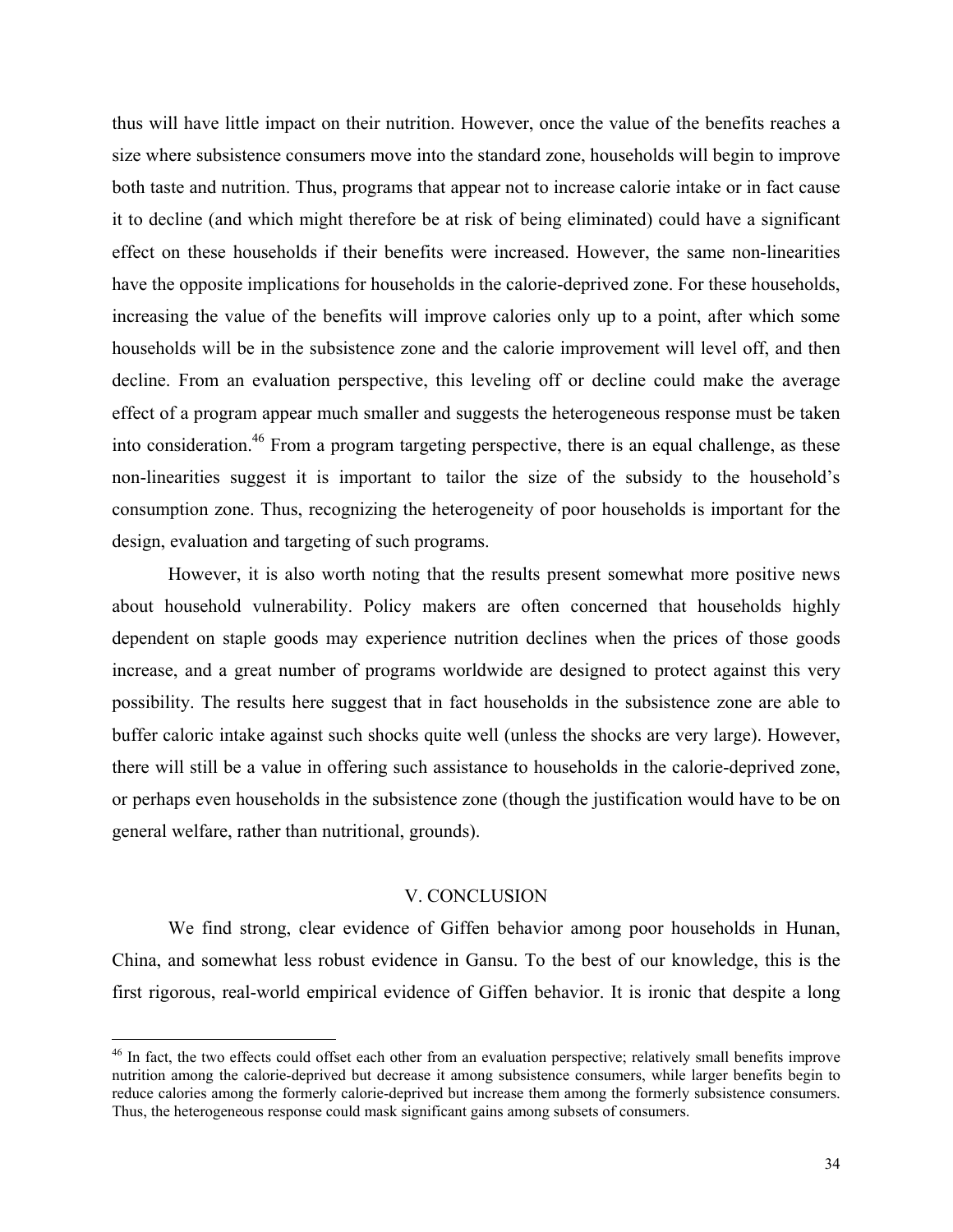search, in sometimes unusual settings, we found examples in the most widely consumed foods for the most populous nation in history. However, the examples were found exactly where theory would predict they should occur: impoverished (but not too impoverished) consumers, heavily dependent on a staple good, with limited substitution possibilities. And while our experiment focused on two areas of China, our framework and analysis suggest that Giffen behavior may not be rare at all. To begin, the socio-economic class we are studying -- the urban poor in China -- is extremely large, representing an estimated 90 million individuals. Thus, to the extent that our experiment is representative of that population, in terms of number of people, Giffen behavior is probably quite common. Second, our empirical approach to the issue differs in important ways from previous attempts to identify Giffen behavior. Earlier approaches focused on market-level price and quantity data, which for many reasons are unlikely to exhibit Giffen properties. Our approach uses individual-level data and focuses on parsing the data by an appropriate measure of wealth. These techniques have never been applied to other likely candidates for Giffen behavior. We believe there is nothing unusual or unique about the Chinese case; anecdotal evidence suggests that similar dietary patterns to those observed here are found among much of the world's poor (with staples including maize, millet, sorghum and cassava in addition to rice and wheat).<sup>47</sup> Thus, it may be better to interpret our study as the first evidence of Giffen behavior rather than the only possible evidence. In fact, it is even possible that, if the right data were available, the claims by Marshall and Samuelson that bread and potatoes were Giffen would be verified.

Although, historically, the primary importance of the Giffen phenomenon has been pedagogical, we argue that such behavior has important implications for policy as well as for understanding household vulnerability and the consumption of the poor more broadly. Beyond that, we believe the Giffen effect serves a more fundamental role in economic theory. The neoclassical model of the consumer is one in which the consumer maximizes stable preferences subject to a budget constraint, and in recent years this model has come increasingly under attack. These objections run from the simplistic, "people don't maximize" arguments to the sophisticated criticisms found in psychology and behavioral economics. The possibility of Giffen behavior is a clear, complex, nuanced prediction of the neoclassical model. Where naïve intuition

 $47$  There is ample quantitative evidence of these patterns as well. For example, Deaton and Subramanian (1996) find that the poorest households in rural Maharashtra, India on average receive 53 percent of their calories from sorghum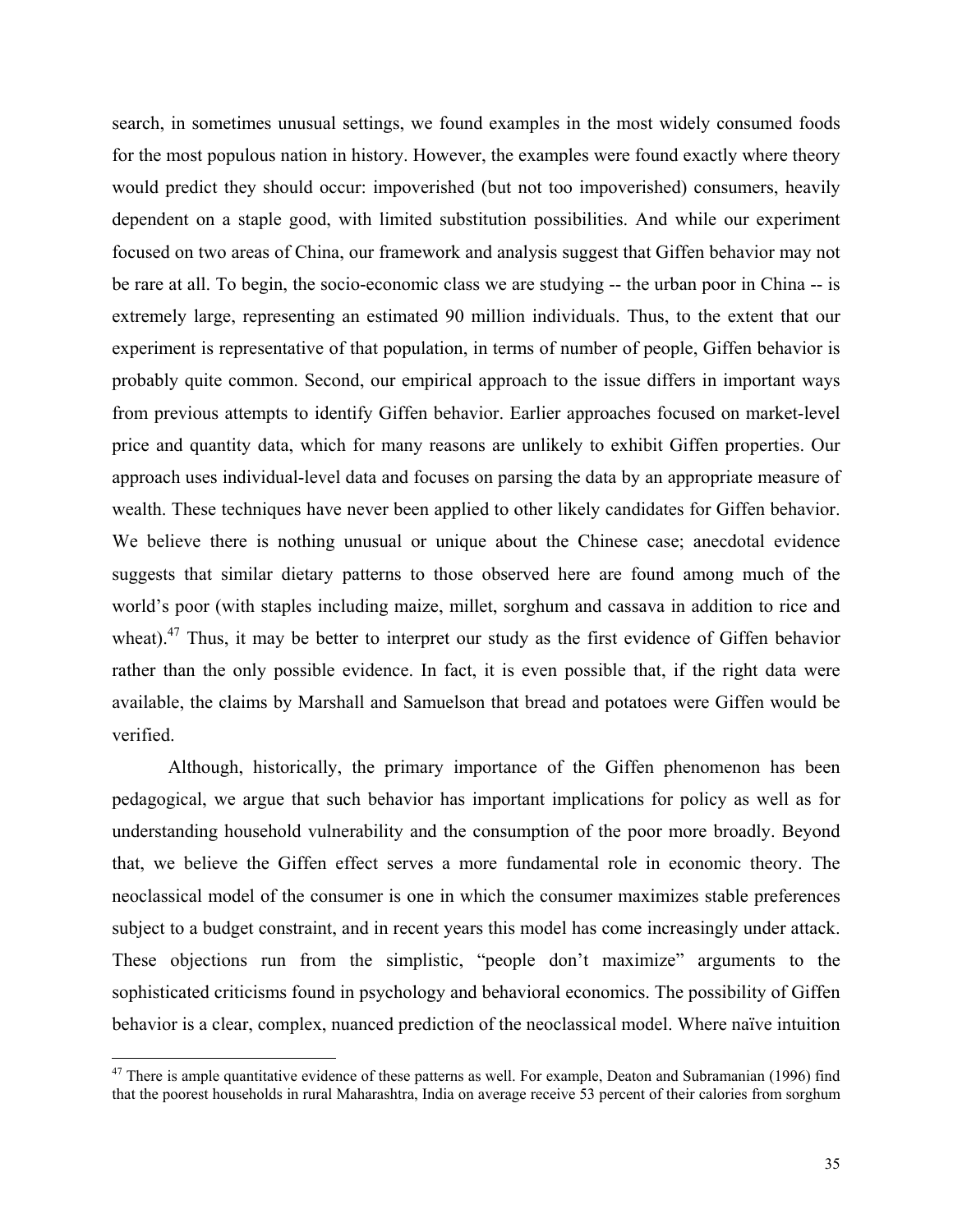suggests that consumers should respond to a price increase by consuming less of the good in question, consumer theory suggests that a sophisticated consumer, mindful of the interplay between nutritional and budgetary concerns, might increase consumption. Further, the theory tells us exactly when and where we should expect to find Giffen behavior, and where we should not. To our knowledge, no other theory predicts the pattern of behavior implicit in the Giffen phenomenon, i.e., the sign of the price elasticity changing from negative to positive and back to negative as very poor consumers' wealth increases. Thus, while economists' failure to document Giffen behavior in the past has been interpreted as a criticism of the approach, our finding of Giffen behavior provides a type of vindication. Giffen behavior is predicted by the neoclassical model and no other. While psychological and behavioral theories help to account for some areas of economic behavior, in the case of the Giffen phenomenon, and of the consumption behavior of the extremely poor more generally, the standard model appears to be the right one.

#### REFERENCES

- Baruch, Shmuel and Yakar Kannai (2001). "Inferior Goods, Giffen Goods, and Shochu." In G. Debreu, W. Neuefeind and W. Trockel (eds.), *Economics Essays, A Festschrift for Werner Hildenbrand*, Heidelberg, Springer-Verlag, 9-17.
- Battalio, Raymond C., John H. Kagel, and Carl A. Kogut (1991). "Experimental Confirmation of the Existence of a Giffen Good," *American Economic Review*, 81(4) p. 961-70.
- Boland, Lawrence A. (1977). "Giffen Goods, Market Prices and Testability," *Australian Economic Papers,* 16 (28). p 72-85.
- Bopp, Anthony (1983). "The Demand for Kerosene: A Modern Giffen Good," *Applied Economics*, 15(4). p 459-468.
- Chen, John-ren (1994). "The Effects of Land Reform on the Rice Sector and Economic Development in Taiwan", *World Development*, Vol. 22, No.11, pp.1759-1770.
- Deaton, Angus (1997). The Analysis of Household Surveys: A Microeconomic Approach to Development Policy. Baltimore, Maryland: The Johns Hopkins University Press.
- -- and Shankar Subramanian (1996). "The Demand for Food and Calories," *Journal of Political Economy*, 104(1), p. 133-162.
- DeGrandpre, R. J., Bickel, W. K., Rizvi, S. A., & Hughes, J. R. (1993). "Effects of income on drug choice in humans." *Journal of the Experimental Analysis of Behavior, 59*, 483-500.
- Dorfman, Robert, Paul A. Samuelson, and Robert M. Solow (1958). *Linear Programming and Economic Analysis*. McGraw Hill: New York.
- Dougan, William R. (2002). "Giffen Goods and the Law of Demand," *Journal of Political Economy*, 90(4), p. 809-15.
- Dwyer, Gerald P. and Cotton M. Lindsay (1984). "Robert Giffen and the Irish Potato," *American Economic Review*, 74(1), p. 188-192.

 <sup>(</sup>and spend on average 20 percent of their total household budgets on this food).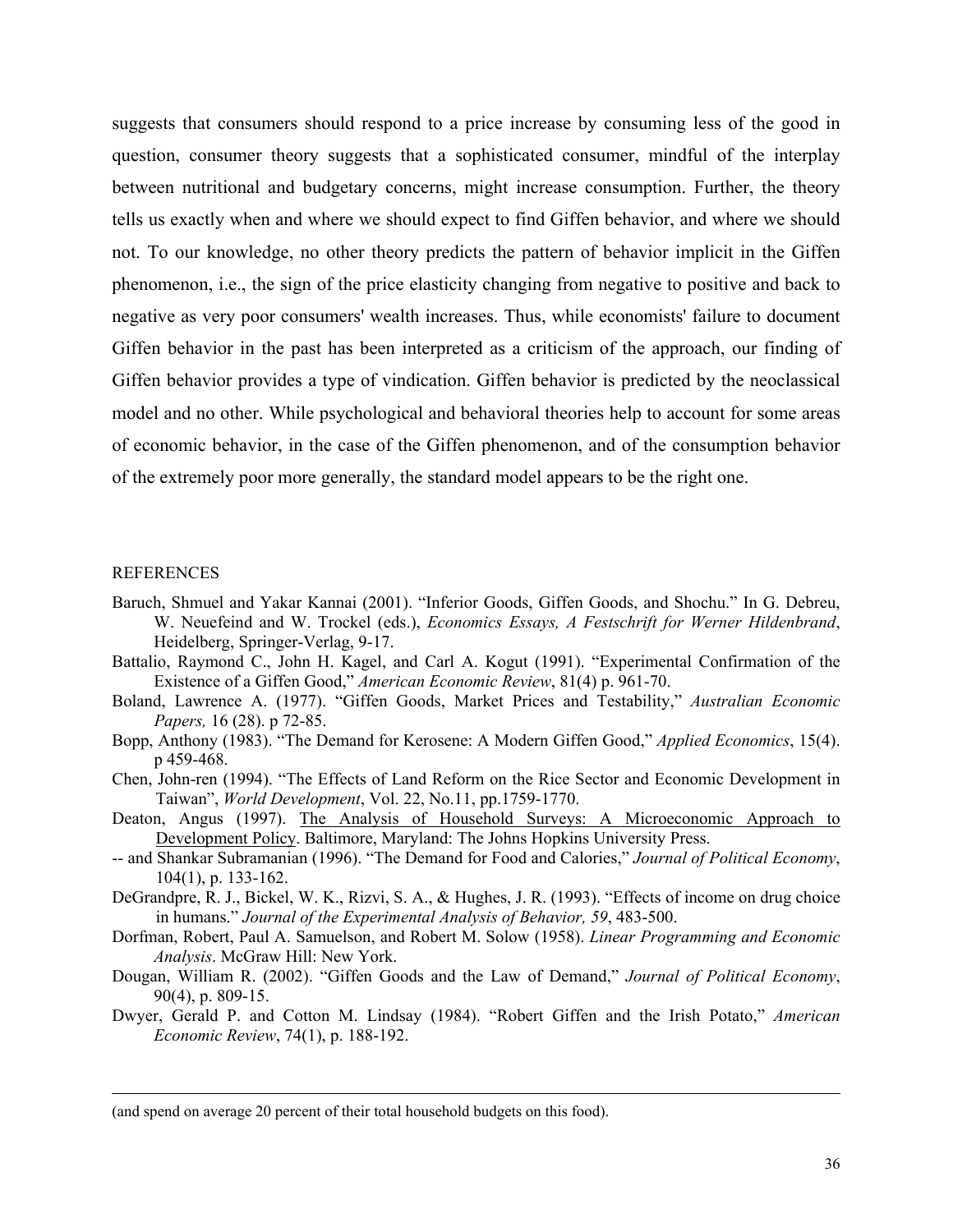- Friedman, Jed and James Levinsohn (2002). "The Distributional Impacts of Indonesia's Financial Crisis on Household Welfare: A "Rapid Response" Methodology." *World Bank Economic Review*, 16(3), p. 397-423.
- Gilley, Otis and Gordon V. Karels (1991). "In Search of Giffen Behavior," *Economic Inquiry*, 29(1), p. 182-9.
- Halbrendt, Catherine, Francis Tuan, Conrado Gempesaw and Dimphna Dolk-Etz (1994). "Rural Chinese Food Consumption: The Case of Guandong," *American Journal of Agricultural Economics*, 76, p. 794-99.
- Jensen, Robert T. and Nolan Miller (2002). "Giffen Behavior in China: Evidence from the China Health and Nutrition Survey," Faculty Research Working Paper RWP02-014, John F. Kennedy School of Government, Harvard University.
- Koenker, Roger (1977). "Was Bread Giffen? The Demand for Food in England Circa 1790," *The Review of Economics and Statistics*, 59(2), p. 225-229.
- Marshall, Alfred (1895). *Principles of Economics*. Macmillan: London.
- McDonough, Terrence and Joseph Eisenhauer (1995). "Sir Robert Giffen and the Great Potato Famine: A Discussion of the Role of a Legend in Neoclassical Economics," *Journal of Economic Issues*, 29(3), p. 747-759.
- McKenzie, David (2002). "Are Tortillas a Giffen Good in Mexico?" *Economics Bulletin*, 15(1), p. 1-7.

Nachbar, John H. (1998). "The Last Word on Giffen Goods?" *Economic Theory*, 11, p. 403-12.

- Ravallion, Martin (2007). "Geographic Inequality in a Decentralized Anti-Poverty Program: A Case-Study of China," World Bank Policy Research Working Paper No. 4303.
- Rosen, Sherwin (1999). "Potato Paradoxes," *Journal of Political Economy*, 107 (6), Part 2, p. S294-313.
- Samuelson, Paul (1964). *Economics. 5th ed.* New York: McGraw Hill.
- Stigler, George (1947). "Notes on the History of the Giffen Paradox," *Journal of Political Economy*, 55(2), p. 152-156.
- - (1987). *The Theory of Price, Fourth Edition*. The Macmillan Company: New York.
- Strauss, John and Duncan Thomas (1995). "Human Resources: Empirical Modeling of Household and Family Decisions," in Behrman, Jere R. and T.N. Srinivasan, eds., Handbook of Development Economics, Volume 3, Amsterdam: North-Holland.
- Thomas, Duncan and John Strauss (1997). "Health and Wages: Evidence on Men and Women in Urban Brazil," *Journal of Econometrics*, 77(1), p. 159-85.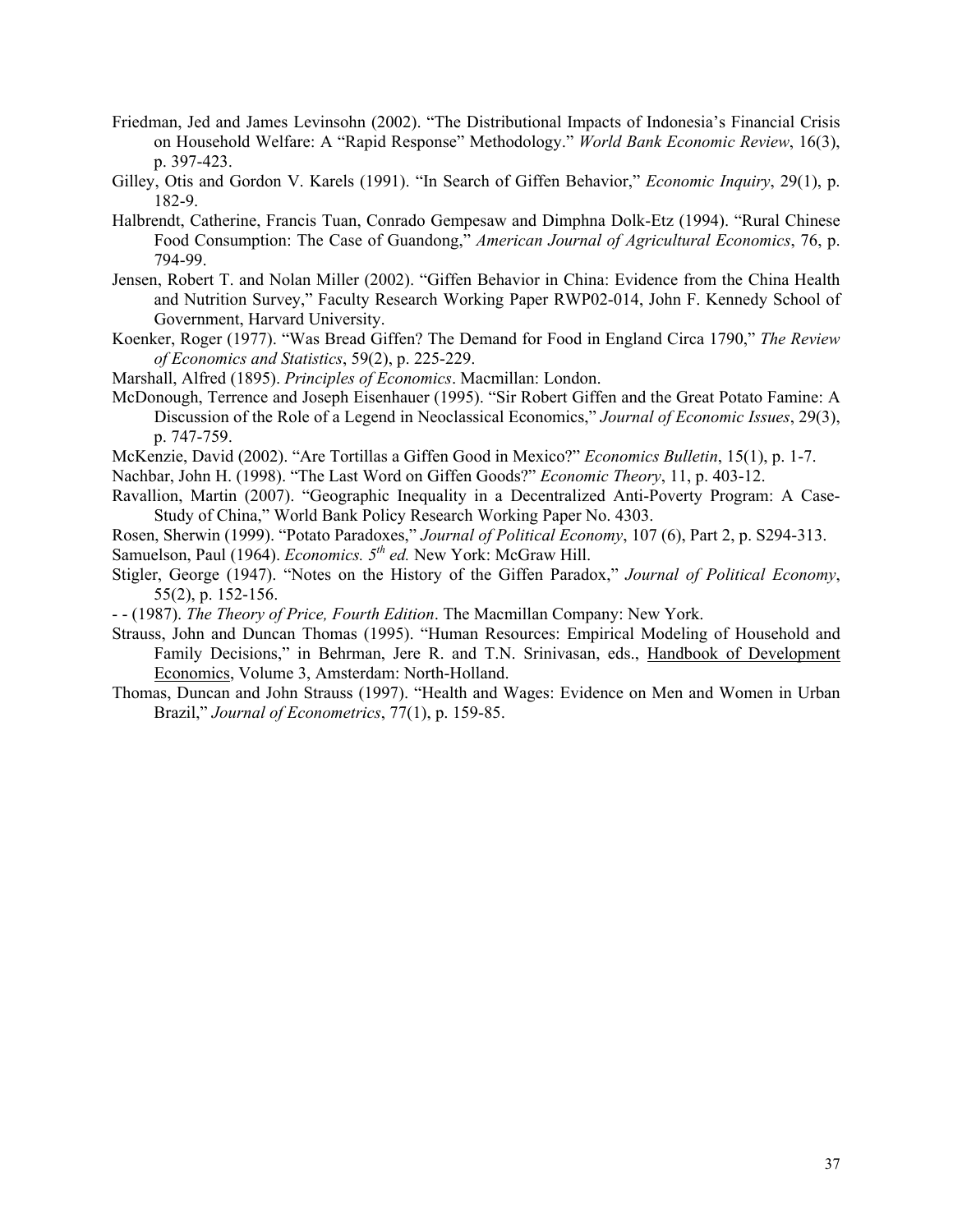|                        | <b>HUNAN</b> |          |                                                                |          |  |  |  |  |  |  |
|------------------------|--------------|----------|----------------------------------------------------------------|----------|--|--|--|--|--|--|
|                        | Control      |          | 0.1 yuan/jin subsidy 0.2 yuan/jin subsidy 0.3 yuan/jin subsidy |          |  |  |  |  |  |  |
| Family size            | 2.8          | 2.9      | 3.0                                                            | 2.7      |  |  |  |  |  |  |
|                        | $[1.3]$      | $[1.3]$  | $[1.4]$                                                        | $[1.1]$  |  |  |  |  |  |  |
| # of kids $( \leq 16)$ | 0.5          | 0.5      | 0.4                                                            | 0.4      |  |  |  |  |  |  |
|                        | $[0.68]$     | [0.6883] | [0.6687]                                                       | $[0.61]$ |  |  |  |  |  |  |
| Female head            | 0.34         | 0.37     | 0.37                                                           | 0.40     |  |  |  |  |  |  |
|                        | $[0.47]$     | [0.4844] | [0.4844]                                                       | $[0.49]$ |  |  |  |  |  |  |
| Income per capita      | 604          | 557      | 703                                                            | 751      |  |  |  |  |  |  |
|                        | $[1227]$     | $[797]$  | $[959]$                                                        | [2451]   |  |  |  |  |  |  |
| Expenditure per capita | 316          | 330      | 299                                                            | 361      |  |  |  |  |  |  |
|                        | $[252]$      | $[316]$  | $[290]$                                                        | $[483]$  |  |  |  |  |  |  |
| Calories per capita    | 1767         | 1783     | 1817                                                           | 1851     |  |  |  |  |  |  |
|                        | $[628]$      | $[588]$  | $[549]$                                                        | $[601]$  |  |  |  |  |  |  |
| Rice per capita (g)    | 317          | 325      | 340                                                            | 338      |  |  |  |  |  |  |
|                        | $[122]$      | $[129]$  | $[128]$                                                        | $[120]$  |  |  |  |  |  |  |
| Meat per capita (g)    | 50.4         | 42.4     | 40.7*                                                          | 52.8*    |  |  |  |  |  |  |
|                        | $[81.6]$     | [61.0]   | [59.2]                                                         | $[70.3]$ |  |  |  |  |  |  |
| Rice calorie share     | 0.639        | 0.636    | 0.645                                                          | 0.642    |  |  |  |  |  |  |
|                        | [0.188]      | [0.186]  | [0.158]                                                        | [0.152]  |  |  |  |  |  |  |
| Observations           | 161          | 162      | 162                                                            | 159      |  |  |  |  |  |  |
|                        |              |          | <b>GANSU</b>                                                   |          |  |  |  |  |  |  |
|                        | Control      |          | 0.1 yuan/jin subsidy 0.2 yuan/jin subsidy 0.3 yuan/jin subsidy |          |  |  |  |  |  |  |
| Family size            | 2.9          | 2.7      | 2.7                                                            | 2.7      |  |  |  |  |  |  |
|                        | $[1.1]$      | $[1.1]$  | [0.95]                                                         | $[1.1]$  |  |  |  |  |  |  |
| # of kids $( \leq 16)$ | 0.56         | 0.55     | 0.54                                                           | 0.54     |  |  |  |  |  |  |
|                        | $[0.64]$     | $[0.69]$ | $[0.66]$                                                       | $[0.60]$ |  |  |  |  |  |  |
| Female head            | 0.44         | 0.40     | 0.44                                                           | 0.44     |  |  |  |  |  |  |
|                        | $[0.50]$     | $[0.49]$ | [0.50]                                                         | [0.50]   |  |  |  |  |  |  |
| Income per capita      | 694          | 694      | 724                                                            | 726      |  |  |  |  |  |  |
|                        | $[663]$      | $[652]$  | [800]                                                          | $[697]$  |  |  |  |  |  |  |
| Expenditure per capita | 202          | 228      | 198                                                            | 216      |  |  |  |  |  |  |
|                        | $[247]$      | $[214]$  | $[231]$                                                        | $[201]$  |  |  |  |  |  |  |
| Calories per capita    | 1737         | 1732     | 1716                                                           | 1655     |  |  |  |  |  |  |
|                        | $[496]$      | $[553]$  | $[500]$                                                        | $[520]$  |  |  |  |  |  |  |
| Wheat per capita $(g)$ | 352.6        | 353.4    | 340.7                                                          | 328.7    |  |  |  |  |  |  |
|                        | $[132]$      | $[147]$  | $[136]$                                                        | $[120]$  |  |  |  |  |  |  |
| Meat per capita (g)    | 13.9         | 9.7      | 13.5                                                           | 13.6     |  |  |  |  |  |  |
|                        | $[30.9]$     | [23.8]   | [33.7]                                                         | $[31.1]$ |  |  |  |  |  |  |
| Wheat calorie share    |              | 0.691    | 0.678                                                          | 0.680    |  |  |  |  |  |  |
|                        | 0.691        |          |                                                                |          |  |  |  |  |  |  |
|                        | [0.176]      | [0.172]  | $[0.181]$                                                      | [0.165]  |  |  |  |  |  |  |

| Table 1. Means and Standard Deviations of Key Variables |  |
|---------------------------------------------------------|--|
|---------------------------------------------------------|--|

Notes: Standard deviations in brackets. All consumption figures are in grams per capita. Calorie share is the percent of total calories attributable to the particular food category. Income and expenditure per capita are in 2006 yuan (Rmb).  $1 \text{ j}in = 500g$ . \*The only pair-wise difference that is statistically significant (at the 10 percent level) is meat per capita consumption in Hunan for the 0.3yuan/*jin* vs. 0.2yuan/*jin* groups.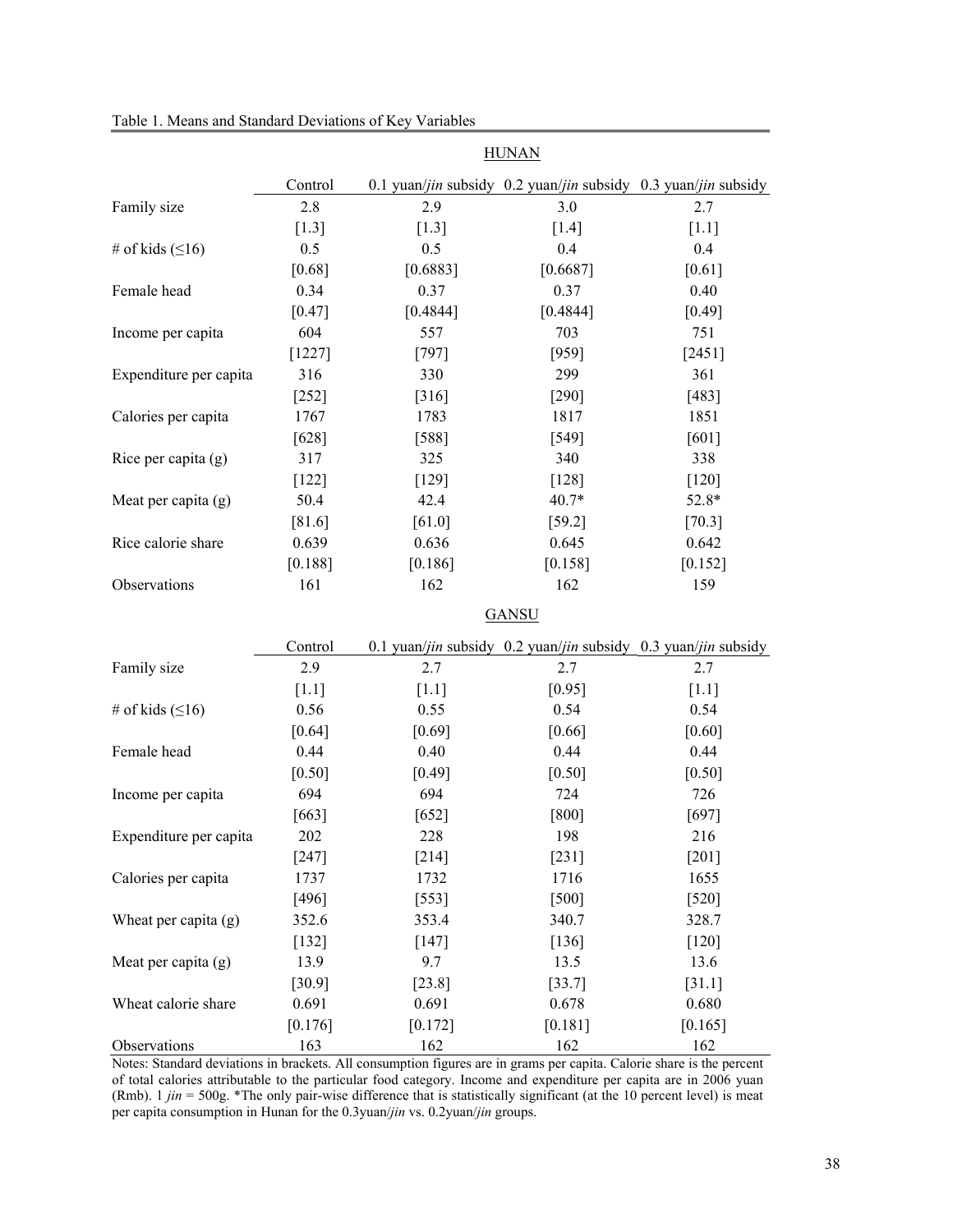# Table 2. Food Characteristics per Yuan

|           |           |             |          | <b>HUNAN</b>  |               |                |               |                |
|-----------|-----------|-------------|----------|---------------|---------------|----------------|---------------|----------------|
|           | Price     | Grams       | Calories | Calories      | Protein $(g)$ | Protein $(g)$  | Fat $(g)$ per | Fat $(g)$ per  |
|           | (Yuan/kg) | per Yuan    | Per Gram | Per Yuan      | Per Gram      | Per Yuan       | Gram          | Yuan           |
| Rice      | 2.48      | 403         | 3.47     | 1399          | 0.08          | 32             | 0.01          | $\overline{2}$ |
| Wheat     | 2.82      | 355         | 3.44     | 1221          | 0.11          | 40             | 0.02          | 5              |
| Pork      | 12.60     | 79          | 3.95     | 313           | 0.13          | 10             | 0.37          | 29             |
| Eggs      | 9.32      | 107         | 1.37     | 147           | 0.13          | 14             | 0.09          | 10             |
| Millet    | 6.66      | 150         | 3.58     | 537           | 0.09          | 14             | 0.03          | 5              |
| Cabbage   | 1.60      | 625         | 0.23     | 141           | 0.02          | 11             | 0.01          | 3              |
| Bean Curd | 2.38      | 420         | 0.57     | 239           | 0.07          | 29             | 0.03          | 11             |
|           |           | <b>BULK</b> |          | <b>ENERGY</b> |               | <b>PROTEIN</b> |               | <b>TASTE</b>   |
|           |           |             |          | <b>GANSU</b>  |               |                |               |                |
|           | Price     | Grams       | Calories | Calories      | Protein $(g)$ | Protein $(g)$  | Fat $(g)$ per | Fat $(g)$ per  |
|           | (Yuan/kg) | per Yuan    | Per Gram | Per Yuan      | Per Gram      | Per Yuan       | Gram          | Yuan           |
| Rice      | 3.54      | 282         | 3.47     | 980           | 0.08          | 22             | 0.01          | $\overline{2}$ |
| Wheat     | 2.08      | 480         | 3.44     | 1655          | 0.11          | 54             | 0.02          | 7              |
| Pork      | 11.62     | 86          | 3.95     | 340           | 0.13          | 11             | 0.37          | 32             |
| Eggs      | 6.22      | 161         | 1.37     | 220           | 0.13          | 20             | 0.09          | 14             |
| Millet    | 3.24      | 308         | 3.58     | 1105          | 0.09          | 28             | 0.03          | 10             |
| Cabbage   | 1.3       | 769         | 0.23     | 173           | 0.02          | 14             | 0.01          | $\overline{4}$ |
| Bean Curd | 2.54      | 394         | 0.57     | 224           | 0.07          | 27             | 0.03          | 10             |
|           |           | <b>BULK</b> |          | <b>ENERGY</b> |               | <b>PROTEIN</b> |               | <b>TASTE</b>   |

Notes: Rice: late, long-grain (*wanxian*); wheat: standard (*Biaozhunfen*); bean curd (*nandoufu*); cabbage (*Dabaicai (xiaobaikou)*); pork: lean and fatty (*Zhurou (feishou)*); Millet: foxtail (*xioami*); eggs: hen eggs (*jidan*). All quantities are in grams, all prices are in 2006 yuan (Rmb) per kilogram.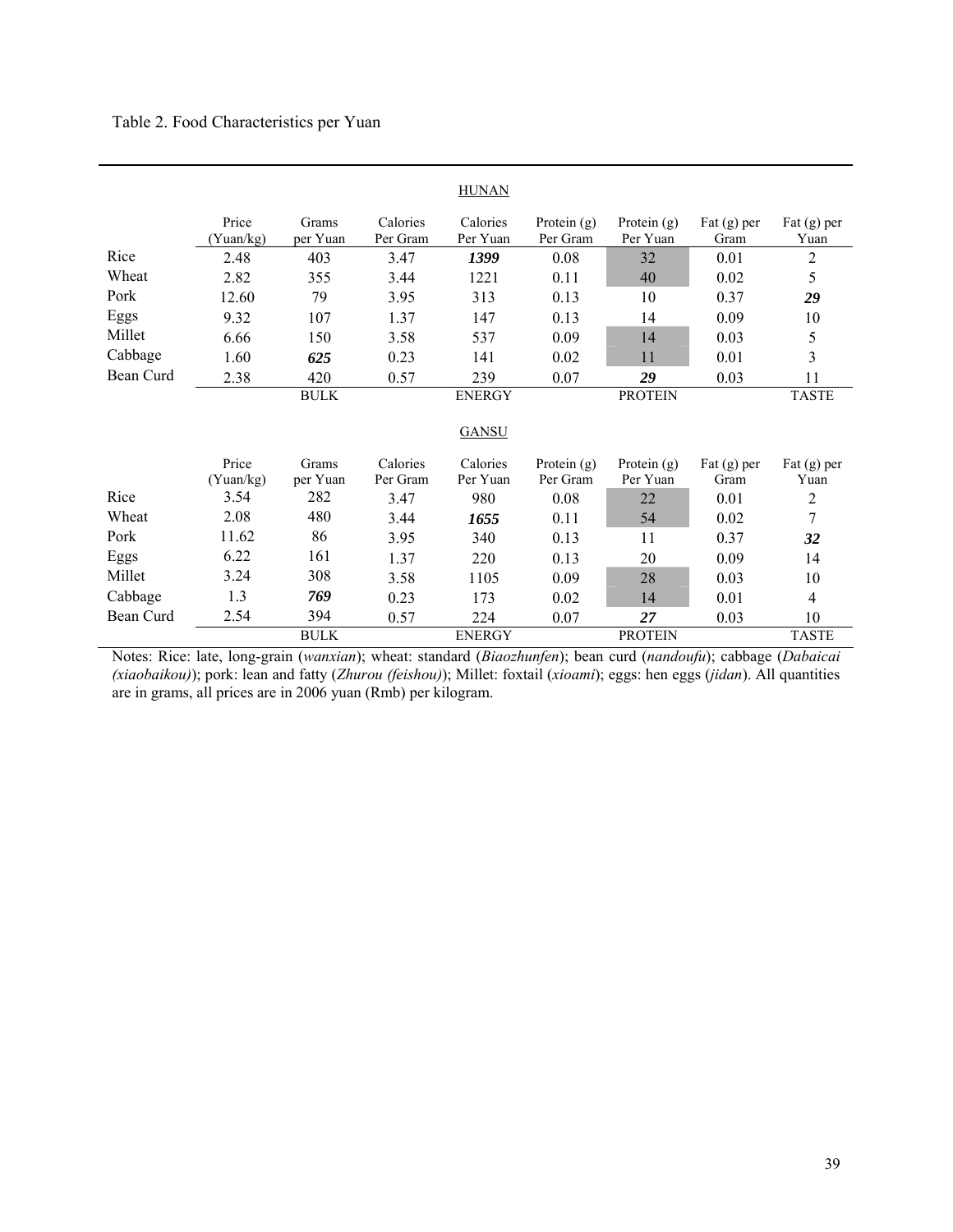|                      | <b>HUNAN</b>      |               | <b>GANSU</b>      |               |
|----------------------|-------------------|---------------|-------------------|---------------|
|                      | Consumption $(g)$ | Calorie Share | Consumption $(g)$ | Calorie Share |
|                      |                   |               |                   |               |
| Rice                 | 330               | 0.64          | 35                | 0.07          |
|                      | [125.4]           | [0.17]        | [69.5]            | [0.13]        |
| Wheat                | 42                | 0.08          | 344               | 0.69          |
|                      | $[60.2]$          | [0.12]        | [134.3]           | [0.17]        |
| Other Cereals        | 1.5               | 0.00          | 4.2               | 0.01          |
|                      | [21.3]            | [0.022]       | $[24.2]$          | [0.050]       |
| Vegetables and fruit | 341               | 0.05          | 232               | 0.07          |
|                      | [194.6]           | [0.044]       | [141.6]           | [0.045]       |
| Meat (incl. eggs)    | 47                | 0.07          | 13                | 0.01          |
|                      | [68.6]            | [0.11]        | [30.1]            | [0.037]       |
| Pulses               | 62                | 0.02          | 36                | 0.02          |
|                      | [102.3]           | [0.043]       | [68.1]            | [0.056]       |
| Dairy                |                   | 0.00          | 19                | 0.01          |
|                      | $[7.4]$           | [0.0031]      | $[56.6]$          | [0.039]       |
| Fats                 | 26                | 0.13          | 23                | 0.13          |
|                      | $[20.4]$          | [0.095]       | [16.3]            | [0.090]       |
| Calories             | 1805              |               | 1710              | $-$           |
|                      | [591.7]           |               | [517.4]           |               |
|                      |                   |               |                   |               |
| Observations         | 644               | 644           | 649               | 649           |

Table 3. Daily Consumption Per Capita and Calorie Shares for Food Categories

Notes: Standard deviations in brackets. All consumption figures are in grams per capita. Calorie share is the percent of total calories attributable to the particular food category.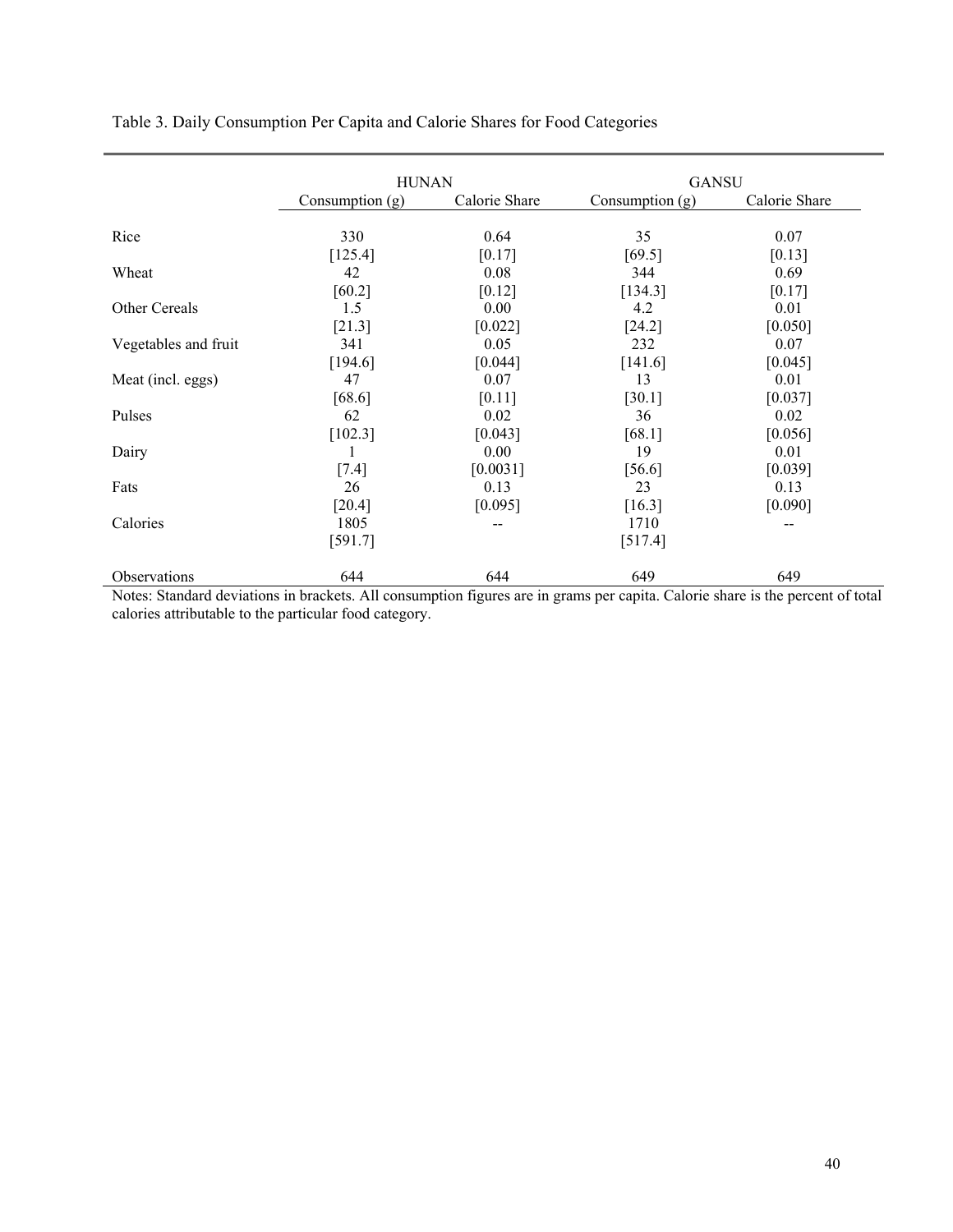Table 4. Consumption Response to the Price Subsidy: Hunan

|                         | (1)         | (2)                            | (3)              | (4)<br>Dependent Variable:<br>$\&\Delta$ Rice Consumption | (5)         | (6)                            | (7)                            | (8)<br>(9)<br>Dependent Variable:<br>$\&\Delta$ Meat Consumption |                           |  |
|-------------------------|-------------|--------------------------------|------------------|-----------------------------------------------------------|-------------|--------------------------------|--------------------------------|------------------------------------------------------------------|---------------------------|--|
|                         | Full Sample | <b>Full Sample</b>             | ISCS $\leq 0.80$ | ISCS $\leq 0.80$                                          | ISCS > 0.80 | ISCS > 0.80                    | <b>ISCS</b><br>$0.60 - 0.80$   | Full Sample                                                      | Initial Intake<br>>50g    |  |
| $\%$ APrice(rice)       | 0.224       | $0.235*$                       | $0.451***$       | $0.466***$                                                | $-0.61**$   | $-0.585$ **                    | $0.640***$                     | $-0.325$                                                         | $-1.125^*$                |  |
|                         | (0.149)     | (0.140)                        | (0.170)          | (0.159)                                                   | (0.296)     | (0.262)                        | (0.192)                        | (0.472)                                                          | (0.625)                   |  |
| $\%$ $\triangle$ Earned |             | $0.043***$                     |                  | $0.047***$                                                |             | 0.024                          | 0.030                          | 0.028                                                            | 0.105                     |  |
|                         |             | (0.014)                        |                  | (0.016)                                                   |             | (0.023)                        | (0.019)                        | (0.050)                                                          | (0.069)                   |  |
| $\%$ $\Delta$ Unearned  |             | $-0.044*$                      |                  | $-0.038$                                                  |             | $-0.058$                       | $-0.053*$                      | 0.061                                                            | 0.084                     |  |
| $\%$ $\triangle$ People |             | (0.025)<br>$0.89***$<br>(0.08) |                  | (0.030)<br>$0.83***$<br>(0.09)                            |             | (0.049)<br>$1.16***$<br>(0.15) | (0.030)<br>$0.79***$<br>(0.14) | (0.079)<br>$-0.08$<br>(0.27)                                     | (0.104)<br>0.03<br>(0.36) |  |
| Constant                |             | $4.1***$                       |                  | $5.7***$                                                  |             | $-1.8$                         | 0.8                            | $-12.3***$                                                       | $-49.0***$                |  |
|                         |             | (1.0)                          |                  | (1.1)                                                     |             | (1.7)                          | (1.3)                          | (3.1)                                                            | (3.7)                     |  |
| <b>Observations</b>     | 1258        | 1258                           | 997              | 997                                                       | 261         | 261                            | 513                            | 997                                                              | 452                       |  |
| $R^2$                   | 0.08        | 0.19                           | 0.09             | 0.20                                                      | 0.15        | 0.33                           | 0.24                           | 0.09                                                             | 0.28                      |  |

Notes: Regressions are county\*time fixed-effect regressions. The dependent variable in columns 1-7 is the arc percent change in household rice consumption and in columns 8-9 it is the arc percent change in household meat consumption. Standard errors clustered at the household level. %ΔPrice(rice) is the change in the subsidy, measured as a percentage of the average price of rice. %ΔEarned is the arc percent change in the household earnings from work; %ΔHH Unearned is the arc percent change in the household income from unearned sources (government payments, pensions, remittances, rent and interest from assets); %ΔPeople is the arc percent change in the number of people living in the household. ISCS (Initial Staple Calorie Share) refers to the share of calories consumed as rice in the pre-intervention period. \*Significant at 10 percent level. \*\*Significant at 5 percent level. \*\*\*Significant at 1 percent level.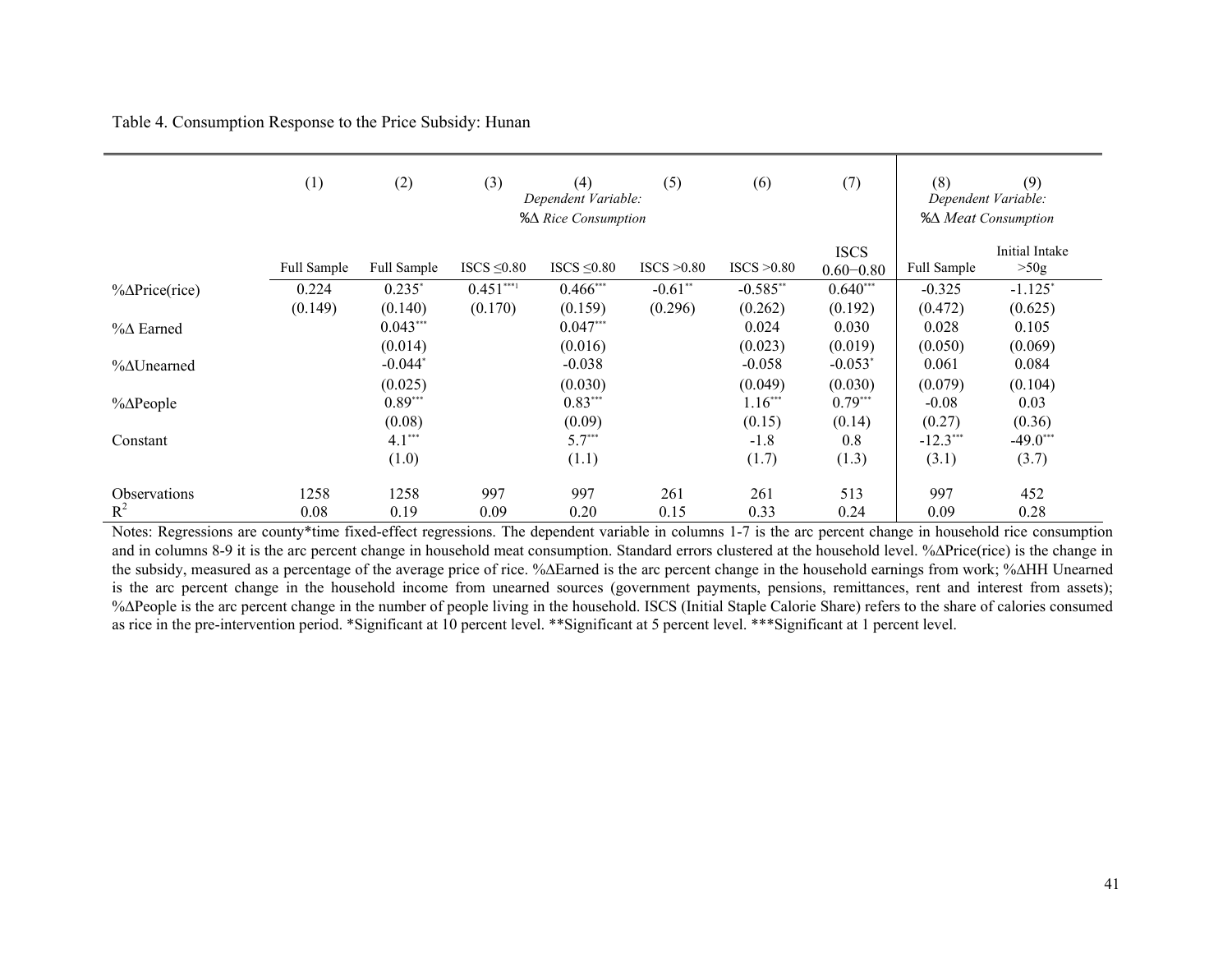|                        | (1)         | (2)                   | (3)        | (4)       | (5)                           | (6)      | (7)         | (8)                   | (9)         | (10)                    | (11)                 | (12)                              | (13)                  |
|------------------------|-------------|-----------------------|------------|-----------|-------------------------------|----------|-------------|-----------------------|-------------|-------------------------|----------------------|-----------------------------------|-----------------------|
|                        |             | log-log Specification |            |           | <b>Consumption Per Capita</b> |          |             | Individual Level Data |             |                         |                      | Expenditure Per Capita Thresholds |                       |
|                        | Full        | $\leq 0.80$           | >0.80      | Full      | $\leq 0.80$                   | >0.80    | Full        | $\leq 0.80$           | >0.80       | $\geq$ 25 <sup>th</sup> | $<$ 25 <sup>th</sup> | $\geq$ 15 <sup>th</sup>           | $\leq 15^{\text{th}}$ |
| $\%$ APrice(rice)      | 0.399       | $0.694**$             | $-0.718**$ | $0.762*$  | 1.348***                      | $-1.348$ | 0.233       | $0.384**$             | $-0.223$    | $0.286*$                | 0.139                | $0.301**$                         | $-0.132$              |
|                        | (0.254)     | (0.304)               | (0.294)    | (0.423)   | (0.476)                       | (0.842)  | (0.144)     | (0.169)               | (0.225)     | (0.167)                 | (0.238)              | (0.153)                           | (0.288)               |
| %∆Earned               | $0.010**$   | 0.012                 | 0.003      | $0.091**$ | $0.103**$                     | 0.041    | $0.041***$  | $0.046***$            | 0.022       | $0.039**$               | $0.050**$            | $0.041***$                        | $0.054$ **            |
|                        | (0.006)     | (0.007)               | (0.007)    | (0.043)   | (0.048)                       | (0.083)  | (0.014)     | (0.016)               | (0.024)     | (0.017)                 | (0.023)              | (0.015)                           | (0.026)               |
| $\%$ $\Delta$ Unearned | $-0.031$ ** | $-0.030$              | $-0.038$   | $-0.107$  | $-0.066$                      | $-0.225$ | $-0.061$ ** | $-0.051$              | $-0.082$ ** | $-0.037$                | $-0.068*$            | $-0.033$                          | $-0.104$ *            |
|                        | (0.018)     | (0.020)               | (0.025)    | (0.072)   | (0.080)                       | (0.174)  | (0.027)     | (0.033)               | (0.041)     | (0.030)                 | (0.040)              | (0.028)                           | (0.046)               |
| $\%$ APeople           | $0.93***$   | $0.85***$             | $1.27***$  | $-0.28$   | $-0.55$                       | 0.89     | 0.01        | $-0.08$               | 0.27        | $0.89***$               | $0.86***$            | $0.87***$                         | $1.15***$             |
|                        | (0.10)      | (0.10)                | (0.19)     | (0.32)    | (0.35)                        | (0.57)   | (0.09)      | (0.10)                | (0.17)      | (0.10)                  | (0.15)               | (0.09)                            | (0.18)                |
| Constant               | $0.04**$    | $0.05^{**}$           | $-0.003$   | $11.9***$ | $16.7***$                     | $-5.3$   | $5.3***$    | $6.5***$              | 0.8         | $4.3***$                | $3.4^{\circ}$        | $3.9***$                          | $5.4***$              |
|                        | (0.02)      | (0.02)                | (0.18)     | (3.0)     | (3.2)                         | (6.0)    | (1.0)       | (1.2)                 | (1.7)       | (1.1)                   | (1.7)                | (1.1)                             | (2.0)                 |
| <b>Observations</b>    | 1256        | 997                   | 259        | 1258      | 997                           | 261      | 2755        | 2191                  | 564         | 971                     | 287                  | 1083                              | 175                   |
| $R^2$                  | 0.11        | 0.11                  | 0.31       | 0.09      | 0.11                          | 0.18     | 0.05        | 0.06                  | 0.10        | 0.18                    | 0.31                 | 0.19                              | 0.35                  |

Table 5. Robustness of Results to Alternative Specifications: Hunan

Notes: Regressions are county\*time fixed-effect regressions where the dependent variable is the arc percent change in household rice consumption. Standard errors clustered at the household level. For columns 4 – 13: % ΔPrice(rice) is the change in the subsidy, measured as a percentage of the average price of rice; % ΔEarned is the arc percent change in the household earnings from work; % ΔHH Unearned is the arc percent change in the household income from unearned sources (government payments, pensions, remittances, rent and interest from assets); and % ΔPeople is the arc percent change in the number of people living in the household. For columns  $1 - 3$ , these percent changes result from using the log of the relevant variables. Initial Staple Calorie Share refers to the share of calories consumed as rice in the pre-intervention period. Initial Expenditure Per Capita refers to a household's percentile in the distribution of expenditure per capita in the pre-intervention period. \*Significant at 10 percent level. \*\*Significant at 5 percent level. \*\*\*Significant at 1 percent level.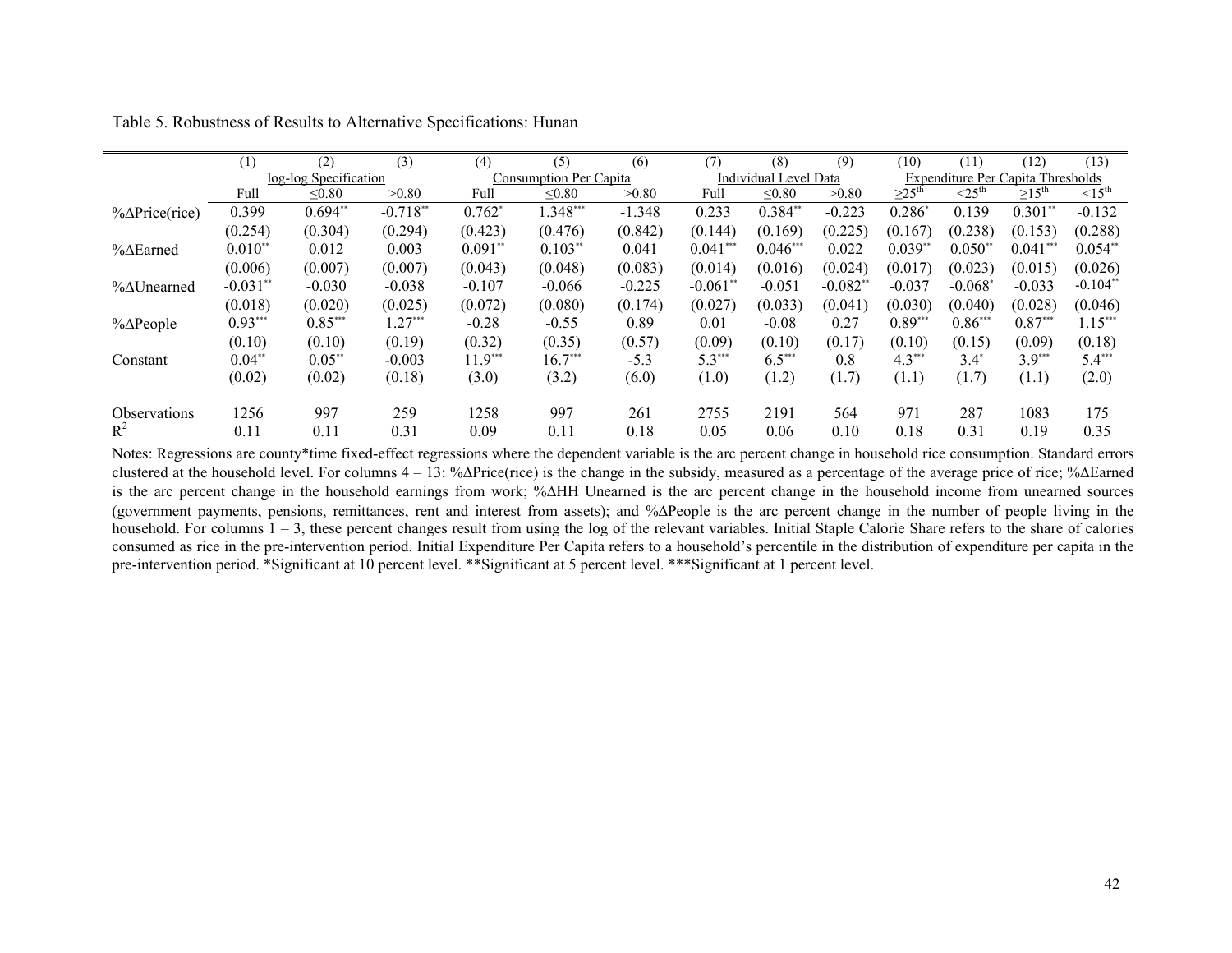|                         | (1)<br>$\leq 0.70$ | (2)<br>$\leq 0.75$ | (3)<br>$\leq 0.80$ | (4)<br>$≤0.85$ | (5)<br>$\leq 0.90$ | (6)<br>>0.70 | (7)<br>>0.75 | (8)<br>>0.80 | (9)<br>>0.85 | (10)<br>>0.90 |
|-------------------------|--------------------|--------------------|--------------------|----------------|--------------------|--------------|--------------|--------------|--------------|---------------|
| $%$ APrice(rice)        | $0.362**$          | $0.461***$         | $0.466***$         | $0.382***$     | $0.270*$           | 0.004        | $-0.331$     | $-0.585**$   | $-0.934*$    | $-0.617$      |
|                         | (0.184)            | (0.174)            | (0.159)            | (0.145)        | (0.143)            | (0.203)      | (0.207)      | (0.262)      | (0.471)      | (0.681)       |
| $\%$ $\Delta$ Earned    | $0.052***$         | $0.049***$         | $0.047***$         | $0.044***$     | $0.043***$         | 0.028        | $0.028*$     | 0.024        | 0.027        | 0.094         |
|                         | (0.019)            | (0.018)            | (0.016)            | (0.015)        | (0.014)            | (0.018)      | (0.017)      | (0.023)      | (0.035)      | (0.072)       |
| %∆Unearned              | $-0.007$           | $-0.027$           | $-0.038$           | $-0.041$       | $-0.044*$          | $-0.093**$   | $-0.076^*$   | $-0.058$     | 0.001        | $-0.036$      |
|                         | (0.034)            | (0.031)            | (0.030)            | (0.027)        | (0.026)            | (0.037)      | (0.044)      | (0.049)      | (0.085)      | (0.154)       |
| $\%$ $\triangle$ People | $0.77***$          | $0.79***$          | $0.83***$          | $0.87***$      | $0.87***$          | $1.13***$    | $1.17***$    | $1.16***$    | $1.03***$    | $1.35***$     |
|                         | (0.11)             | (0.10)             | (0.09)             | (0.09)         | (0.09)             | (0.10)       | (0.12)       | (0.15)       | (0.26)       | (0.22)        |
| Constant                | $7.4***$           | $6.1***$           | $5.7***$           | $4.8***$       | $4.3***$           | $-0.9$       | $-0.3$       | $-1.8$       | $-1.3$       | 2.8           |
|                         | (1.3)              | (1.2)              | (1.1)              | (1.1)          | (1.0)              | (1.3)        | (1.4)        | (1.7)        | (2.3)        | (4.0)         |
| <b>Observations</b>     | 777                | 883                | 997                | 1116           | 1196               | 481          | 375          | 261          | 142          | 62            |
| $R^2$                   | 0.20               | 0.19               | 0.20               | 0.20           | 0.19               | 0.30         | 0.34         | 0.33         | 0.31         | 0.49          |

Table 6. Robustness to Alternative Staple Calorie Share Thresholds: Hunan

Notes: Regressions are county\*time fixed-effect regressions where the dependent variable is the arc percent change in household rice consumption. Standard errors clustered at the household level. %ΔPrice(rice) is the change in the subsidy, measured as a percentage of the average price of rice. %ΔEarned is the arc percent change in the household earnings from work; %ΔHH Unearned is the arc percent change in the household income from unearned sources (government payments, pensions, remittances, rent and interest from assets); %ΔPeople is the arc percent change in the number of people living in the household. Initial Staple Calorie Share refers to the share of calories consumed as rice in the pre-intervention period. \*Significant at 10 percent level. \*\*Significant at 5 percent level. \*\*\*Significant at 1 percent level.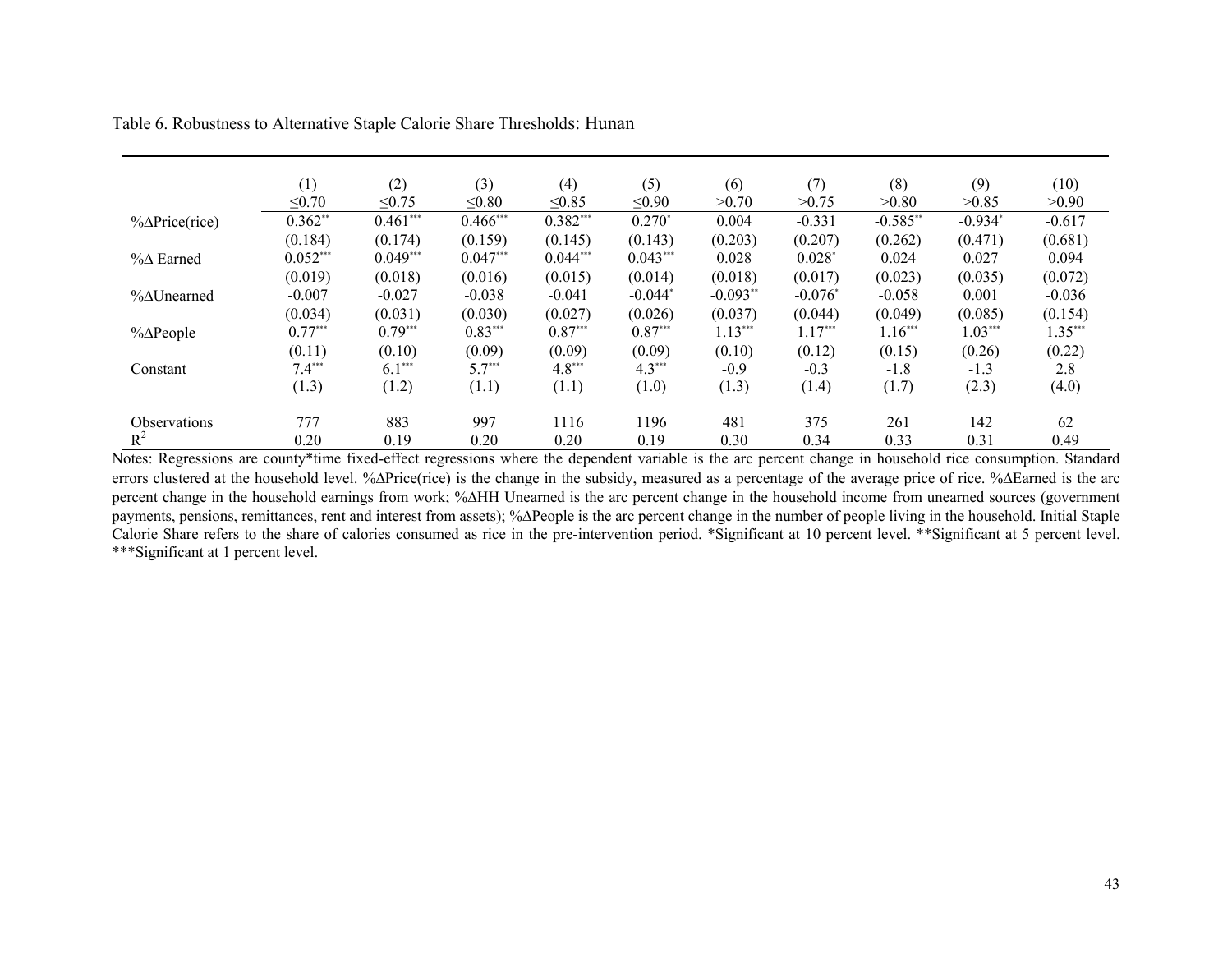|                         | (1)<br>Full | (2)         | (3)         | (4)         | (5)         | (6)         | (7)         | (8)         | (9)        | (10)        | (11)          |
|-------------------------|-------------|-------------|-------------|-------------|-------------|-------------|-------------|-------------|------------|-------------|---------------|
|                         | Sample      | $\leq 0.70$ | >0.70       | $\leq 0.55$ | $\leq 0.60$ | $\leq 0.65$ | $\leq 0.75$ | $\leq 0.80$ | $≤0.85$    | $\leq 0.90$ | $0.40 - 0.60$ |
| $\%$ APrice(wheat)      | $-0.353$    | 0.024       | $-0.825$ ** | $-0.245$    | 0.309       | 0.128       | 0.009       | $-0.280$    | $-0.321$   | $-0.356$    | $1.065*$      |
|                         | (0.258)     | (0.366)     | (0.357)     | (0.453)     | (0.452)     | (0.414)     | (0.326)     | (0.302)     | (0.283)    | (0.268)     | (0.557)       |
| $\%$ $\Delta$ Earned    | $0.079**$   | $0.098*$    | 0.041       | $-0.048$    | 0.023       | 0.064       | $0.124***$  | $0.107**$   | $0.100**$  | $0.103***$  | 0.063         |
|                         | (0.036)     | (0.052)     | (0.049)     | (0.065)     | (0.062)     | (0.057)     | (0.045)     | (0.042)     | (0.040)    | (0.038)     | (0.074)       |
| %∆Unearned              | $-0.017$    | $-0.048$    | 0.035       | 0.023       | 0.045       | $-0.007$    | 0.005       | 0.063       | 0.034      | 0.009       | 0.189         |
|                         | (0.092)     | (0.129)     | (0.127)     | (0.189)     | (0.173)     | (0.141)     | (0.112)     | (0.105)     | (0.102)    | (0.093)     | (0.181)       |
| $\%$ $\triangle$ People | $0.58***$   | 0.34        | $0.80***$   | 0.18        | 0.25        | 0.24        | 0.40        | $0.42*$     | $0.42*$    | $0.53$ **   | 0.11          |
|                         | (0.22)      | (0.30)      | (0.25)      | (0.41)      | (0.34)      | (0.32)      | (0.27)      | (0.25)      | (0.23)     | (0.22)      | (0.32)        |
| Constant                | $-26.1***$  | $-20.8***$  | $-32.8***$  | $-18.7***$  | $-19.5***$  | $-20.3***$  | $-22.9***$  | $-23.3***$  | $-25.8***$ | $-25.7***$  | $-31.6***$    |
|                         | (2.3)       | (3.3)       | (2.9)       | (4.5)       | (4.1)       | (3.7)       | (3.0)       | (2.7)       | (2.6)      | (2.4)       | (4.4)         |
| <b>Observations</b>     | 1269        | 687         | 582         | 406         | 478         | 563         | 843         | 995         | 1107       | 1199        | 266           |
| $R^2$                   | 0.08        | 0.11        | 0.09        | 0.17        | 0.14        | 0.12        | 0.09        | 0.10        | 0.08       | 0.08        | 0.24          |

Table 7. Consumption Response to the Subsidy: Gansu

Notes: Regressions are county\*time fixed-effect regressions where the dependent variable is the arc percent change in household rice consumption. Standard errors clustered at the household level. %ΔPrice(wheat) is the change in the subsidy, measured as a percentage of the average price of wheat. %ΔEarned is the arc percent change in the household earnings from work; %ΔHH Unearned is the arc percent change in the household income from unearned sources (government payments, pensions, remittances, rent and interest from assets); %ΔPeople is the arc percent change in the number of people living in the household. Initial Staple Calorie Share refers to the share of calories consumed as wheat (excluding purchased wheat foods such as noodles or bread) in the pre-intervention period. \*Significant at 10 percent level. \*\*Significant at 5 percent level. \*\*\*Significant at 1 percent level.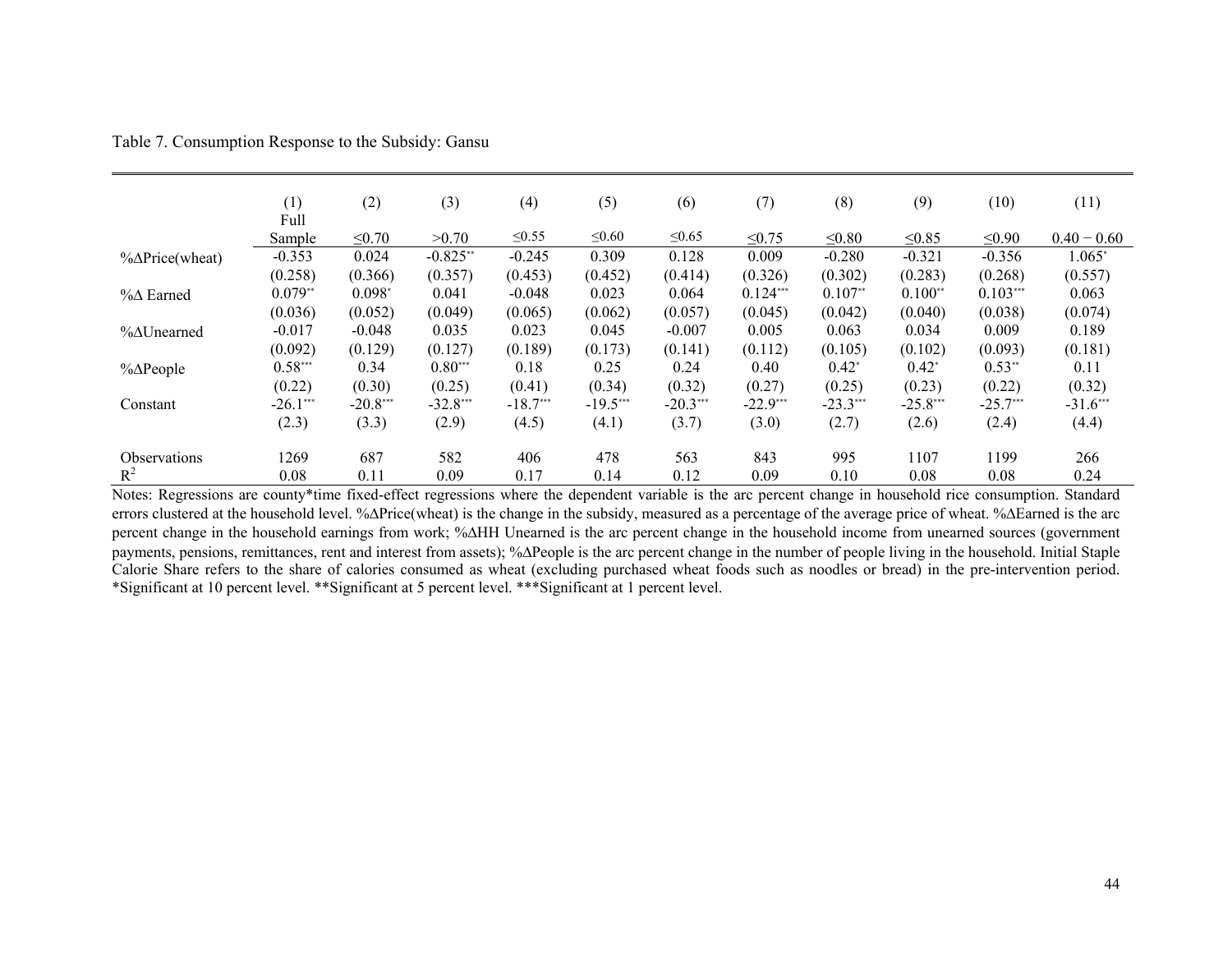|                         | (1)                 | (2)                           |  |  |  |  |
|-------------------------|---------------------|-------------------------------|--|--|--|--|
|                         | Consume $>50g$ meat | Consume <50g Substitute Wheat |  |  |  |  |
| $\%$ APrice(wheat)      | 1.327*              | 1.106*                        |  |  |  |  |
|                         | (0.701)             | (0.566)                       |  |  |  |  |
| $\%$ $\Delta$ Earned    | $0.139*$            | $0.156*$                      |  |  |  |  |
|                         | (0.076)             | (0.080)                       |  |  |  |  |
| %∆Unearned              | 0.059               | $-0.056$                      |  |  |  |  |
|                         | (0.147)             | (0.172)                       |  |  |  |  |
| $\%$ $\triangle$ People | $1.70***$           | 0.45                          |  |  |  |  |
|                         | (0.23)              | (0.29)                        |  |  |  |  |
| Constant                | 0.82                | $-26.8***$                    |  |  |  |  |
|                         | (5.1)               | (5.5)                         |  |  |  |  |
| <b>Observations</b>     | 107                 | 247                           |  |  |  |  |
| $R^2$                   | 0.33                | 0.22                          |  |  |  |  |

Table 8. Refinements of Consumption Response: Gansu

Notes: Regressions are county\*time fixed-effect regressions where the dependent variable is the arc percent change in household consumption of wheat. Standard errors clustered at the household level. %ΔPrice(wheat) %ΔPrice(wheat) is the change in the subsidy, measured as a percentage of the average price of wheat. %ΔEarned is the arc percent change in the household earnings from work; %ΔHH Unearned is the arc percent change in the household income from unearned sources (government payments, pensions, remittances, rent and interest from assets); %ΔPeople is the arc percent change in the number of people living in the household. Substitute Wheat refers to consumption of wheat-based foods such as noodles or bread that are purchased in a prepared form, rather than made at home from wheat flour. \*Significant at 10 percent level. \*\*Significant at 5 percent level. \*\*\*Significant at 1 percent level.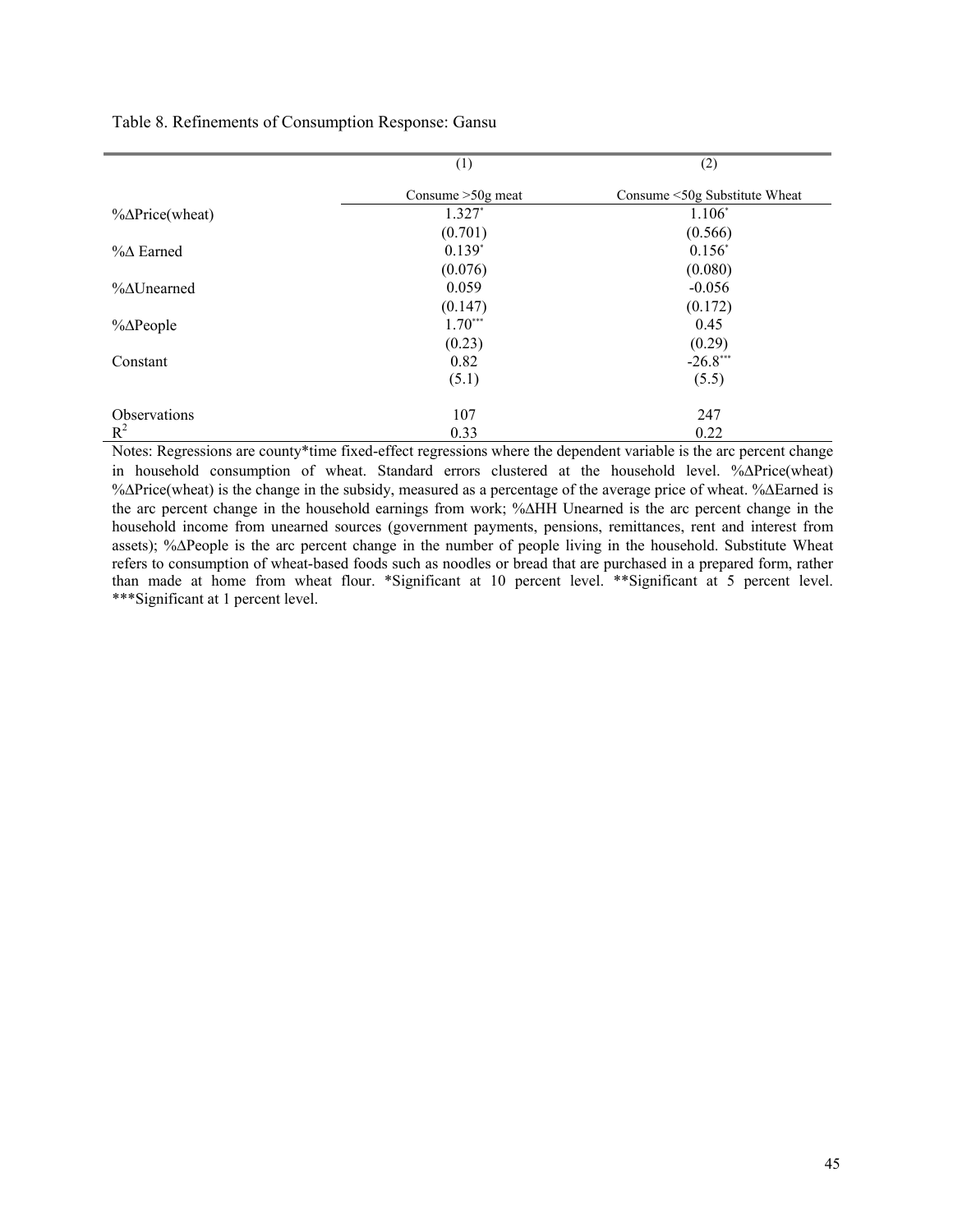#### APPENDIX I. UNDERSTANDING GIFFEN BEHAVIOR

Traditionally, the possibility of Giffen behavior has been motivated by an argument similar to Marshall's. We will argue that the need to maintain subsistence consumption is the critical factor leading to Giffen behavior, drawing connections between Marshall's verbal argument, two mathematical models of the situation, and the graphical analysis found in microeconomics textbooks. Although much of what follows in this section has previously appeared elsewhere, we believe that this analysis provides a useful synthesis of theoretical approaches to the Giffen phenomenon.

## *Appendix I.A. The Characteristic-preference Model*

We consider very poor consumers whose behavior is driven by the need to achieve a subsistence calorie intake. Following Lancaster (1966), rather than having preferences over the foods themselves, we model consumers as having preferences over two fundamental characteristics of foods: calories, *c*, and taste, *t*, where taste is meant to capture the non-nutritive aspects of food. For expositional ease, we assume there are only two foods, a basic good, *b*, such as rice, and a fancy good, *f*, such as meat. Let  $(c_b, t_b)$  and  $(c_f, t_f)$  denote the calories and taste provided by a unit of the basic and fancy goods, respectively. Let *p* > 0 denote the price of the basic good and normalize the price of the fancy good to 1. Spending one yuan (or Rmb, the Chinese unit of currency) on the fancy good provides more taste but fewer calories than spending a yuan on the basic good, i.e.,  $c_f < c_h / p$  and  $t_f > t_h / p$ .

The consumer's first priority is achieving subsistence calorie intake, which we denote by *c\**. Once the consumer achieves subsistence, he attempts to maximize the taste of the foods he eats.<sup>48</sup> Since sufficiently impoverished consumers prioritize calories over taste, we begin by considering a consumer whose objective is to maximize taste subject to budget and subsistence constraints; later we allow for more general preferences. Let  $w > 0$  be the consumer's wealth, and let *b* and *f* denote the units consumed of the basic and fancy goods, respectively. The consumer chooses *b* and *f* to maximize  $t_b b + t_f f$  subject to the budget constraint,  $pb + f \leq w$ , and the subsistence constraint,  $c_b b + c_f f \ge c^*$ .

 $48$  A more general constraint on minimum nutritional requirements behaves similarly.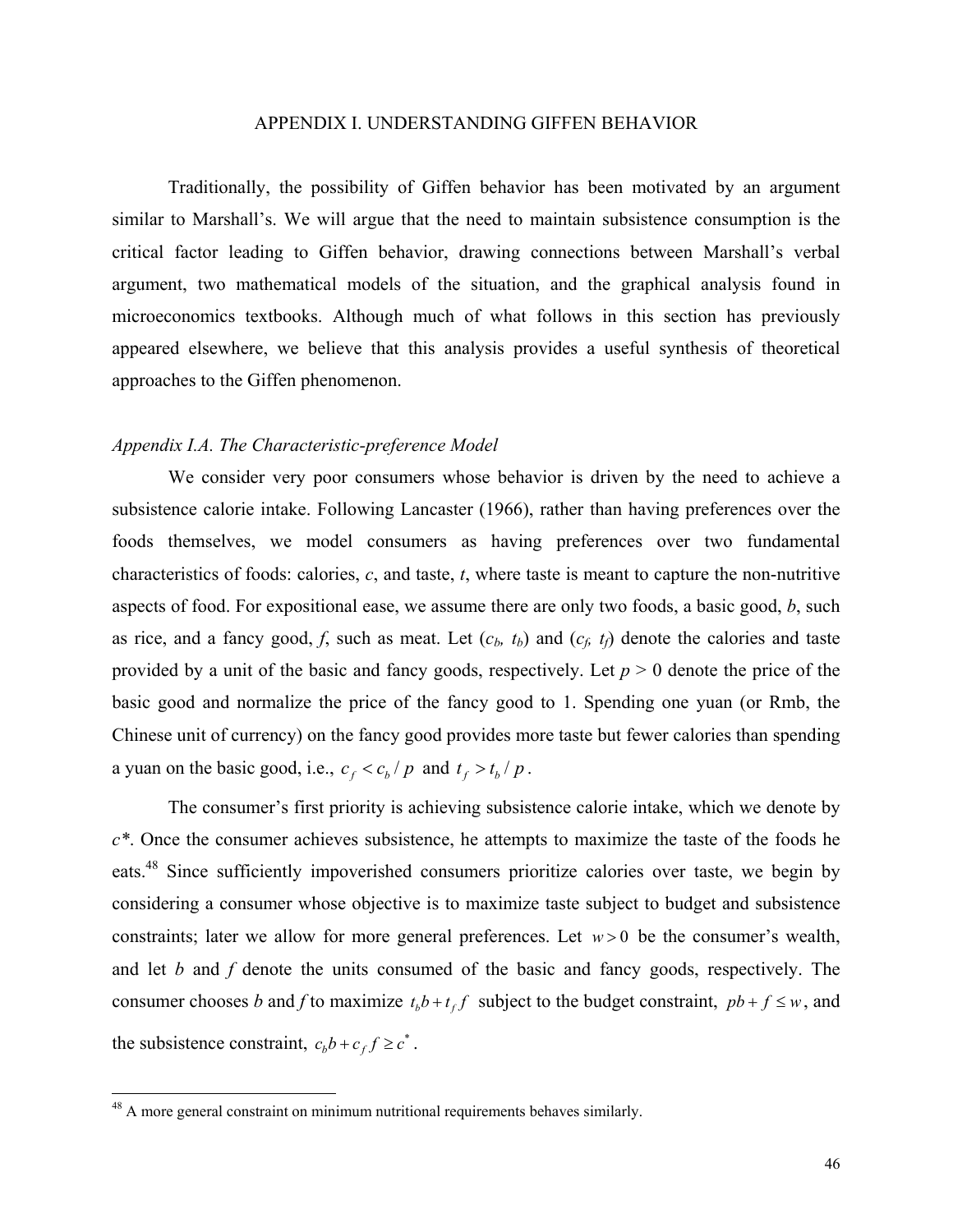Figure A1 illustrates the consumer's problem. Each point in this "characteristic space" is the calorie-taste outcome arising from a particular combination of the basic and fancy goods. Points  $F = (c_f w, t_f w)$  and  $B = (c_b w/p, t_b w/p)$  represent the calorie-taste bundles resulting from the consumer spending all their wealth on the fancy and basic goods, respectively. The set of affordable calorie-taste bundles is given by the convex hull of these two points and the origin, and the set of points where the consumer spends his entire wealth is the line segment FB. When the consumer's wealth is sufficiently high (i.e., point F lies beyond the subsistence constraint) as in panel A, the consumer can afford to get his calories exclusively from the fancy good. The solution to the consumer's problem is in this case point F.



*Figure A1: The consumer's problem with non-binding (Panel A) and binding (Panel B) calorie constraint.* 

If the consumer cannot achieve  $c^*$  calories by consuming only the fancy good (i.e.,  $c_f w$  < *c\**), as in panel B, the solution to the consumer's problem lies at the intersection of the calorie constraint and the budget constraint FB. Thus, the consumer's demanded bundle is  $(b^*, f^*)$ , where  $b^* = (c^* - c_f w)/(c_b - c_f p)$  and  $f^* = (wc_b - pc^*)/(c_b - c_f p)$ . To see that the basic good is Giffen, note that  $\partial b^*/\partial p = c_f (c^*-c_f w)/(c_f p - c_b)^2 > 0$ . A price increase leads to increased consumption of the basic good. This can also be seen graphically in figure A2. Here, we overlay vectors representing consumption of the basic and fancy goods; the slopes of these vectors reflect the calorie-taste combination for each good (they are therefore parallel to line segments 0F and 0B, which reflect choosing only the fancy and only the basic goods, respectively). Panel A shows the initial consumption choices for a consumer who is unable to achieve subsistence calories by consuming only the fancy good. Panel B depicts the impact of an increase in the price of the basic good, which shifts the consumer's budget line from FB to FB'. Note that the vector *b'*,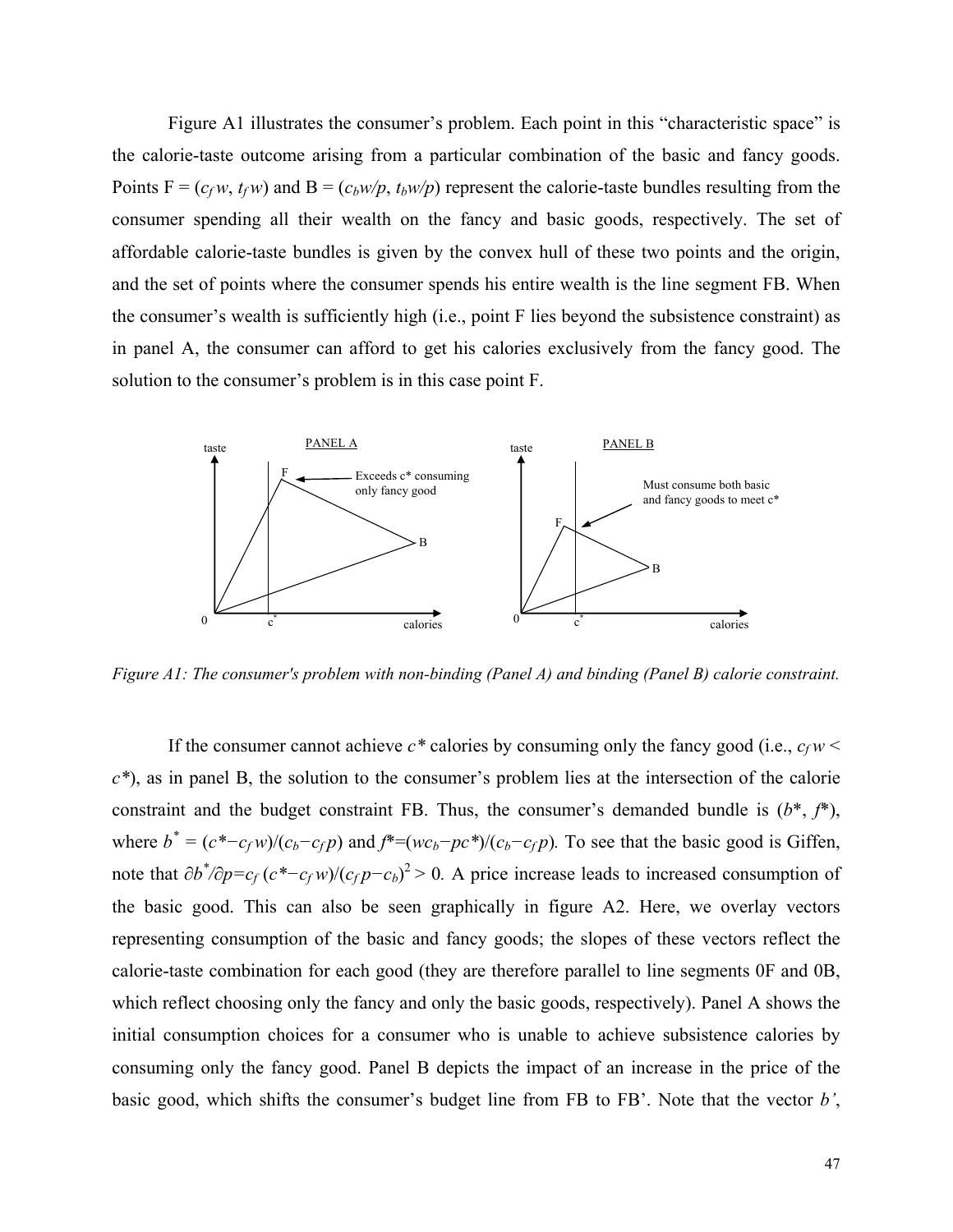which depicts consumption of the basic good at the higher price, is longer than *b\**, which depicts consumption at the original price. Thus an increase in the basic good's price increases its consumption, i.e., the consumer exhibits Giffen behavior.

In our simple model we have assumed that the consumer maximizes taste subject to a calorie constraint. However, the qualitative features remain unchanged for more general preferences, provided that utility increases in taste and the minimum calorie constraint binds, as it will for a sufficiently impoverished consumer.<sup>49</sup>



*Figure A2: The response to a change in the price of the basic good (given a binding calorie constraint)* 

## *Appendix I.B. The Gilley – Karels Model*

 $\overline{a}$ 

 Gilley and Karels (1991) and Van Marrewijk and van Bergeijk (1990) study Giffen behavior in the context of the neoclassical model with an additional subsistence constraint. The consumer's utility maximization problem is to choose *b* and *f* to maximize  $u(b, f)$  subject to the same calorie and budget constraints as above,  $c_b b + c_f f \ge c^*$  and  $pb + f \le w$ , where  $u(b, f)$  is the consumer's utility function, assumed to be strictly increasing and strictly quasiconcave on all (*b*, *f*) that satisfy the subsistence constraint. All other notation is unchanged.

Our first task is to translate figure A2 into the ordinary commodity space. Since  $c_b/p > c_f$ , the subsistence constraint is steeper than the budget constraint when *b* is plotted on the horizontal axis, as in figure A3, panel A. The set of feasible consumption bundles is the shaded area above the subsistence constraint (dotted) and below the budget constraint (solid). Panel B depicts two

<sup>&</sup>lt;sup>49</sup>The argument is essentially the same as the one presented at the end of Appendix Section I.B. Lipsey and Rosenbluth (1971) show in the context of the Lancaster (1966) model that Giffen behavior may be more likely than originally believed, even when the consumer is not subject to a minimum calorie constraint.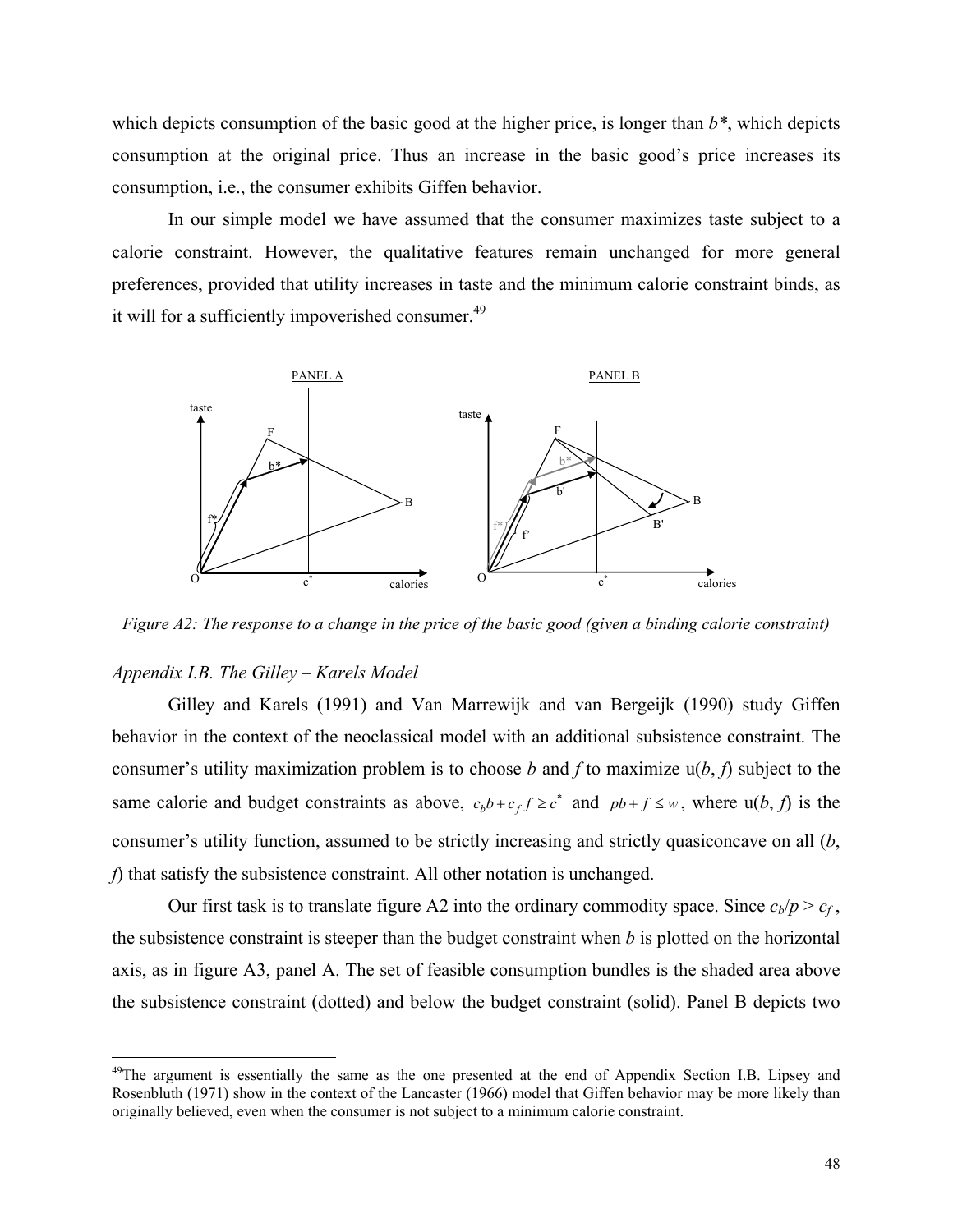possible budget sets for the consumer. In the first, the consumer has relatively high wealth *w*1, and the consumer's subsistence constraint does not bind at the optimal consumption bundle, *x*1. In this case, which is the standard case, the consumer's demanded bundle is the point of tangency between his utility isoquants and the budget constraint. However, as wealth decreases it becomes increasingly likely that the subsistence constraint binds at an optimum. In Panel B, wealth level *w0* corresponds to one such case. In this case, the highest utility bundle that satisfies both constraints lies on the intersection of the budget and subsistence constraints, just as it did in the characteristic-preference model. Thus the consumer demands bundle  $x_0 = (b^*, f^*)$ , where  $b^*$  and *f\** are as in the previous section. Since the consumer's demand is the same as in the characteristic-preference version of the problem, once again the basic good is Giffen.



*Figure A3: Giffen Behavior in the Gilley-Karels Model.* 

To see the consumer's reaction to a price increase graphically, consider panel C, which presents the price increase from *p* to *p*' shown in panel B of figure A2. At price *p*, the budget constraint is line FB, where  $F = (0, w)$  and  $B = (w/p, 0)$ , and the consumer demands bundle *x*. The price increase to *p*' pivots the budget constraint clockwise to line FB' (B' =  $(w/p', 0)$ ) and moves the intersection of the budget and subsistence constraints to point *x*'. Whichever bundle the consumer demands, it must lay on the new budget line between points *x*' and B'. However, any such point involves consuming more of the basic good, i.e., Giffen behavior.

## *Appendix I.C. The Graphical (Textbook) Approach*

 Approaches such as those presented above have been criticized on the grounds that consumer theory posits consumers who maximize preferences subject to a budget constraint. Any need for subsistence should therefore be built into the consumer's preferences (Wichers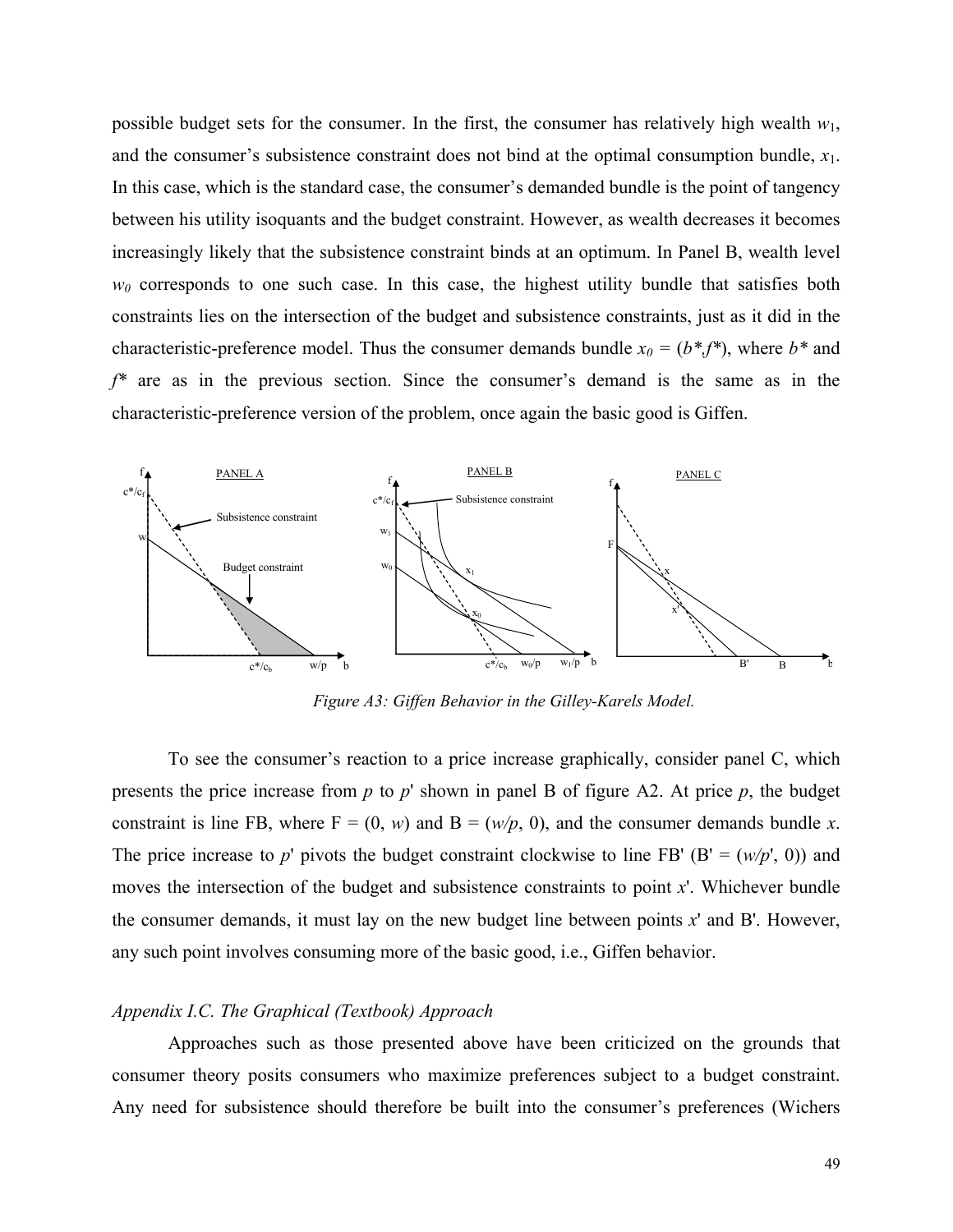1994). In this section we present the textbook explanation of the Giffen phenomenon and argue that implicit in the shape of the indifference curves needed to account for Giffen behavior is a subsistence motive.

 The standard pedagogical tool of intermediate microeconomics for explaining the Giffen phenomenon involves a graphical explanation. However, the indifference map needed to induce Giffen behavior is not standard. For example, typical, Cobb-Douglas indifference curves cannot generate Giffen behavior. In the typical presentation, the indifference curves used to illustrate Giffen behavior appear to "fan out," becoming closer together as you move to the northwest, as depicted in figure A4, panel A, where demand for the basic good increases as the price of the basic good increases.50

![](_page_50_Figure_2.jpeg)

*Figure A4: The Textbook Approach to Giffen Behavior* 

 The link between the graphical presentation and the subsistence-constraint models is found in the shape of the indifference curves used to induce Giffen behavior. Consider figure A4, panel B, which isolates the indifference curves from panel A. Notice that because of the shape of the indifference curves, the consumer's utility increases more steeply when moving perpendicular to the dotted line than when moving parallel to it, and that utility also increases more steeply near the dotted line (point S) than above it (point T). Because utility increases rapidly perpendicular to the dotted line, the consumer will behave as if he faces a constraint to choose, whenever possible, a consumption bundle laying to the northeast of this line. It is, in effect, an implied subsistence constraint; thus the subsistence motive underlies even the standard pedagogical treatment of the Giffen phenomenon.

 $50$  Spiegel (1994) constructs a utility function that leads to Giffen behavior whose isoquants exhibit this shape.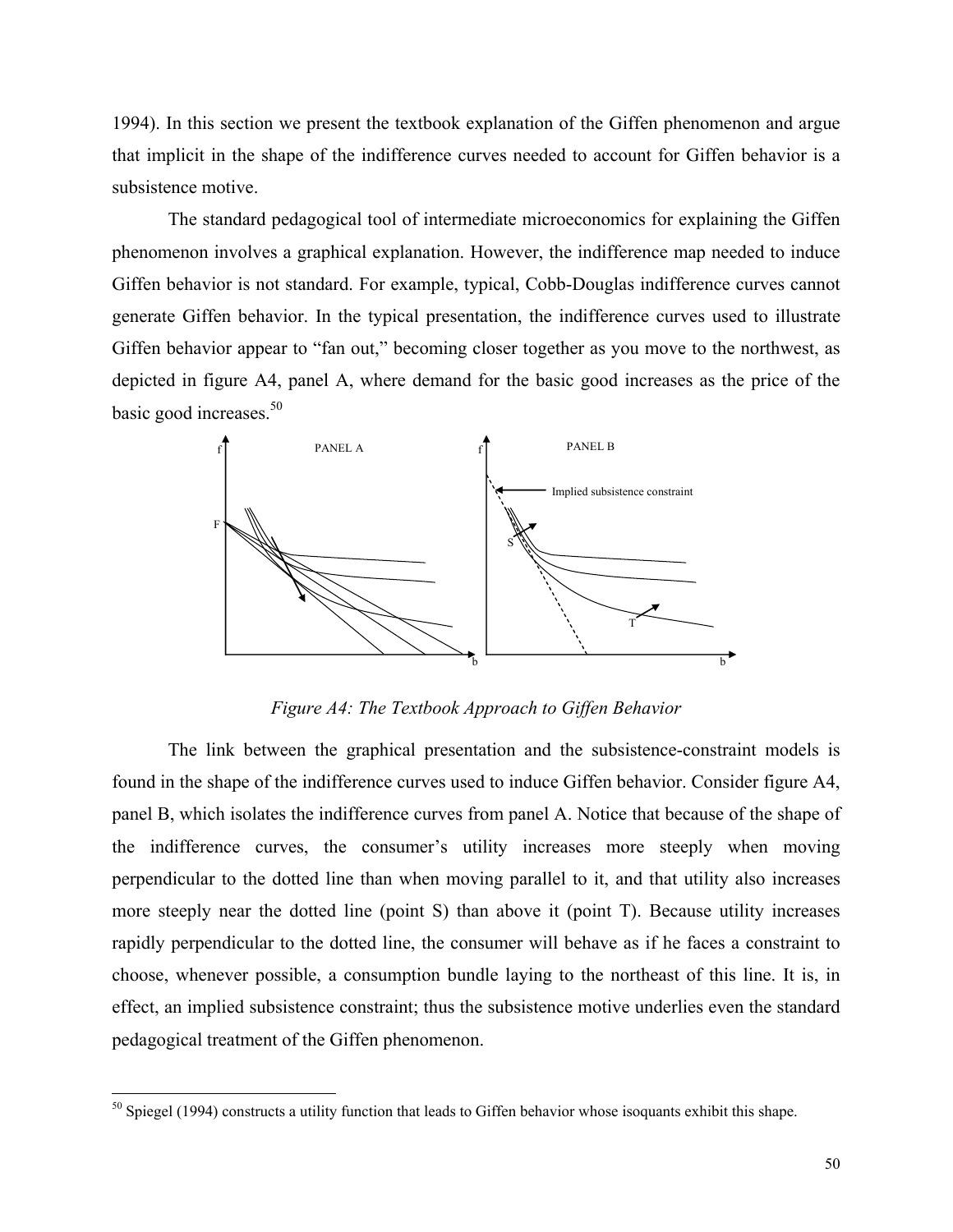Thus, despite ostensibly different approaches, the intuition underlying all four motivations for Giffen behavior is the same. Poor consumers with few substitution possibilities facing a real or implied subsistence constraint will be forced, following an increase in the price of a basic good, to consume more of the cheapest source of calories available and less of other goods. As Gilley and Karels (1991, p.181) note, this suggests that "the most likely place [to find Giffen behavior] would be among the very poor, consuming a few staples, with limited substitution possibilities."

 While these factors make detecting Giffen behavior more likely, there is one additional factor that must be considered. The mechanics of substitution accompanying Giffen behavior involve the consumer decreasing consumption of more desirable foods such as meat in order to increase consumption of the staple. However, extremely impoverished consumers may be so poor that they cannot afford to consume any of the fancy good. In this case, even if the price of the basic good goes up, Giffen behavior is not possible since there is no good whose consumption can be reduced to fund increased purchases of the basic good. Thus, while consumers must be poor, they cannot be too poor.

In light of this, the consumer's preferences can be thought of as falling into three distinct zones, as illustrated in figure A5. In panel A, the outer set of indifference curves correspond to the standard case, where the consumer's calorie intake is well above subsistence. Over this range the consumer trades off between calories and taste (and thus between the basic and fancy goods) in an ordinary way, and thus in panel B they respond to an increase in the price of the basic good by decreasing consumption of that good. The middle group of indifference curves corresponds to the range of consumption bundles over which the consumer crosses from malnutrition into nutritional stability. Over this range, the consumer is willing to sacrifice a great deal of taste (and thus the fancy good) in order to maintain calories; thus in panel B, they respond to an increase in the price of the basic good by consuming more of it, i.e., they exhibit Giffen behavior. Finally, in the inner-most, calorie-deprived zone, the consumer is struggling to achieve subsistence calorie intake, and therefore values increases in calories almost exclusively. Further, they may be using their entire budget on only the basic good, and thus as seen in panel B, they have no choice but to respond to a staple price increase by consuming less of it.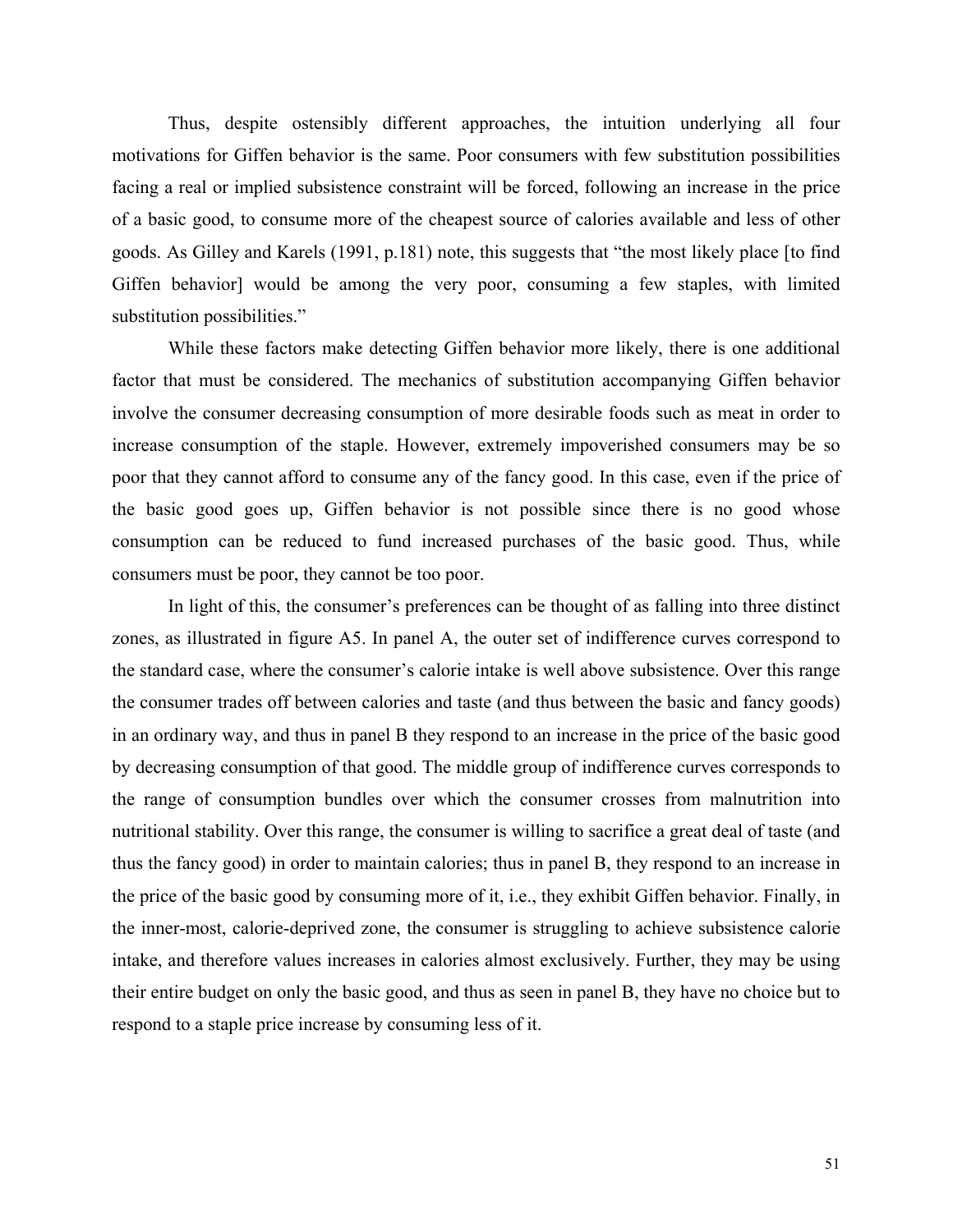![](_page_52_Figure_0.jpeg)

*Figure A5. The Different Zones of Consumer Preferences* 

## APPENDIX REFERENCES

- Gilley, Otis and Gordon V. Karels (1991). "In Search of Giffen Behavior," *Economic Inquiry*, 29(1), p. 182-9.
- Lancaster, Kelvin J (1966). "A New Approach to Consumer Theory," *Journal of Political Economy*, 74(2), p. 132-157.
- Lipsey, Richard G. and Gideon Rosenbluth (1971). "A Contribution to the New Theory of Demand: A Rehabilitation of the Giffen Good," *Canadian Journal of Economics*, 4(2), p. 131-163.
- Spiegel, Uriel (1994) "The Case of a 'Giffen Good'," *Journal of Economic Education*, c, p. 137–47.
- van Marrewijk, Charles and Peter A.G. van Bergeijk (1990). "Giffen Goods and the Subsistence Level," *History of Political Economy*, 22(1), p. 145-8.
- Wichers, Robert (1994) "In Search of Giffen Behavior: Comment," *Economic Inquiry*, 32, p. 166-167.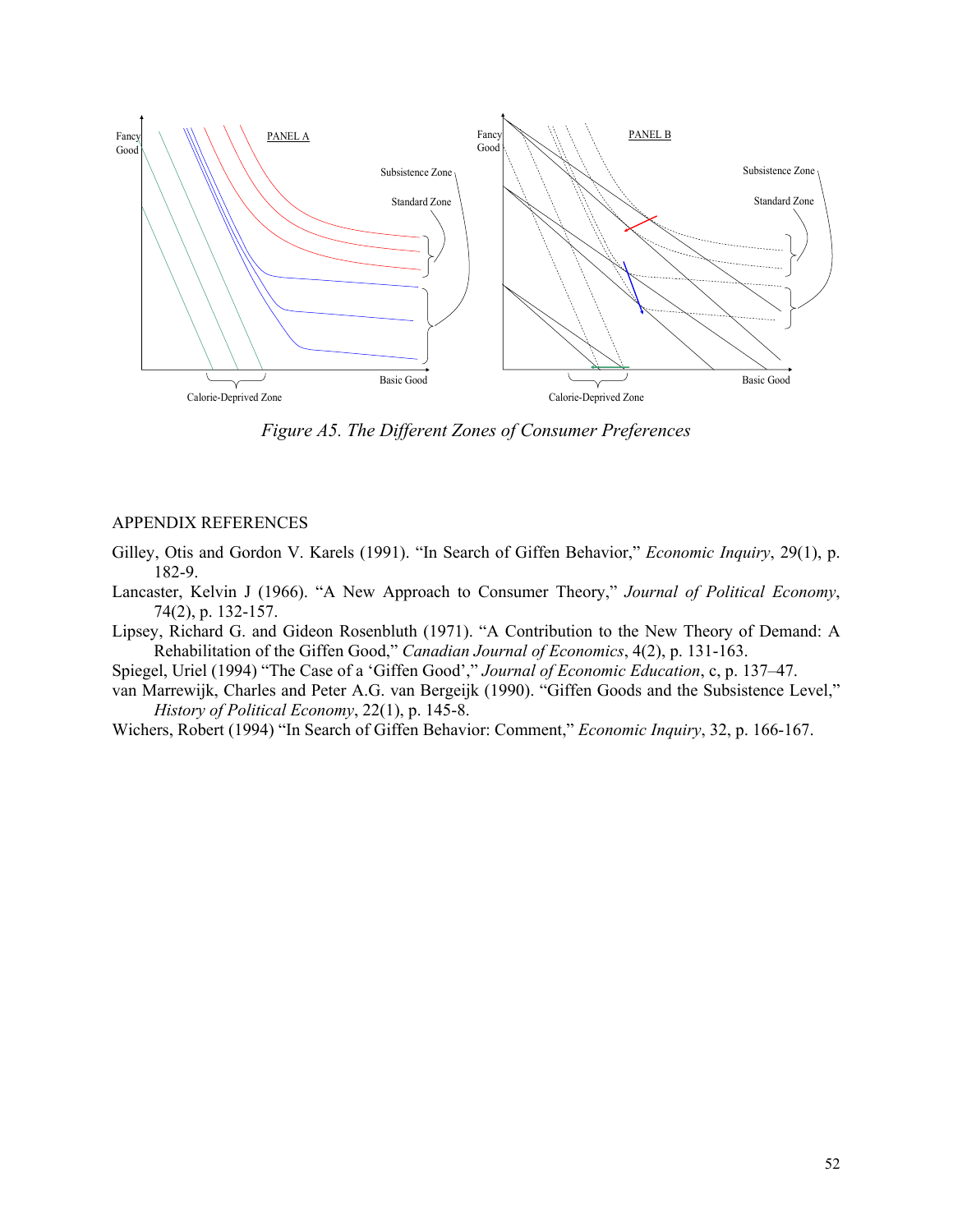#### APPENDIX II: THE MINIMUM COST DIET AND THE STAPLE CALORIE SHARE

Individual requirements for calories and essential amino acids vary a great deal and depend on a range of characteristics. To investigate the extent to which it might be possible to judge whether a particular person was meeting their essential nutritional needs, we solved a simplified version of the "diet problem," i.e., minimizing the cost of achieving certain nutritional requirements. To capture the importance of complete protein sources, using information from the National Research Council we imposed intake requirements for calories and 11 amino acids.<sup>A1</sup> We considered diets consisting of rice and bean curd in Hunan, and wheat flour and bean curd in Gansu. In both provinces, the staple is the cheapest source of calories, but it is relatively deficient in the essential amino acid lysine. Complementing cereal grains with legumes such as in bean curd is typically the cheapest way to ensure that a person receives all essential amino acids. Typically, only small amounts of bean curd are needed to complete the protein.

Nutritional content information was taken from the USDA National Nutrient Database for Standard Reference (the Chinese food tables used in the paper do not contain information on amino acid content of foods). $^{A2}$  Calorie requirements are computed using the Estimated Energy Requirement equations from the Institute of Medicine.<sup>A3</sup> In order to capture the realities of cooking technology, we assume that households receive 13% of their calories from fats, in this case in the form of cooking oil. In most cases this implies consumption of less than one tablespoon of oil per day.

We considered a number of different representative "people" of both sexes with a range of different height, weight, and activity level specifications ("V" denotes very active, "A" denotes active, "L" denotes less active, and "S" denotes sedentary). Scenarios  $G - J$  are chosen with typical heights for Chinese men and women who are slightly underweight or normal weight (by body mass index). For each person, we solved for the minimum-cost diet that satisfies the nutritional requirements for calories and each of the essential amino acids. In all cases, the calorie and lysine constraints bind and determine the solution. Hence to conserve space we do not report the other amino acid requirements.

The results of this exercise show wide variability in both caloric requirements and the cost of the least-cost diet (see table below). Daily calories required and the least-cost diet range from 1351 calories and 1.15 yuan/day in Gansu (1.21 in Hunan) for a sedentary elderly woman (scenario E) to 4264 calories and 2.69 yuan/day in Gansu (2.91 in Hunan) for an active young man (scenario A). Thus the calorie

A1 National Research Council, *Dietary Reference Intakes for Energy, Carbohydrates, Fiber, Fat, Fatty Acids, Cholesterol, Protein, And Amino Acids (Dietary Reference Intakes),* National Academies Press, Washington DC, 2005.<br><sup>A2</sup> USDA National Nutrient Database for Standard Reference, http://www.nal.usda.gov/fnic/foodcomp/search/.

<sup>&</sup>lt;sup>A3</sup> Gerrior, S. et al., "An Easy Approach to Calculating Estimated Energy Requirements," *Preventing Chronic Diesase,* 2006, October; *3(4)*: A129.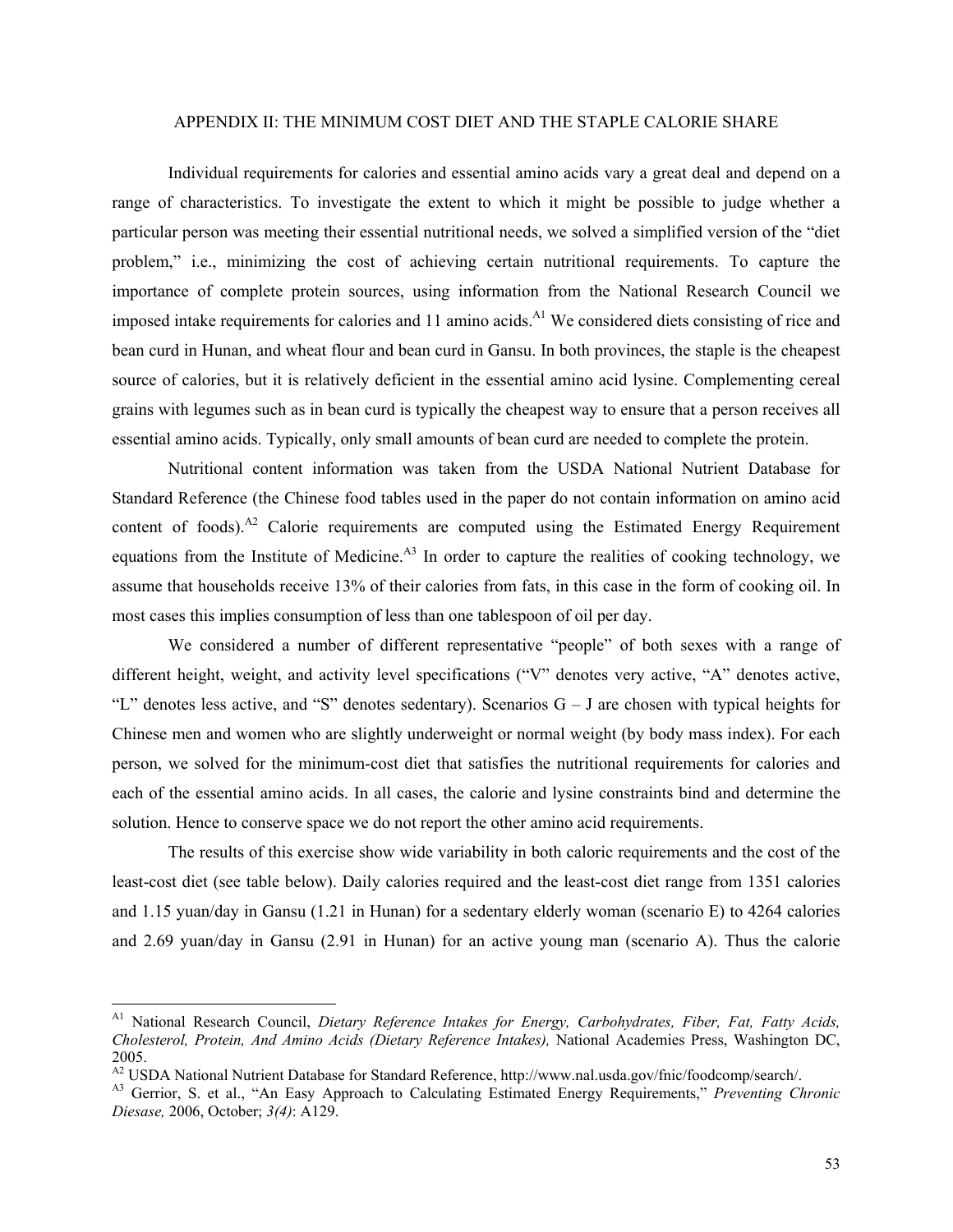requirements and income requirements necessary to be in good nutrition are both highly variable and highly sensitive to the underlying characteristics of the person under discussion.

We also report the proportion of calories from the staple for each scenario. The staple calorie share in the least-cost diet, while variable, is significantly less variable than either total calories or cost, ranging from 0.79 to 0.86 in Hunan and 0.78 to 0.85 in Gansu. While this is the staple calorie share associated with the least-cost diet, we are interested in those who have more than enough money, and thus will not purchase the least-cost diet. Since wealthier people will tend to get a greater proportion of their calories from non-staple sources, this suggests a reasonable cut-off of somewhere around 0.8. We expect that people who get less than 80 percent of their calories from the staple will have some slack in their food budget, and thus it will be theoretically possible for them to exhibit Giffen behavior, while those with staple calorie share chronically greater than 0.9 will likely be deprived of essential nutrients.<sup>A4</sup>

Finally, we must keep in mind that households in Gansu get part of their staple calories from noodles and other forms of wheat (approx. 7% percent), which we do not count as part of "staple calories." Thus, an appropriate cut-off for Gansu may be more in the range of 0.7 than 0.8.

| 1 1۳                    |       |             |               |       |           |      |       |       |       |       |  |
|-------------------------|-------|-------------|---------------|-------|-----------|------|-------|-------|-------|-------|--|
| Scenario                | A     | $\mathbf B$ | $\mathcal{C}$ | D     | E         | F    | G     | H     | I     | J     |  |
| Sex                     | M     | M           | М             | F     | ${\bf F}$ | F    | M     | F     | M     | F     |  |
| Age                     | 25    | 35          | 75            | 35    | 85        | 22   | 40    | 40    | 40    | 40    |  |
| Height (feet)           | 6'2'' | 5'9"        | 5'4''         | 5'8'' | 5'2''     | 5'4  | 5'7'' | 5'2'' | 5'7'' | 5'2'' |  |
| Height (m)              | 1.88  | 1.75        | 1.63          | 1.73  | 1.57      | 1.63 | 1.70  | 1.57  | 1.70  | 1.57  |  |
| Activity                | V     | L           | S             | L     | S         | V    | A     | A     | A     | A     |  |
| Weight (lbs.)           | 220   | 180         | 120           | 140   | 110       | 130  | 121   | 104   | 141   | 121   |  |
| Weight (kg)             | 100   | 82          | 55            | 64    | 50        | 59   | 55    | 47    | 64    | 55    |  |
| Nutrient Requirements   |       |             |               |       |           |      |       |       |       |       |  |
| Calories                | 4264  | 2812        | 1727          | 2223  | 1351      | 2717 | 2554  | 2070  | 2718  | 2174  |  |
| Lysine $(mg)$           | 3100  | 2536        | 1691          | 1973  | 1550      | 1832 | 1705  | 1465  | 1987  | 1698  |  |
| Least-Cost Diet (Hunan) |       |             |               |       |           |      |       |       |       |       |  |
| Rice(g)                 | 996   | 636         | 385           | 504   | 291       | 641  | 603   | 485   | 634   | 503   |  |
| Bean Curd $(g)$         | 123   | 208         | 162           | 156   | 185       | 41   | 35    | 50    | 81    | 93    |  |
| Cooking Oil (g)         | 19.1  | 12.6        | 7.7           | 10    | 6.1       | 12.2 | 11.4  | 9.3   | 12.2  | 9.7   |  |
| Cost (yuan)             | 2.91  | 2.17        | 1.40          | 1.70  | 1.21      | 1.78 | 1.67  | 1.39  | 1.86  | 1.54  |  |
| Staple Calorie Share    | 0.85  | 0.82        | 0.81          | 0.83  | 0.79      | 0.86 | 0.86  | 0.86  | 0.85  | 0.84  |  |
| Least-Cost Diet (Gansu) |       |             |               |       |           |      |       |       |       |       |  |
| Wheat $(g)$             | 986   | 629         | 381           | 499   | 288       | 635  | 597   | 480   | 628   | 498   |  |
| Bean Curd (g)           | 198   | 256         | 191           | 194   | 207       | 89   | 80    | 86    | 129   | 131   |  |
| Cooking Oil $(g)$       | 19.1  | 12.6        | 7.7           | 10    | 6.1       | 12.2 | 11.4  | 9.3   | 12.2  | 9.7   |  |
| Cost (yuan)             | 2.69  | 2.03        | 1.31          | 1.59  | 1.15      | 1.64 | 1.53  | 1.29  | 1.72  | 1.43  |  |
| Staple Calorie Share    | 0.84  | 0.81        | 0.80          | 0.82  | 0.78      | 0.85 | 0.85  | 0.84  | 0.84  | 0.83  |  |

Appendix Table. Staple Calorie Share of Minimum Cost Diet

1 cup uncooked rice = 185 grams. 1 cup uncooked flour = 125 grams. 1 tablespoon cooking oil = 13.6 grams.

A4 Nutritional sufficiency does not require consuming all essential amino acids at every meal. Thus even a consumer with a very high staple calorie share on the day of our survey may be nutritionally stable provided that they consumed more non-staples on other days.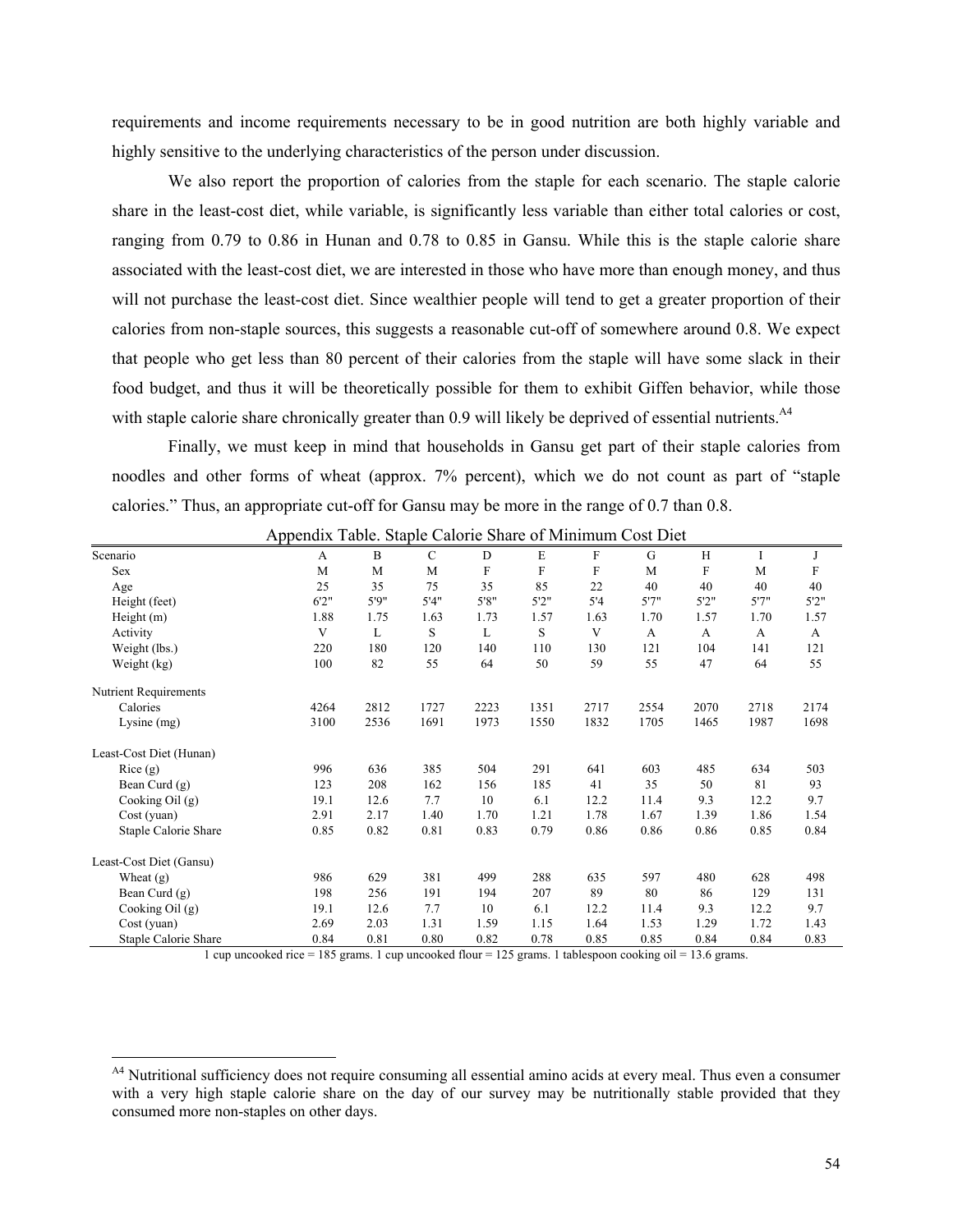## APPENDIX III. CALCULATING VOUCHER USE TO EXAMINE POTENTIAL CASHING OUT

An ideal measure of whether households had cashed out vouchers would compare, for each household, the total number of vouchers redeemed over the course of the intervention with the total amount of the staple consumed by the household and any increase in storage of the staple. However, this measure is simply not feasible since it would require continuously observing both variables for the whole period.<sup>51</sup> Since our consumption data is based on only single-day observations on the survey dates, our estimate of total consumption over the subsidy period is imprecise.<sup>52</sup> In addition, while we attempted to collect data on storage, response rates for the storage questions were very low because of respondents' difficulties in interpreting the questions. As a result, while these data can provide broad guidance in understanding the implementation of the intervention, the inherent imprecision associated with these measures is quite high. Nevertheless, for the sake of completeness we present approximate calculations.

Each household was issued vouchers sufficient to purchase 750g of the staple per person per day. This corresponds to vouchers sufficient to purchase (on average) 2106 grams per day of rice for a typical household in Hunan. Overall, only 51% of vouchers that had been distributed as of the second survey had actually been redeemed by that time, meaning that the average household had redeemed the equivalent of  $1078$  grams per day.<sup>53</sup> Estimated daily rice consumption for subsidized households during the subsidy period was 955 grams, implying a residual difference of 123 grams of rice per household per day, or 10% of the total number of vouchers redeemed before the second round of the intervention. However, as stated, it is likely that households used the subsidy to stock up on rice for later consumption. While our storage data are limited, we find that on average, household rice stores increased from 0.6 *jin* to 14.5 *jin*, 54 which corresponds to redeeming an additional 74g of vouchers per household per day, accounting for much of the discrepancy between rice consumed and vouchers redeemed. And

1

 $<sup>51</sup>$  Further, due to administrative difficulties in assigning and recovering individual identifiers from the vouchers, we</sup> unfortunately have only data on aggregate voucher usage to work with.

 $52$  And there is evidence of seasonality in consumption, especially for wheat in Gansu, with the control groups in each county displaying a decline in consumption between rounds 1 and 2. Thus, in estimating the consumption of subsidy households during the subsidy period, we need to take into consideration that the round 2 consumption will be an underestimate of the consumption during a typical day of the subsidy period. To correct for this, we take the change in average consumption between rounds 1 and 2 for the control group in each county, assume a linear trend in consumption, and use this to adjust the round 2 consumption estimates for the treatment group.

<sup>53</sup> Overall, 76% of all vouchers issued were redeemed; as expected, there was a substantial increase in voucher redemption as the subsidy period drew to a close.

 $54$  Due to low response rates (19% in round 2) we base this calculation only on households that responded to the storage question in both the first and second rounds of the survey.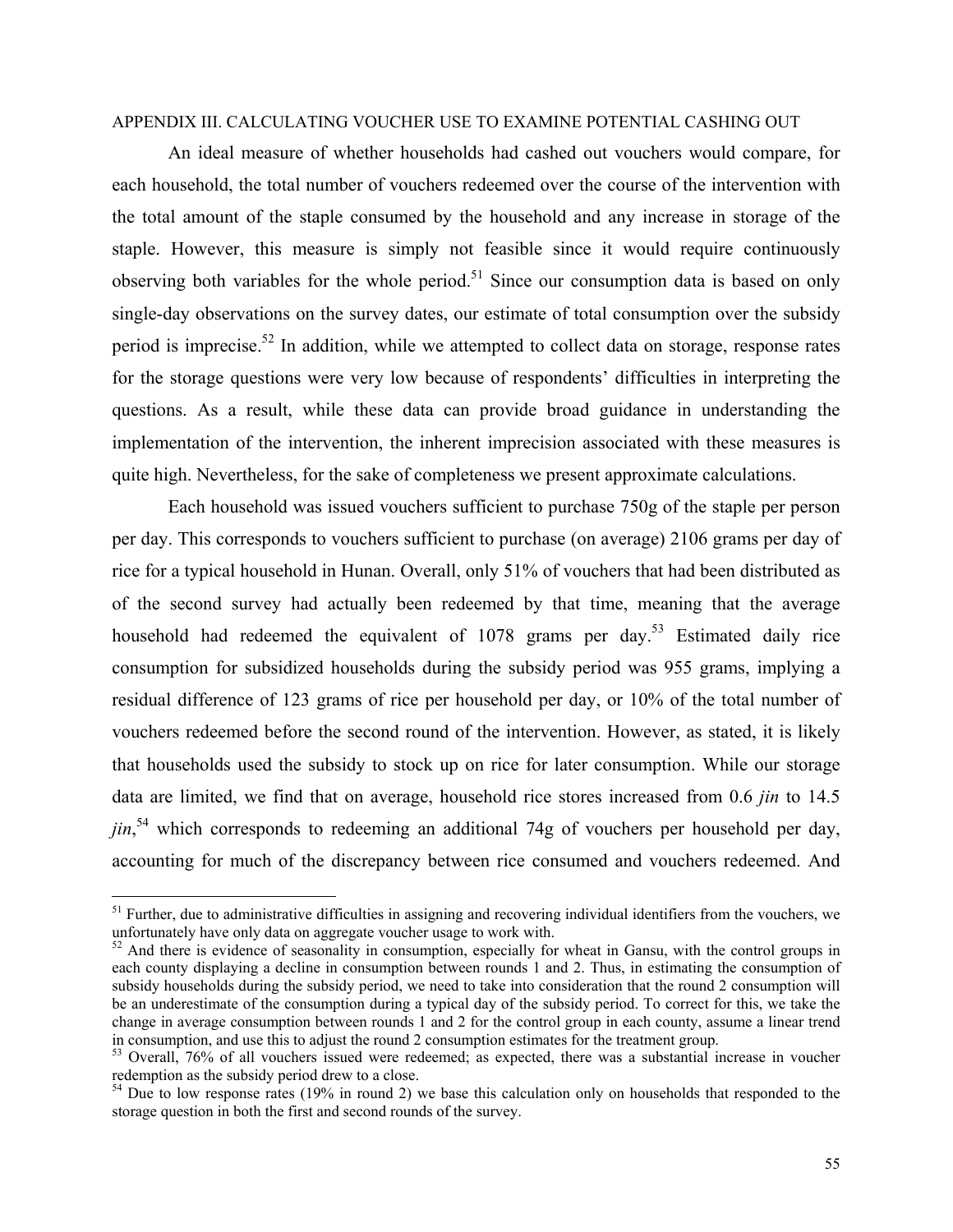observations by our survey teams corroborate that households were, in fact, increasing storage during this time. Thus, as a rough approximation, only  $3\frac{6}{5}$  more vouchers were redeemed than were consumed or stored,<sup>56</sup> suggesting that if there were any cashing out or re-selling, it was extremely limited.<sup>57</sup>

In Gansu, a typical household received 1996 grams of vouchers per day, and only 46% of vouchers available before the second-round survey were redeemed before that survey. Average household wheat intake in the first two rounds of the survey was 747g, while approximately 942g worth of vouchers per day were redeemed, for a difference of 195g per household per day. There is also evidence of increased storage in Gansu, which accounts for approximately 72g of additional voucher usage per day, leaving approximately 123g (about 1 cup) of voucher redemptions unaccounted for, and a net-of-storage excess voucher redemption rate of 11%.<sup>58</sup>

There are in particular two counties in Gansu that account for much of the discrepancy; Kongdong (35% unaccounted for vouchers) and Anding (22%). We discovered that the high rate of voucher redemptions in Anding was due to the implementation team departing from our protocol and explicitly advising households to purchase as much wheat as possible and store it in order to take advantage of the subsidy program.<sup>59</sup> And the implementation team reports that households were, in fact, purchasing and storing a great deal of extra wheat in Anding (given the imperfections in our storage data, it would not be surprising if we did not measure this increase). We have been unable to uncover the reason for the high voucher redemption rate in Kongdong, although our ground personnel report high storage levels and little evidence of cashing out of vouchers.<sup>60</sup> While we have no direct evidence of cheating in these counties and the high redemption rates were apparently due to increasing wheat storage, as an additional robustness

 $55$  While estimates at the county level are less precise, the only real outlier, with 217g grams or 10% more vouchers redeemed than can be accounted for by consumption and storage is Pingjiang county. To the extent that we view this as an outlier, the results of table 4 are robust to removing this county.

<sup>&</sup>lt;sup>56</sup> Further, there may be additional 'leakage' our survey doesn't capture, such as consumption by visitors to the household, or rice lost or wasted during the cooking process, which may further explain the remaining discrepancy.

 $57$  While it is possible that households cashed out vouchers and then inflated their reported rice consumption to hide what they had done, this type of sophisticated cheating would work against our finding Giffen behavior.

 $58$  It is likely that in Gansu leakage is somewhat higher than in Hunan since flour is frequently used incidentally in the cooking process (e.g., covering surfaces for kneading bread) in ways that may not appear in the i

 $t_{\text{S}}$  To the extent that this advice encourages households to reduce consumption expenditure today in order to purchase and store wheat, this might work against our finding of Giffen behavior since when households spend less on current consumption they tend to consume relatively more wheat.

<sup>&</sup>lt;sup>60</sup> In fact, both counties show large increases in reported wheat purchases between the first and second round of the survey (despite there being a 40% across-the-board decline in wheat consumption and all other counties reporting reduced purchases). Reported purchases match up well with voucher usage in Anding and Kongdong.